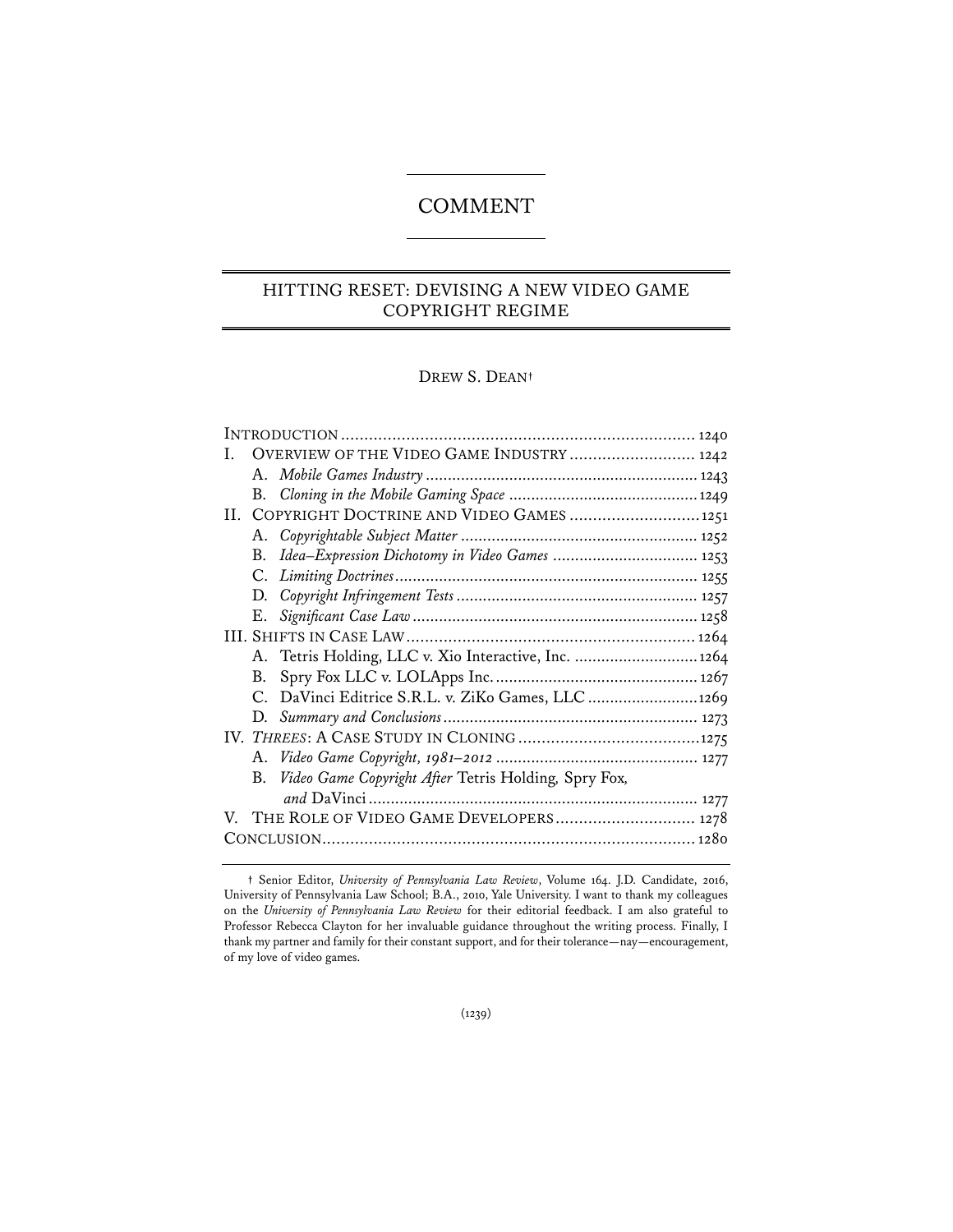#### INTRODUCTION

Video games, like other works of creative and artistic expression, are eligible for protection under U.S. copyright law.**<sup>1</sup>** However, current applications of copyright law to video games provide only thin barriers to copying, permitting competitors to mimic, or "clone," the fundamental mechanics, design, and often story elements of a game in order to release a competing product. The scant protection afforded to video games applies equally to other game genres, such as board games, and is rooted in the copyright principle that only elements of original expression may be protected, while ideas—such as game rules and mechanics—must be allowed to propagate freely.**<sup>2</sup>** Because ideas and expression are uniquely intertwined in games of all kinds, however, courts have struggled to set clear doctrinal lines and strike a balance between protecting novel creations from wholesale copying, while not stifling further game innovation.

In 2012, two district court cases, *Tetris Holding, LLC v. Xio Interactive, Inc.***<sup>3</sup>** and *Spry Fox LLC v. LOLApps Inc.*,**<sup>4</sup>** attempted to revise the copyright regime as it applies to games. In 2014, another district court in *DaVinci Editrice S.R.L. v. ZiKo Games, LLC* consolidated these cases and further developed a copyright doctrine that could fundamentally alter how courts treat "cloned" games going forward.**<sup>5</sup>** Cloning has increased over the past decade, as easier game development for mobile devices like smartphones has enabled some video game developers, who would rather clone existing games than devise original ones, to thrive in the video game industry.**<sup>6</sup>** As a result, small, independent developers wishing to introduce new game mechanics and other innovations to the mobile gaming space are regularly victimized by game cloners who mimic and essentially steal their games, players, and profits.**<sup>7</sup>** Meanwhile, consumers, who may not be able

**<sup>1</sup>** *See* 1-2 MELVILLE B. NIMMER & DAVID NIMMER, NIMMER ON COPYRIGHT § 2.18[H][3][b] (2015) ("[O]ne who copies a video game through copying its copyrighted computer program has clearly engaged in copyright infringement. . . . [T]he display of images on a video game screen is itself separately copyrightable as an audiovisual work." (emphasis omitted)).

**<sup>2</sup>** *Id.* § 2.18[H][3][a].

**<sup>3</sup>** 863 F. Supp. 2d 394 (D.N.J. 2012).

**<sup>4</sup>** No. 12-00147, 2012 WL 5290158 (W.D. Wash. Sept. 18, 2012).

**<sup>5</sup>** No. 13-3415, 2014 WL 3900139 (S.D. Tex. Aug. 8, 2014).

**<sup>6</sup>** *See* Nicholas M. Lampros, Note, *Leveling Pains: Clone Gaming and the Changing Dynamics of an Industry*, 28 BERKELEY TECH. L.J. 743, 745-46 (2013) ("New distribution models, increased accessibility to the marketplace, and a boom in mobile and social gaming have created a rapidly changing environment that is particularly fertile for clone developers.").

**<sup>7</sup>** *See* Christopher Lunsford, Comment, *Drawing a Line Between Idea and Expression in Videogame Copyright: The Evolution of Substantial Similarity for Videogame Clones*, 18 INTELL. PROP. L. BULL. 87, 90 (2013) ("[Independent] developers often lack legal support since publishers are usually the ones aggressively defending the intellectual property rights of developers."); Giancarlo Valdes, *500 iOS Games Per Day: Flooded Mobile Market Is Tricky for Indie Developers*, VENTUREBEAT (Mar. 3, 2015, 11:00 AM), http://venturebeat.com/2015/03/03/500-ios-games-per-day-flooded-mobile-market-is-tricky-for-indiedevs [https://perma.cc/B7F7-NRMW] ("The staggering numbers [of new mobile apps] underscore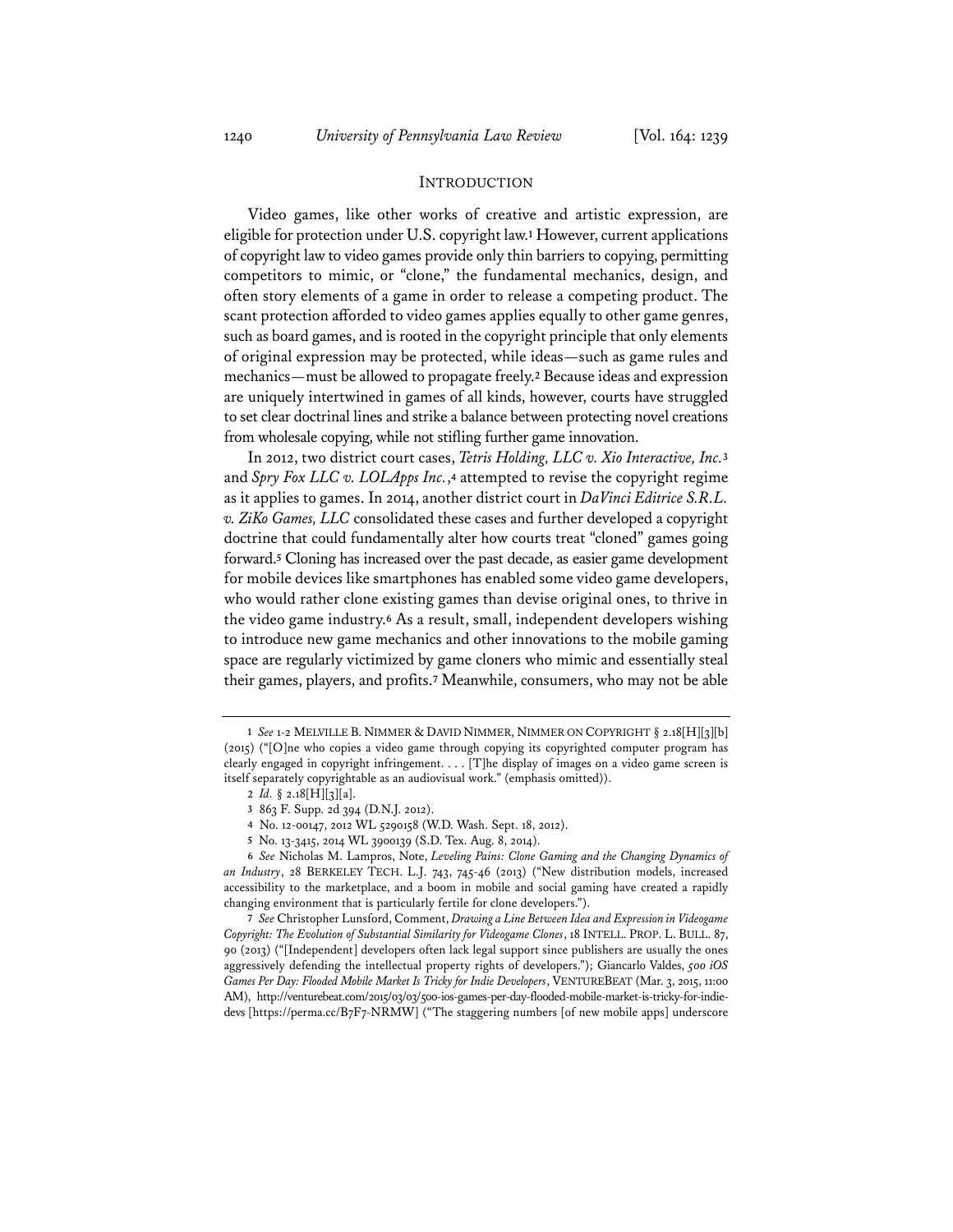to differentiate between original games and convincing, deceptively titled clones, may fall victim to cloning practices. In short, even as thin copyright encourages innovation in video games and promotes the development of new, original products, cloning discourages innovation and deceives and harms consumers to a greater extent than ever before. Unfortunately, the current video game copyright regime enables this paradoxical state of affairs.

In this Comment, I argue that obtaining and sustaining optimal video game innovation and creativity requires two complementary advancements by the two main actors in the video game copyright space—the U.S. courts and the video game developers themselves. U.S. courts should maintain and build upon recent precedent in the *Tetris Holding*, *Spry Fox*, and *DaVinci* cases and recognize a greater sphere of protectability for game mechanics that is sensitive to copied elements. As I will show, the approaches in *Tetris Holding*, *Spry Fox*, and *DaVinci* strike a functional balance between the competing needs of protecting copyrighted expression and enabling further innovation. The cases also send a signal to clone developers that "cloning" may no longer be shielded from liability.**<sup>8</sup>** Following these cases, U.S. courts can "rebalance" copyright for video games by revising how the idea–expression dichotomy, the merger doctrine, and the scènes à faire doctrine apply to video games and by expanding the sphere of protectable expression in video games. To that end, independent game developers who create new premises and mechanics should take conscious steps to infuse their software with unique expression to make their works more protectable and fend off clones. Otherwise, they must adopt marketing practices that enable them to more quickly monetize games that will inevitably be cloned. Together, these two sets of changes can foster greater protection for innovative game software and a richer marketplace for consumers, while not overextending the reach of copyright to threaten the iterative innovation that underpins video game development.

In Part I, I present an overview of the video game industry as a whole, with a focus on the increasingly important role mobile gaming plays. In Part II, I discuss the basic elements of copyright doctrine and how case law as applied to video games has evolved over time and shaped the industry. In Part III, I address the potential shifts in case law indicated by the *Tetris Holding*, *Spry Fox*, and *DaVinci* cases. In Part IV, I discuss a recent example of cloning in mobile gaming, and how a modified copyright regime could have led to a

the difficult situation that independent developers—who don't have the marketing muscle of a major publisher to wade through the digital flood—face when releasing their titles for smartphones."). *See generally* Asher Vollmer & Greg Wohlwend, *The Rip-Offs & Making Our Original Game*, THREES, http://asherv.com/threes/threemails/ [https://perma.cc/NW3L-EYVT].

**<sup>8</sup>** *See Tetris Holding*, 863 F. Supp. 2d at 399 (discussing defendant Xio's ultimately rejected claim that it had "researched copyright law" and determined that *Tetris* had no protectable expression upon which it could infringe).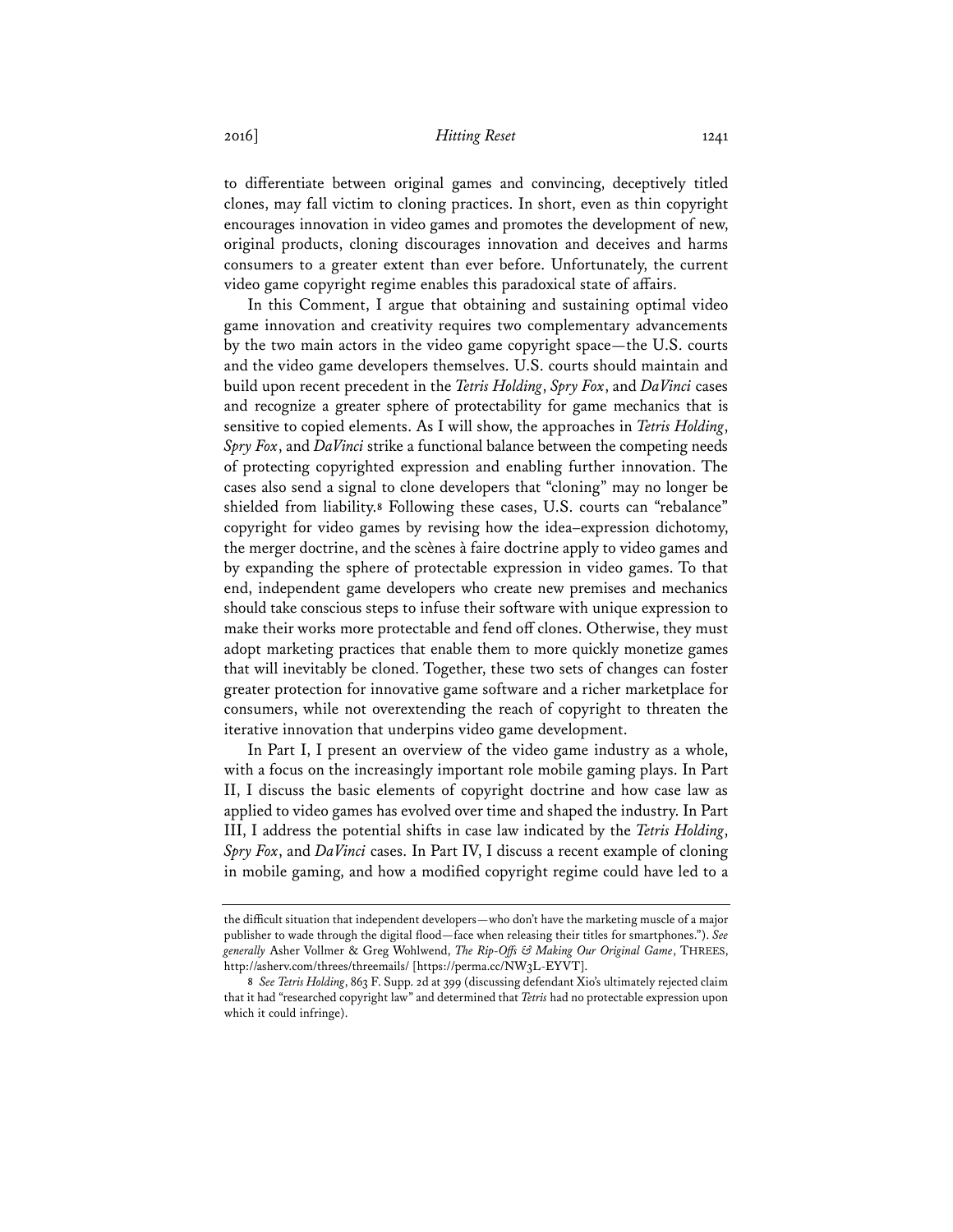more preferable outcome. Finally, in Part V, I suggest steps for video game developers to take in game development to better protect themselves.

### I. OVERVIEW OF THE VIDEO GAME INDUSTRY

Video games are a significant economic and cultural force today. Launches of new entries in major video game franchises, like the *Call of Duty* line of games from Activision Blizzard, garner widespread media attention and handily exceed the revenue of blockbuster Hollywood film runs.**<sup>9</sup>** In 2015, video game publishers purchased a recordbreaking number of advertisements during the Super Bowl.**<sup>10</sup>** An entirely separate industry has developed out of watching *other* people play video games. The website Twitch.tv allows gamers to film themselves playing and stream videos to the site's 50 million unique monthly visitors.**<sup>11</sup>** In 2014, Amazon edged out Google to purchase Twitch for \$970 million.**<sup>12</sup>** Twitch, in turn, aided the rise of the new phenomenon of competitive gaming or "eSports," in which video game players compete against each other, in front of massive arena crowds and even larger online audiences, for millions of dollars in prize money.**<sup>13</sup>** Competitive gaming has become so popular, and its star players so sought after, that the United States has begun to offer visas to competitive gamers as "internationally recognized athletes," the same special

**<sup>9</sup>** *See* Tim Worstall, *Call of Duty: Biggest One Day Entertainment Sales Ever*, FORBES (Nov. 12, 2011, 12:59 PM), http://www.forbes.com/sites/timworstall/2011/11/12/call-of-duty-biggest-one-dayentertainment-sales-ever [https://perma.cc/BR3K-BBKU] ("Call of Duty: Modern Warfare 3 has broken all sales records in its first 24 hours of release. Sales of over \$400 million in the US and UK alone beats [sic] any entertainment product release anywhere, ever."). In November 2015, the game Fallout 4 earned \$750 million within 24 hours of its release. John Gaudiosi, *'Fallout 4' \$750 Million Game Leaves 'Call of Duty' in the Dust*, FORTUNE (Nov. 16, 2015, 10:34 AM), http://fortune.com/2015/ 11/16/fallout4-is-quiet-best-seller [https://perma.cc/FXG6-MKBJ].

**<sup>10</sup>** Kyle Orland, *What Super Bowl Ads Can (and Can't) Tell Us About the Video Game Market*, ARS TECHNICA (Feb. 2, 2015, 12:02 PM), http://arstechnica.com/gaming/2015/02/what-super-bowl-adscan-and-cant-tell-us-about-the-video-game-market [https://perma.cc/ZET2-Y7K3].

**<sup>11</sup>** Alex Hern, *Twitch: Why Amazon's \$1bn Purchase Is All About the Ads*, GUARDIAN (Aug. 26, 2014, 8:57 AM), http://www.theguardian.com/technology/2014/aug/26/amazon-billion-twitch-advertising -games-live-google-youtube [https://perma.cc/9HVY-YJK4].

**<sup>12</sup>** *Id.*

**<sup>13</sup>** *See* Ben Popper, *Field of Streams: How Twitch Made Video Games a Spectator Sport*, VERGE (Sept. 30, 2013, 9:00 AM), http://www.theverge.com/2013/9/30/4719766/twitch-raises-20-million-esportsmarket-booming [https://perma.cc/2PSY-P26H] ("After decades spent on the fringes, professional video gaming, know[n] as eSports, is suddenly the industry darling. . . . At the center of this boom in eSports is Twitch, the streaming video service which has become the platform for every major tournament."); Paul Tassi, *League of Legends Finals Sells Out LA's Staples Center in an Hour*, FORBES (Aug. 24, 2013, 9:28 PM), http://www.forbes.com/sites/insertcoin/2013/08/24/league-of-legends-finals-sells-out-lasstaples-center-in-an-hour [https://perma.cc/EU3M-EYFE] (discussing the success of Riot Games, creator of the popular eSports title *League of Legends*, in building interest in competitive gaming).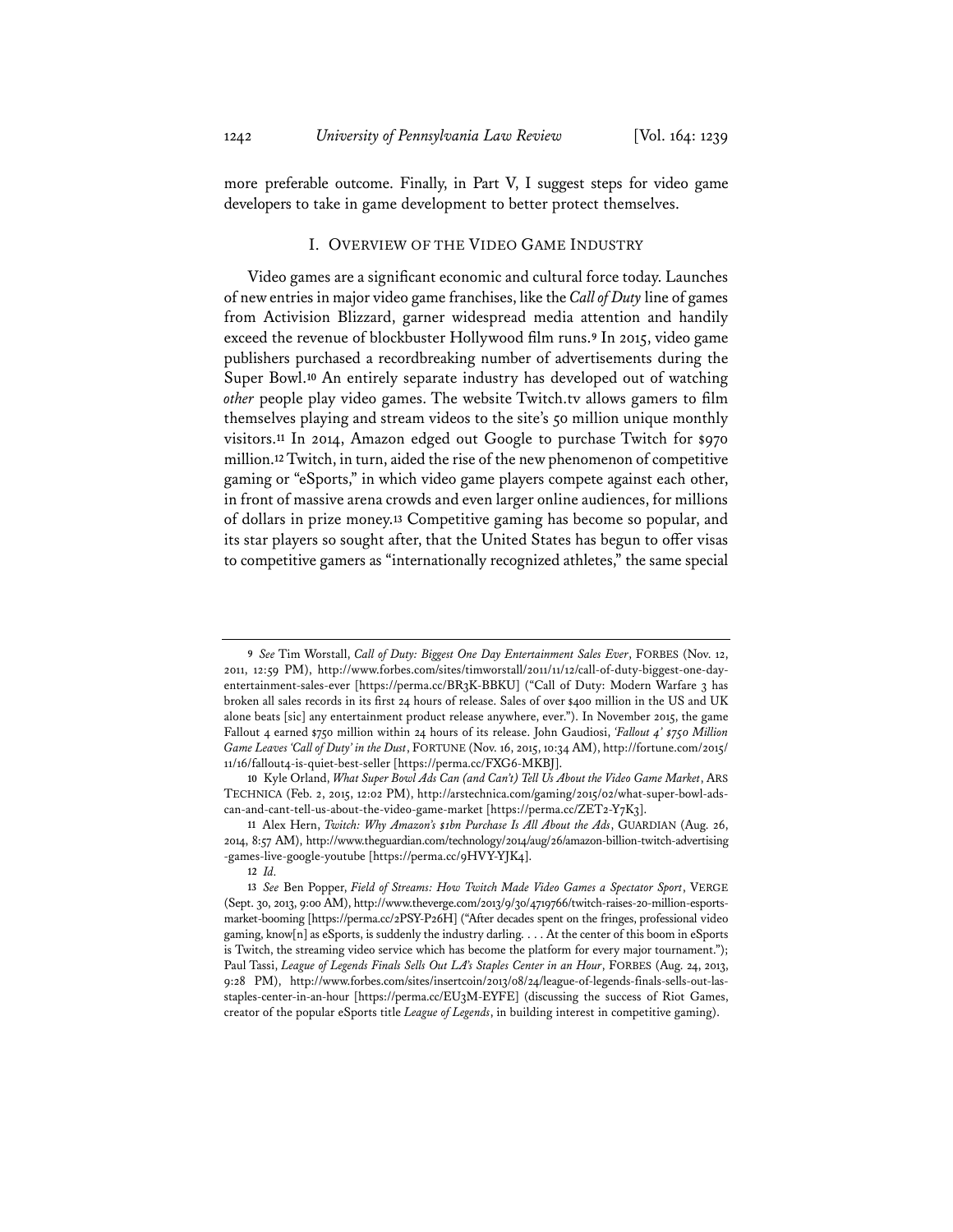immigrant status accorded to athletes like David Beckham.**<sup>14</sup>** This widespread cultural embrace of gaming would have been unthinkable only a few years ago.**<sup>15</sup>**

### A. *Mobile Games Industry*

Within the video game industry as a whole, mobile gaming—defined as gaming that takes place on smartphones and tablets**<sup>16</sup>**—represents an especially "disruptive and dynamic"**<sup>17</sup>** sector and arguably "the largest and fastest-growing area of interactive entertainment."**<sup>18</sup>** In addition to serving as cellphones, internet browsers, and music devices, smartphones and tablets that run on Apple iOS and Google Android software function as video game platforms, with instant access to virtual game storefronts through their respective "app" stores.**<sup>19</sup>**

**16** Although handheld gaming devices such as the Nintendo Game Boy, Nintendo 3DS, and PlayStation Vita are equally as "mobile" as smartphones, for the purposes of this Comment I exclude them from the term "mobile gaming." Because the Nintendo and PlayStation devices are produced, and their game ecosystems controlled, by some of the major console gaming manufacturers, they have experienced less pronounced problems with cloned games. In defining "mobile gaming" to focus on smartphone and tablet platforms, I am also hewing to convention among the technology and gaming commentariat. *See, e.g.*, Tadhg Kelly, *Is Mobile Gaming the New Core Gaming?*, TECHCRUNCH (Nov. 2, 2014) http://techcrunch.com/2014/11/02/is-mobile-gaming-the-new-core-gaming [https://perma. cc/K5WD-B6CM] (separating "mobile" gaming from "console" gaming).

**17** Ievgen Leonov, *Trends and Next Steps for Mobile Games Industry in 2015*, GAMASUTRA (Dec. 30, 2014, 2:04 PM), http://gamasutra.com/blogs/IevgenLeonov/20141230/233356/Trends\_and\_next\_ steps\_for\_mobile\_games\_industry\_in\_2015.php [https://perma.cc/ZR2K-RKZ2].

**18** Justin Wm. Moyer, *Activision to Buy Maker of 'Candy Crush' for \$5.9 Billion*, WASH. POST (Nov. 3, 2015), https://www.washingtonpost.com/news/morning-mix/wp/2015/11/03/activision-to-buymaker-of-candy-crush-for-5-9-billion [https://perma.cc/8VYY-WTRL].

**19** *See* Lampros, *supra* note 6, at 749-50 ("The iTunes App Store and Google Play are the leaders in mobile gaming technology for the iOS and Android operating systems, respectively."). Although iOS and Android operating systems currently dominate the mobile gaming space, software and hardware offerings from Windows and Blackberry, among others, offer similar access to mobile gaming apps. *See, e.g.*, *Apps for Windows Phone*, MICROSOFT, http://www.microsoft.com/en-us/store/

**<sup>14</sup>** *See* Paresh Dave, *Online Game League of Legends Star Gets U.S. Visa as Pro Athlete*, L.A. TIMES (Aug. 7, 2013), http://articles.latimes.com/2013/aug/07/business/la-fi-online-gamers-20130808 [https:// perma.cc/YC7S-M3RX] ("[T]he decision by the U.S. Citizenship and Immigration Services has been widely perceived as elevating America's newest professional sport to the same class as old-school stalwarts.").

**<sup>15</sup>** Of course, this is not to say that video games have only recently made cultural inroads. Iconic games like *Pac-Man*, long-running series such as *Final Fantasy*, and Nintendo's stable of familiar game characters, to name only a few examples, have long exerted an indelible pull on pop culture. *See, e.g.*, *Exhibitions: The Art of Video Games*, SMITHSONIAN AM. ART MUSEUM, http://americanart. si.edu/exhibitions/archive/2012/games [https://perma.cc/NJ9E-CSZD] (addressing the artistic, cultural, and technological contributions of video games including *Pac-Man*, *Super Mario Brothers*, *Final Fantasy VII*, and numerous others); *see also* Christine Champagne, *How "Pac-Man" Changed Games and Culture*, FAST COMPANY (May 22, 2013, 8:00 AM), http://www.fastcocreate.com/1683023/howpac-man-changed-games-and-culture [https://perma.cc/94MX-48DM] (describing the continuing impact of *Pac-Man* on game design and noting that "*Pac-Man* is so iconic in American culture that it transcends generations with ease"). Recent years have seen the influence of video games grow to significant new heights.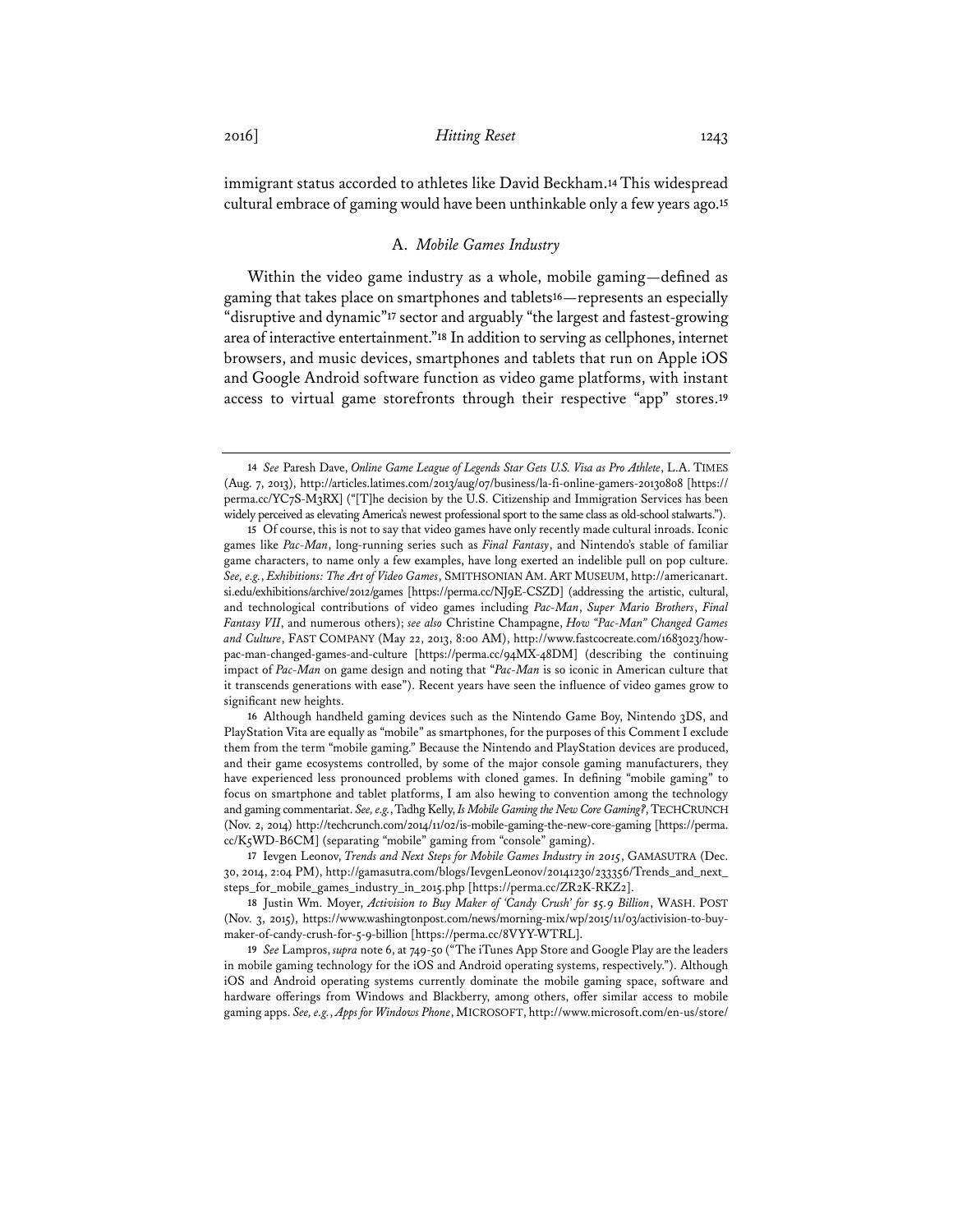Within the United States alone, an estimated 126 million people now use their smartphones for gaming; by 2016, an estimated 144 million people—eight out of ten smartphone owners—will do so.**<sup>20</sup>** These adoption rates explain the significant growth in gaming revenue for iOS and Android games.**<sup>21</sup>** Many mobile game players are flocking to offerings from major mobile developers, such as King Digital Entertainment, the developer of the *Candy Crush* games, which became a public company in 2014 on the back of *Candy Crush*'s success,**<sup>22</sup>** and Supercell Oy, the creators of *Clash of Clans*.**<sup>23</sup>** Even the three video games advertised during the 2015 Super Bowl are all exclusively available on mobile platforms.**<sup>24</sup>** While mobile games such as these are often free to download, they generate much of their revenue through small purchases that users make within the apps, called "microtransactions," which allow users to buy bonuses and advantages once they have already started playing.**<sup>25</sup>** This is also referred to as the "freemium" business model, a portmanteau of "free" and "premium."**<sup>26</sup>** The "freemium" model has proven extremely lucrative, catapulting a handful of game developers to multibillion dollar valuations.**<sup>27</sup>** 2014 marked the first

apps/windows-phone [https://perma.cc/P4KH-7YPU] (last visited Mar. 19, 2016). For simplicity I refer to "the app store" in this Comment when referring to app marketplaces generally.

**21** *See* Ievgen Leonov, *Mobile and Social Gaming Industry: 2014 Highlights*, GAMASUTRA (Dec. 29, 2014, 2:17 PM), http://gamasutra.com/blogs/IevgenLeonov/20141229/233307/Mobile\_and\_Social\_ Gaming\_Industry\_2014\_Highlights.php [https://perma.cc/SJP5-42UK] ("[O]ver the year the top mobile platforms have augmented their revenue greatly: in Q2 2014 iOS games generated a 70% higher revenue than they did in Q2 2013, and Android games added 60% on top of their last year's revenues for the same period. Meanwhile, [the] console gaming segment suffered a 28% decline in revenue.").

**22** Maggie McGrath, *Candy Crush Maker King Digital Prices IPO at \$22.50 per Share*, FORBES (Mar. 25, 2014, 7:24 PM), http://www.forbes.com/sites/maggiemcgrath/2014/03/25/candy-crush-makerprices-ipo-at-22-50-per-share [https://perma.cc/T89L-FUSF].

**23** *Clash of Clans*, *SUPERCELL*, http://supercell.com/en/games/clashofclans [https://perma.cc/3V47-7WSY].

**24** *See* Lauren Johnson, *Why So Many Mobile Games in the Super Bowl? Because TV Is a Gold Mine for Them*, ADWEEK (Feb. 3, 2015, 8:00 AM), http://www.adweek.com/news/technology/whymobile-games-are-newest-super-bowl-brands-watch-162741 [https://perma.cc/H7HT-WD8X] ("Three mobile games—Game of War, Heroes Charge and Clash of Clans—ran in-game ads during this weekend's Super Bowl broadcast . . . .").

**25** Lampros, *supra* note 6, at 754; *see also* Bo Moore, *Super Bowl Ads for Mobile Games (Probably) Paid Off Big*, WIRED (Feb. 6, 2015, 1:17 PM), http://www.wired.com/2015/02/mobile-game-superbowl-ads [https://perma.cc/VRD2-ZQ2Y] ("Each of these games makes its money through in-app purchases that get users to pay for bonuses after they've started playing . . . ."); Orland, *supra* note 10 (labelling free mobile games as "microtransaction-driven").

**26** Barbara Findlay Schenck, *Freemium: Is the Price Right for Your Company?*, ENTREPRENEUR (Feb. 6, 2011), http://www.entrepreneur.com/article/218107 [https://perma.cc/AB99-7JG4].

**27** *See* Douglas MacMillan & Telis Demos, *Newest Hit-Game Maker Machine Zone Nears \$3 Billion Valuation*, WALL ST. J. (July 16, 2014, 3:07 PM), http://blogs.wsj.com/digits/2014/07/16/newesthit-game-maker-machine-zone-nears-3-billion-valuation [https://perma.cc/A4MN-ARB3] (noting valuations of \$3 billion for Machine Zone, maker of *Game of War: Fire Age*; \$3 billion for Supercell, maker of *Clash of Clans*; and \$6.4 billion for King Digital Entertainment, maker of *Candy Crush Saga*). In 2015,

**<sup>20</sup>** James Rogerson, *Why the Smartphone Is About to Beat the PS4 at Its Own Game*, TECHRADAR (Dec. 25, 2013), http://www.techradar.com/us/news/phone-and-communications/mobile-phones/cansmartphones-be-as-good-for-gaming-as-consoles-1189727 [https://perma.cc/9KR7-D6YF].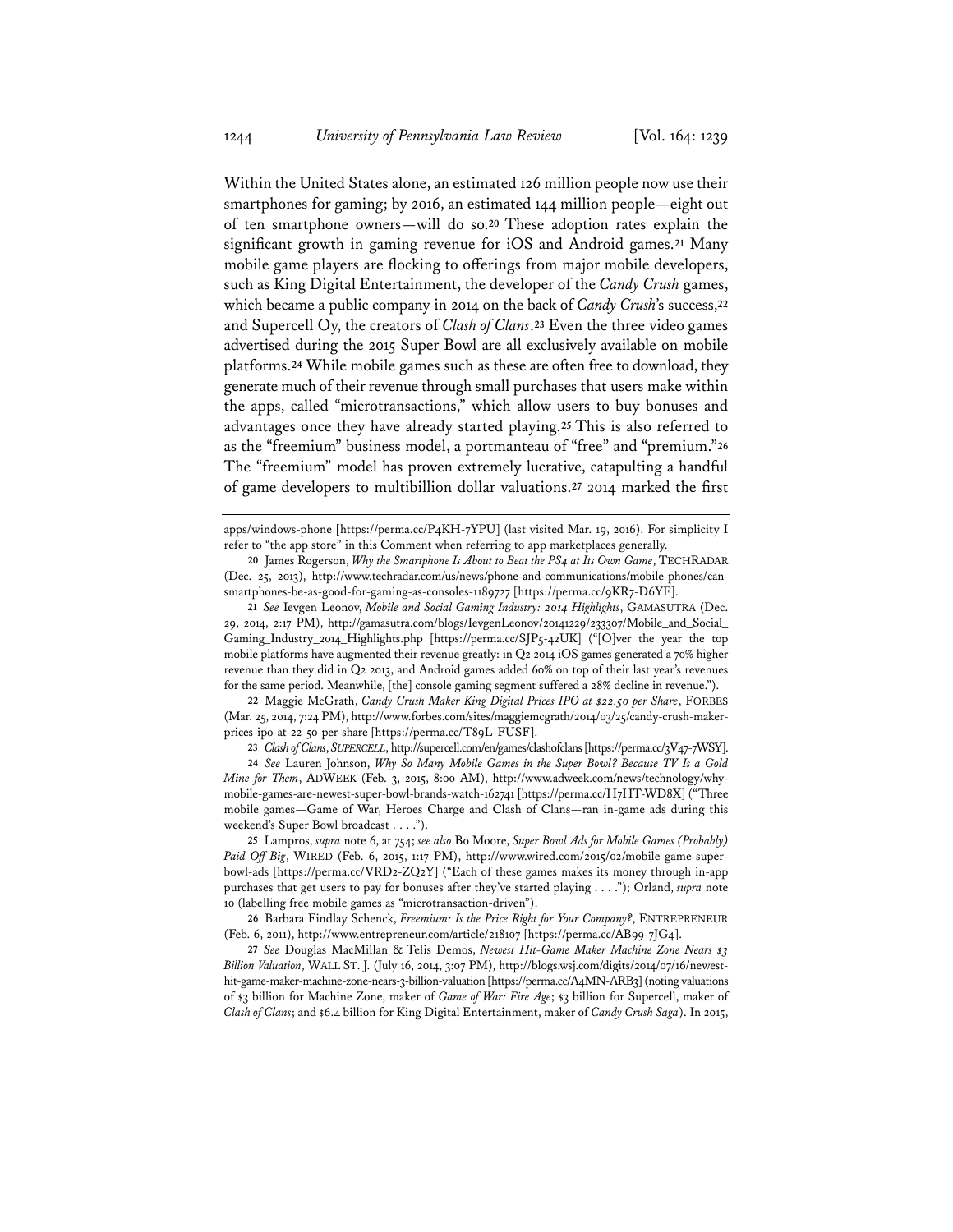time that a mobile game earned \$1 billion in revenue, and ultimately three games—*Candy Crush Saga*, *Clash of Clans*, and *Puzzle & Dragons*—passed that impressive threshold.**<sup>28</sup>**

However, the more intriguing story within the mobile games space is the increasing prominence of independent, or "indie," game developers and their offerings. The term "indie" refers to developers, often individuals or small studios, who self-publish their games rather than going through a major video game publisher like Electronic Arts Inc. (EA) or Activision Blizzard, Inc.**<sup>29</sup>** As game development becomes easier for mobile platforms, barriers to entry for small prospective video game developers decrease and allow new game ideas and mechanics to enter the marketplace quickly.**<sup>30</sup>** Mobile game development can be done at lower costs than development on traditional game platforms, namely consoles (e.g., Xbox One, PlayStation 4, and Wii U) and personal computers (PCs).**<sup>31</sup>**

**30** *See id.* at 90 ("In recent years, there has been a surge of activity from indie game developers due to the popularity of mobile devices, accessibility of mobile device markets, and improvements in online marketing."); Press Release, Apple, App Store Rings in 2015 with New Records (Jan. 8, 2015), http://www.apple.com/pr/library/2015/01/08App-Store-Rings-in-2015-with-New-Records.html [https://perma.cc/4Y6A-NFPA] ("Developer innovation on the App Store in 2014 was fueled by iOS 8 featuring Swift, a powerful new programming language that makes it even easier for developers to create great apps . . . .").

**31** *See* Rogerson, *supra* note 20. Although perhaps less prominent, consoles and PCs support significant indie development. Microsoft's digital game distribution service Xbox Live Arcade has long hosted indie developers and has even taken steps to allow such developers to self-publish on their platform. Kyle Orland, *Microsoft to Let Indie Developers Self-Publish on Xbox Live Arcade*, ARS TECHNICA (July 25, 2013, 10:55 AM), http://arstechnica.com/gaming/2013/07/report-microsoft-to-finallylet-indie-developers-self-publish-on-xbox-live [https://perma.cc/PL8L-C32Z]. Sony PlayStation provides a similar service. Samit Sarkar, *Sony Introduces New Indie-Oriented PS4 Development Tools*, POLYGON (Mar. 19, 2014, 5:01 PM), http://www.polygon.com/2014/3/19/5526584/sony-ps4-development-tools-indiegamemaker-studio-monogame-unity [https://perma.cc/Q9MA-72EQ]. PCs, in particular with the advent of Valve's Steam online distribution platform, also provide consumers with a variety of games from established and indie developers. Up until digital distribution let retailers' large releases be accessed online, most of these games were available only in brick-and-mortar stores. The lower risk and cost of developing digital-only games for services like Steam, much like development for mobile platforms, has greatly empowered indie game making. *See* Jonas Sunico, *Valve Opens Up New Developer-Managed Store at Steam*, INT'L BUS. TIMES (Sydney) (Nov. 6, 2015, 11:15 AM), http:// www.ibtimes.com.au/valve-opens-new-developer-managed-store-steam-1480945 [https://perma.cc/ 8UNZ-TGQL]; *see also* John Walker, *RPS Exclusive: Gabe Newell Interview*, ROCK, PAPER, SHOTGUN (Nov. 21, 2007, 3:40 PM), http://www.rockpapershotgun.com/2007/11/21/rps-exclusive-gabe-newell-

one of the most established gaming companies in the world, Activision Blizzard, agreed to purchase King Digital Entertainment for \$5.9 billion. *See* Moyer, *supra* note 18.

**<sup>28</sup>** Dale North, *Super Evil Megacorp Boss Looks to Mobile Gaming's History for Lessons on the Industry's Future*, VENTUREBEAT (Feb. 4, 2015, 4:45 PM), http://venturebeat.com/2015/02/04/superevil-megacorp-boss-looks-to-mobile-gamings-history-for-lessons-on-the-industrys-future [https://perma.cc/ JN6J-G3JA].

**<sup>29</sup>** *See* Lunsford, *supra* note 7, at 90 ("An independent game developer, or 'indie' game developer, is a developer who self-publishes his or her own product. The term is loosely defined and usually refers to smaller developers that self-fund their projects." (footnote omitted)).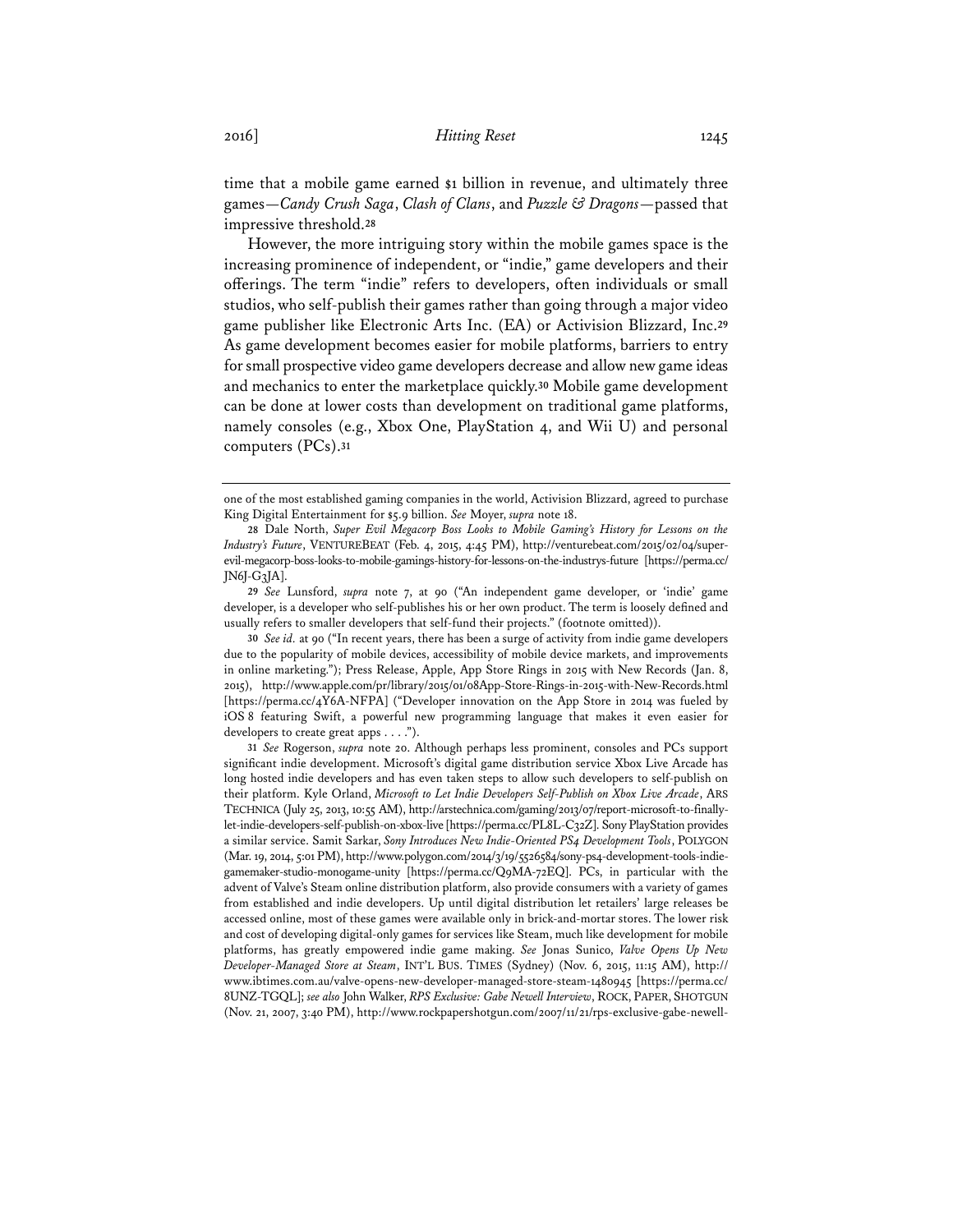Given the low cost of mobile game development and the massive install base of millions of smartphone owners who use their devices for gaming, the "various app stores, particularly Google Play and the Apple App Store, have become flooded with an enormous selection of [mobile game] titles."**<sup>32</sup>** In March 2016, a staggering 522,690 mobile games were available on the Apple App Store alone, out of a total of 2.27 million apps.**<sup>33</sup>** In 2014, an average of 500 new mobile game apps were submitted to the Apple App Store *every day*; another 250 were submitted to Google Play.**<sup>34</sup>** The mean price for a game from the Apple App Store was \$0.54,**<sup>35</sup>** with 76.30% of all games offered for free,**<sup>36</sup>** and instead using either advertising revenue**<sup>37</sup>** or a "freemium" business model to generate earnings.**<sup>38</sup>** This abundance of app riches presents a problem to consumers and indie game developers: How do consumers identify games of merit or quality, and how do developers attract consumers to their games (worthy or not)?

It is difficult to predict which offerings from an indie developer or small studio will garner public notice, much less become a hit game, but occasionally an indie game will capture public attention and rocket to unexpected overnight success.**<sup>39</sup>** For example, in 2012 the studio OMGPOP released the game *Draw* 

**32** Rogerson, *supra* note 20.

**34** *See* Valdes, *supra* note 7.

**35** *App Store Metrics: Summary*, *supra* note 33.

**36** *App Store Metrics: App Prices*, POCKETGAMER.BIZ, http://www.pocketgamer.biz/metrics/ app-store/app-prices [https://perma.cc/M75Y-PZLR] (last visited Mar. 19, 2016).

**37** Advertising in mobile games can take many forms. The most common, and least successful, are banner ads that appear to the side of the screen. Increasingly, mobile games are making use of interstitial ads, which appear before, after, or between game sessions or screens, as well as full videos. Mobile games currently drive the majority of mobile advertising revenue. Kamakshi Sivaramakrishnan, *Why Mobile Games Are Shaking Up the Advertising Business*, FORBES (Oct. 16, 2014, 12:18 PM), http:// www.forbes.com/sites/groupthink/2014/10/16/why-mobile-games-are-shaking-up-the-advertising-business [https://perma.cc/TY6F-5RN8]; *see also* Eric Berry, *The Truth About Mobile Advertising? It's a House of Cards*, ADWEEK (July 28, 2014, 8:16 PM), http://www.adweek.com/news/advertising-branding/ truth-about-mobile-advertising-it-s-house-cards-159121 [https://perma.cc/EF4B-37DT] (discussing the inefficacy of banner ads and major shifts in the mobile advertising ecosystem).

**38** *See* Berry, *supra* note 37.

**39** *See, e.g.*, Paul Tassi, *Over Sixty 'Flappy Bird' Clones Hit Apple's App Store Every Single Day*, FORBES (Mar. 6, 2014, 10:15 AM), http://www.forbes.com/sites/insertcoin/2014/03/06/over-sixty-flappybird-clones-hit-apples-app-store-every-single-day [https://perma.cc/8UQR-RLMG] (discussing "how insane the app store is in terms of what randomly shoots up to the top of the charts").

interview [https://perma.cc/F29T-PGYE] (describing the reduced risks of digital game distribution compared to releasing games on physical media).

**<sup>33</sup>** *App Store Metrics: Summary*, POCKETGAMER.BIZ, http://www.pocketgamer.biz/metrics/appstore [https://perma.cc/VQE2-FDUS] (last visited Mar. 19, 2016). Gaming apps represent the single most populous category of apps on the Apple App Store, followed by Business apps (233,559) and Education apps (209,718). *Id.*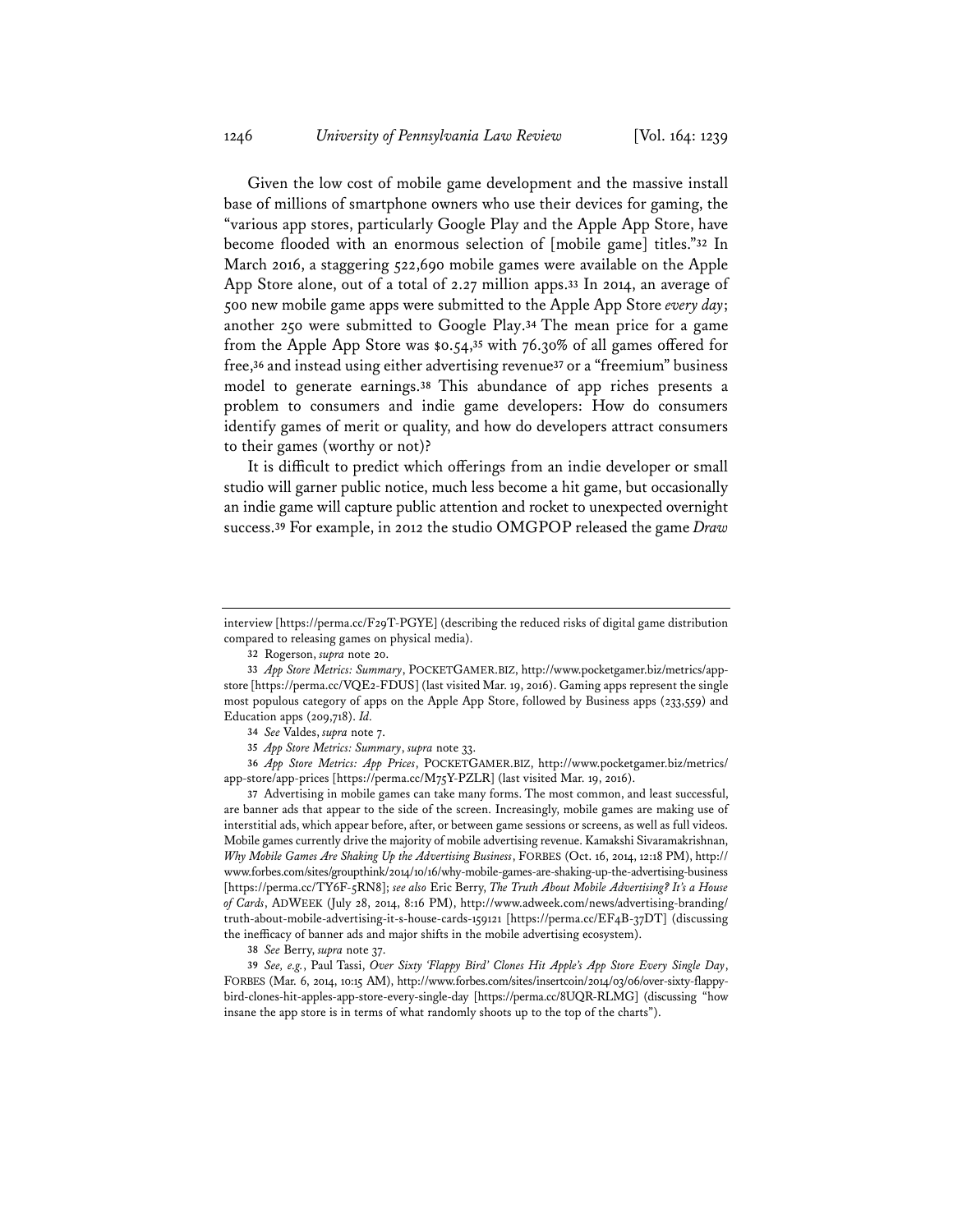*Something*, essentially a version of the game Pictionary for smartphones.**<sup>40</sup>** The game caught on and attracted millions of users.**<sup>41</sup>** A few months later the large studio Zynga Inc. purchased OMGPOP and all of its intellectual property for a staggering \$200 million.**<sup>42</sup>** A more recent success story is *Flappy Bird*, which in early 2014 became an unlikely hit that was downloaded over 50 million times.**<sup>43</sup>** The game earned its solo developer, Dong Nguyen, an estimated \$50,000 per day just from in-game advertising revenue.**<sup>44</sup>** The unexpected popularity and media attention—as well as harsh commentary from some gamers and game critics—ultimately led Nguyen to remove the game from the App Store.**<sup>45</sup>**

Indie developers like OMGPOP and Dong Nguyen, among many others, have shown that success is possible for a small studio. Yet the far more common outcome is that original indie games, whose developers cannot afford to market their offerings extensively, get lost in the mix of available games.**<sup>46</sup>** While 2% of indie game developers made over \$200,000 in game sales alone in 2013, 57% of indie developers made under \$500 on such sales.**<sup>47</sup>** Mobile game sales are described as having a "long tail," meaning that only a select few apps receive significant attention and purchases (the "head"), while the vast majority of offerings languish in relative or complete obscurity behind it (the "tail").**<sup>48</sup>** Industry commentators also use the term "zombie app" to refer to those offerings on the various app stores that appear outside of top lists, making them much more difficult for consumers to discover organically.**<sup>49</sup>** As of January

**45** Paul Tassi, *'Flappy Bird' Creator Follows Through, Game Removed from App Stores*, FORBES (Feb. 9, 2014, 1:42 PM), http://www.forbes.com/sites/insertcoin/2014/02/09/flappy-bird-creator-followsthrough-game-removed-from-app-stores [https://perma.cc/5HNB-8YZM].

**46** *See* Valdes, *supra* note 7 ("You can probably count the number of giant successes on mobile [game platforms] on two hands just from [2014]." (quoting Mark Rose, a talent recruiter for a mobile game developer)); *see also id.* ("[T]he low-end of the scale [for game sales] comes from developers who had little to no marketing . . . .").

**47** *Transitions: Gamasutra Salary Survey 2014*, GAMASUTRA 6 (2014), http://www.gamasutra. com/salarysurvey2014.pdf [htpp://perma.cc/WP5Z-MUBJ].

**48** David Edery, *The Long Tail of Digital Games*, SPREADABLE MEDIA, http://spreadablemedia. org/essays/edery [https://perma.cc/T4B7-LSXD].

**49** *See* Sarah Perez, *"Zombie" Apps on the Rise—83% of Apps Not on Top Lists, Up from 74% Last Year*, TECHCRUNCH (Jan. 30, 2015), http://techcrunch.com/2015/01/30/zombie-apps-on-the-rise-83 of-apps-not-on-top-lists-up-from-74-last-year [https://perma.cc/8RYJ-ZTG4] ("[In the Apple App Store,] an app is *not* considered a 'zombie' if it appears two out of three days in the top 300 lists on the App Store. Being ranked makes an app organically discoverable by end users who browse these

**<sup>40</sup>** Paul Tassi, *Draw Something Loses 5m Users a Month After Zynga Purchase*, FORBES (May 4, 2012, 9:23 AM), http://www.forbes.com/sites/insertcoin/2012/05/04/draw-something-loses-5m-users-amonth-after-zynga-purchase [https://perma.cc/3CE7-MM7R].

**<sup>41</sup>** *Id.*

**<sup>42</sup>** *Id.*

**<sup>43</sup>** Ellis Hamburger, *Indie Smash Hit 'Flappy Bird' Racks Up \$50k per Day in Ad Revenue*, VERGE (Feb. 5, 2014, 6:16 PM), http://www.theverge.com/2014/2/5/5383708/flappy-bird-revenue-50-k-perday-dong-nguyen-interview [https://perma.cc/WNG6-Z9YX].

**<sup>44</sup>** *Id.*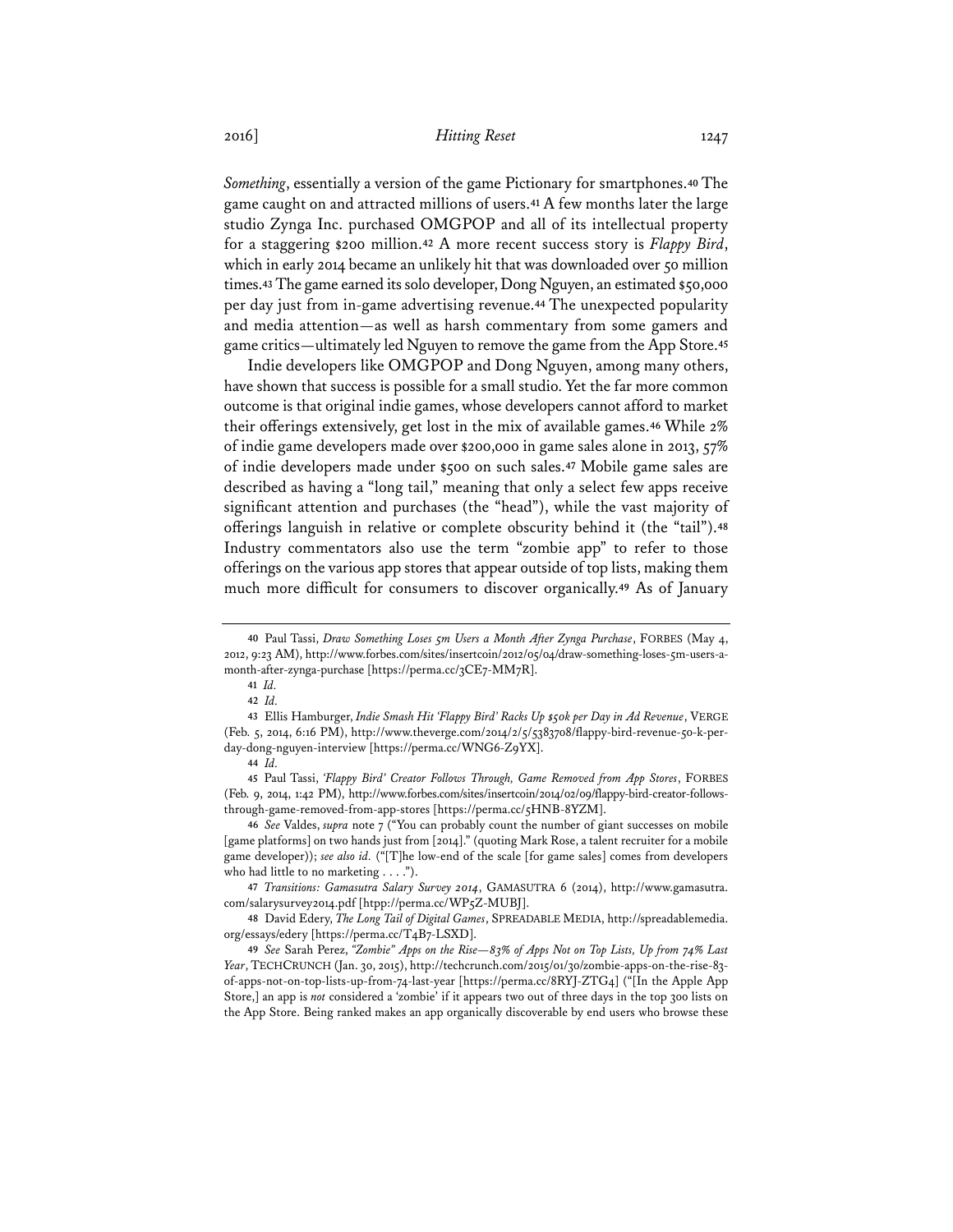2015, 83% of the then 1.42 million apps on the Apple App Store were considered "zombies" and therefore unlikely to be discovered by consumers.**<sup>50</sup>** The problem is pronounced in the Games category, where 80% of mobile games for Apple are "zombies."**<sup>51</sup>** The structure of the app ecosystem therefore rewards game developers who clone gameplay, graphics, premises, or titles of already popular games in order to appear in search results for those apps or siphon away users by offering a familiar experience;**<sup>52</sup>** it does not reliably reward developers who break the mold and try something new. The current structure of app stores, which the copyright regime enables and abets, arguably dilutes the creativity and ingenuity of game development.**<sup>53</sup>**

Although games from the big mobile game developers (with big marketing departments) continue to dominate the field in terms of revenue, indie developers have begun to make serious cultural and financial inroads. For example, in a press release declaring another year of record sales on its App Store in 2014, Apple made particular mention of indie developers' contributions, noting that "an especially inspired segment [of App Store development] is the newest generation of independent game creators."**<sup>54</sup>** Indicating the extent to which mobile games have entered the cultural zeitgeist, an entire subplot in season 3 of Netflix's hit show *House of Cards* centers on main character Frank Underwood's interest in the real-life indie mobile game *Monument Valley*.**<sup>55</sup>** This increase in cultural salience has resulted in a mobile video gaming boom that will likely also see the mobile gaming sector surpass the console and computer game sectors of the video game industry in revenue.**<sup>56</sup>**

category lists. . . . When in a zombie state, however, apps can only be discovered by searching for a specific type of app, or by searching for the app's name directly.").

**<sup>50</sup>** *Id.* 

**<sup>51</sup>** *Id.*

**<sup>52</sup>** *See* Simon Parkin, *Clone Wars: Is Plagiarism Killing Creativity in the Games Industry?*, GUARDIAN (Dec. 23, 2011, 6:00 AM), http://www.guardian.co.uk/technology/gamesblog/2011/dec/21/clone-warsgames-industry-plagiarism [https://perma.cc/78fy-tjl3] ("[F]ollowing the rise of the App Store where, thanks to low costs and shorter development periods, studios can be far more responsive to popular trends, claims of game plagiarism are becoming more commonplace . . . .").

**<sup>53</sup>** *See id.* (quoting a game developer who describes the plagiarism of his game as "stifl[ing my] ability [to] be creative").

**<sup>54</sup>** *See* Press Release, Apple, *supra* note 30. Although not explicitly mentioned, the press release likely refers to games such as *Threes!* and *Monument Valley*, which Apple honored with iPhone and iPad game of the year awards in 2014. *See* Brian Crecente, *Apple Names Threes!, Monument Valley Games of the Year*, POLYGON (Dec. 8, 2014, 8:32 AM), http://www.polygon.com/2014/12/8/7352553/ apple-names-threes-monument-valley-games-of-the-year [https://perma.cc/SH7R-HQJN].

**<sup>55</sup>** *House of Cards: Chapter 31* (Netflix Feb. 27, 2015); *see also* Salvador Rodriguez, *'Monument Valley' Became Smash Hit After 'House of Cards' Boost from Frank Underwood*, INT'L BUS. TIMES (New York) (Mar. 6, 2015, 12:38 PM), http://www.ibtimes.com/monument-valley-became-smash-hit-afterhouse-cards-boost-frank-underwood-1838318 [https://perma.cc/4L2X-7VHM].

**<sup>56</sup>** Leonov, *supra* note 21.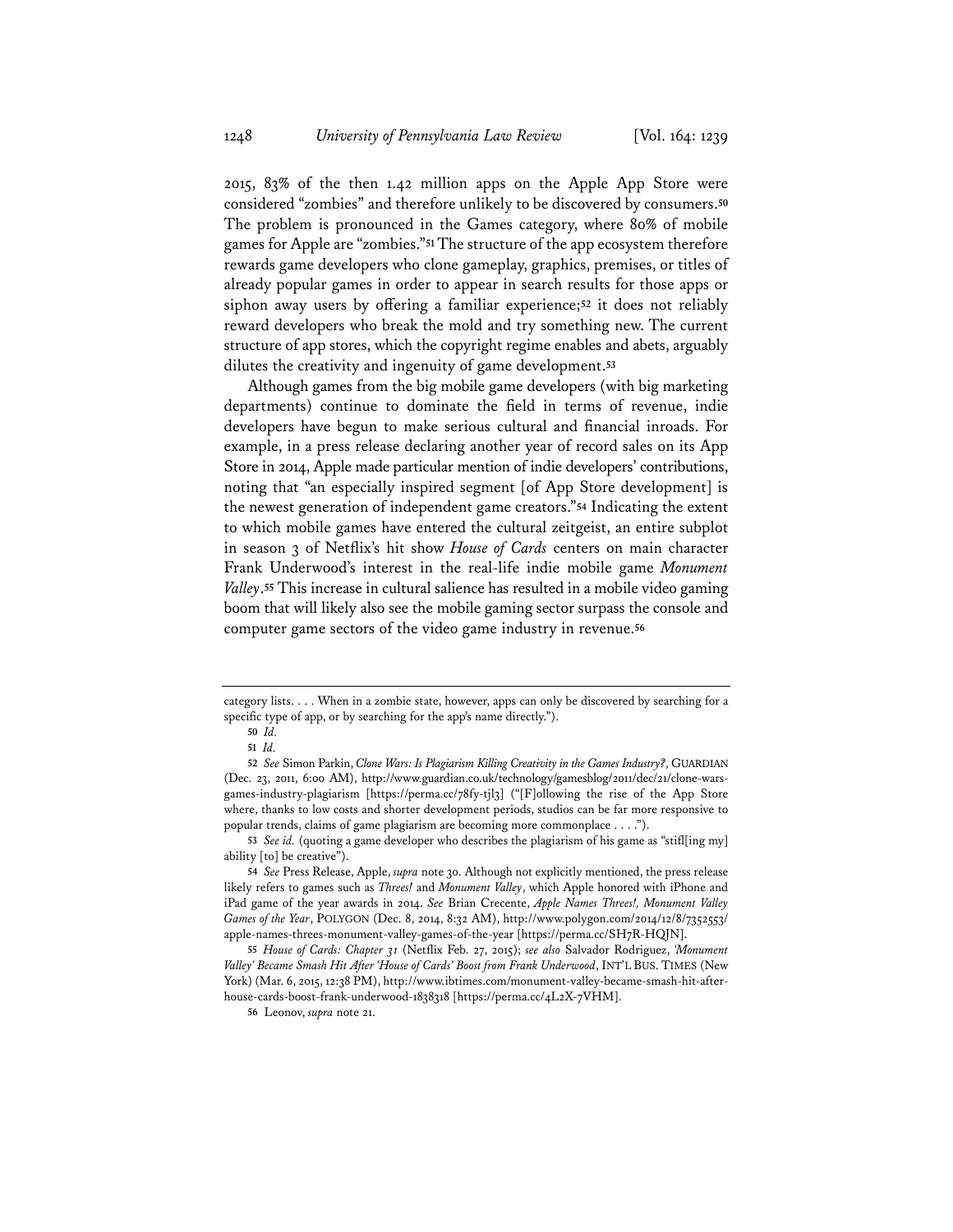#### B. *Cloning in the Mobile Gaming Space*

While activity within the mobile games space is prolific and exceedingly profitable for some of its developers, not all new games, and certainly not all successful games, are entirely unique or necessarily creative in their own right. The opposite is closer to the truth: the video game industry is rife with the copying, recycling, and redevelopment of other developers' ideas.**<sup>57</sup>** "The mushrooming popularity of electronic video games has produced a type of game that is . . . [in part,] the subject of frequent imitation."**<sup>58</sup>** To a great extent such copying is both healthy and essential: the wide variety of games available today is due to the fact that new developers have innovated and "riffed off" of the storylines, game mechanics, and design elements of earlier video games.**<sup>59</sup>** If a game developer could claim ownership of too much of his or her creation, that developer "could end up owning an entire genre and shutting out creativity for decades," which would stunt innovation and development.**<sup>60</sup>** For instance, the fact that major franchises like *Halo*, *Gears of War*, and *Call of Duty* are able to coexist in the marketplace without mutually disadvantageous litigation is because no single developer can claim ownership, through copyright, of the "first person shooter" video game genre.**<sup>61</sup>**

Some game developers, however, cross a line in the extent to which their allegedly new games mimic earlier entries. The video game industry has adopted

**<sup>57</sup>** *Cf.* Lunsford, *supra* note 7, at 87 ("The videogame industry is booming. Much of this growth can be attributed to the reproduction and re-envisioning of successful game ideas." (footnote omitted)).

**<sup>58</sup>** NIMMER & NIMMER, *supra* note 1, § 2.18[H][3][b].

**<sup>59</sup>** *See, e.g.*, Michael Venables, *Java Pioneer Chris Melissinos on How Video Games Are Changing the Future of Our World*, FORBES (May 10, 2013, 10:50 PM), http://www.forbes.com/sites/michaelvenables/ 2013/05/10/java-pioneer-chris-melissinos-on-video-games-technological-progress-art-learning [https:// perma.cc/8PW8-LJ6G]; Chris Melissinos, Guest Curator of "The Art of Video Games," Keynote Address at the Philadelphia Tech-In-Motion Gaming Expo (Oct. 16, 2014) (discussing how modern video games like *Tomb Raider*, *Uncharted*, and others can trace thematic and gameplay elements to early video games, such as the jungle-themed *Pitfall!* on Atari); *see also* Mike Minotti, *That Looks Familiar—Call of Duty: Advanced Warfare's Riffs from Other Games and Movies*, VENTUREBEAT (May 2, 2014, 2:51 PM), http://venturebeat.com/2014/05/02/that-looks-familiar-call-of-duty-advanced-warfaresriffs-from-other-games-and-movies [https://perma.cc/SM8Z-XVLS] (describing the apparent sources of inspiration for stylistic and gameplay aspects of *Call of Duty: Advanced Warfare* as rooted in prior games and movies).

**<sup>60</sup>** Stephen C. McArthur, *Clone Wars: The Five Most Important Cases Every Game Developer Should Know*, GAMASUTRA (Feb. 27, 2013), http://www.gamasutra.com/view/feature/187385/%20clone\_ wars\_the\_five\_most\_.php [https://perma.cc/2VM5-RJQ3].

**<sup>61</sup>** *Id.*; *see also* Kirk Hamilton, *A Defense of Video Game Cloning*, KOTAKU (Feb. 3, 2012, 4:00 PM), http://kotaku.com/5882132/a-defense-of-video-game-cloning [https://perma.cc/ES8U-KZAJ] ("Can you imagine a world in which one could take legal recourse for game mechanics being stolen? . . . That would mean no more platformers after Super Mario Bros., no more first-person shooters after Doom, no more real-time strategy games after Command & Conquer." (quoting *Kill Screen* magazine co-founder Jamin Warren)).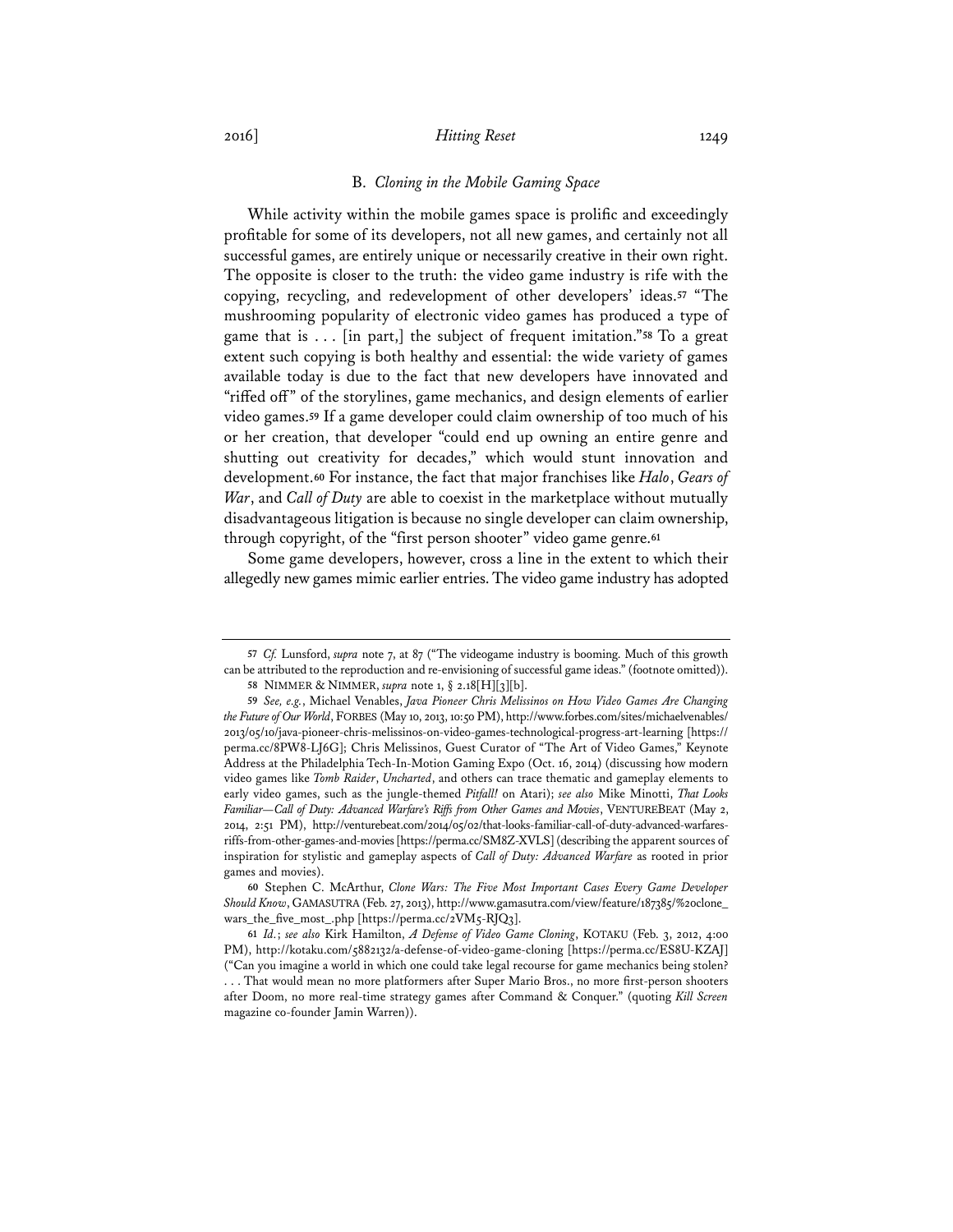the term "clone" to refer (often pejoratively, though not always)**<sup>62</sup>** to video games that copy salient aspects of other games' mechanics, graphics, or stories in order to piggyback on their financial successes.**<sup>63</sup>** Although the term "clone" is of recent vintage, the video game industry has grappled with the problem of flagrant copying, and the role that copyright protection can and ought to play in protecting video games, since the beginnings of the medium in the late 1970s.**<sup>64</sup>** Thin copyright protection has not stopped the video game industry from experiencing monumental growth and booming cultural importance.**<sup>65</sup>** But as the tools for programming new mobile games become more widely disseminated and user friendly,**<sup>66</sup>** and as mobile gaming continues to grow in popularity, cloning games has become easier, more widespread, and more lucrative for clone developers, while commensurately becoming more harmful to innovative developers.**<sup>67</sup>**

The structure of the mobile gaming industry encourages this state of affairs. If a clone can siphon off even a small portion of a blockbuster antecedent game's sales, either by confusing customers or by offering a cheaper knockoff gaming experience, then the clone can turn a profit without the hassle of devising something new.**<sup>68</sup>** Many clone developers market their copied games as free

**67** *See generally* Parkin, *supra* note 52.

**68** *See, e.g.*, Complaint for Copyright and Trade Dress Infringement at 2, Glu Mobile Inc. v. Hothead Games Inc., No. 14-04917, (N.D. Cal. Nov. 5, 2014) ("Hothead took the all-too-common

**<sup>62</sup>** For instance, the game *League of Legends* remains wildly popular and esteemed even though it is an acknowledged clone of its direct competitors *Defense of the Ancients* (*DOTA*) and *DOTA 2*. *See* Russell Holly, *Dota 2 vs League of Legends—An Action RTS Showdown*, GEEK (Apr. 24, 2012, 9:32 AM), http://www.geek.com/games/dota-2-vs-league-of-legends-an-action-rts-showdown-1484359 [https:// perma.cc/LGR4-TJJE] (highlighting the significant similarities in gameplay between *DOTA 2* and *League of Legends*, but still recommending both games to prospective players).

**<sup>63</sup>** *See* Brian Casillas, Comment, *Attack of the Clones: Copyright Protection for Video Game Developers*, 33 LOY.L.A.ENT.L.REV. 137, 138-39 (2013) ("Clones are games emulated by copycats ('clone developers') who intend to capitalize on the success of an existing game . . . . While developers of clones may not be guilty of literal copying of a preexisting game, they typically copy various elements of an original title, including the artistic direction and game mechanics."); *see also* Lunsford, *supra* note 7, at 90 ("A videogame clone refers to a game, or game series, that is inspired by, and heavily similar to, another existing videogame title. The term carries a wide range of meanings in the industry. Sometimes the term is used positively to describe an homage or a 'spiritual successor' to the original. Other times, it is used to describe a 'rip off' or 'knock off,' implying the copied game is more like a counterfeit. In the positive sense, cloning is considered the best way for a genre of videogames to develop and improve, and many of today's well-established genres grew out of a series of successful clones." (footnotes omitted)).

**<sup>64</sup>** *See* McArthur, *supra* note 60 ("From the earliest days of the wave of *Pong* clones in 1976, copyright law has been rather ineffective for video game developers who have tried using it to protect their games from competition.").

**<sup>65</sup>** *See* Gaudiosi, *supra* note 9; Tassi, *supra* note 13.

**<sup>66</sup>** *See* Ryan Rigney, *How to Make a No. 1 App with \$99 and Three Hours of Work*, WIRED (Mar. 5, 2014, 6:30 AM), http://www.wired.com/2014/03/flappy-bird-clones [https://perma.cc/6BMZ-86QL] (noting that freely available game template source code makes developing clone games easier and cheaper than before).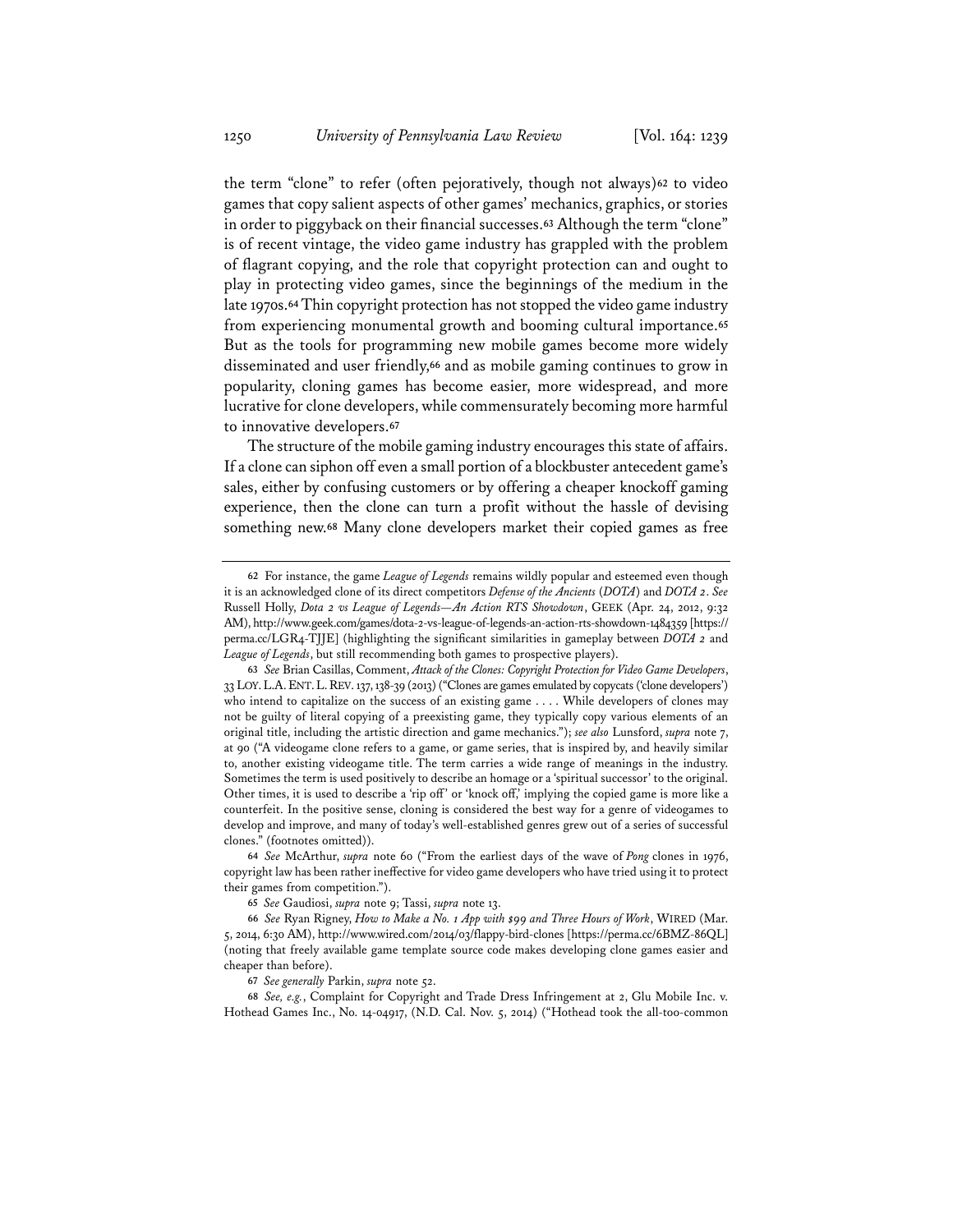versions of the original game's paid app, stealing away the antecedent app's customers**<sup>69</sup>** but still recouping their investment through in-game advertising revenue. For example, after Dong Nguyen removed *Flappy Bird* from the Apple App Store, an astounding sixty *Flappy Bird* clone apps were submitted for approval to the App Store every day, each trying to cash in on the original's success and fill the vacuum left by its removal.**<sup>70</sup>** The risk and resulting harm of being cloned is even graver when the original game comes from a small, unsophisticated indie developer without legal counsel or a large marketing budget to fight back against the tide of lookalikes.**<sup>71</sup>** The recent uptick in cloning behavior, and the threat it poses to innovative mobile developers—and by extension to consumers has earned the phenomenon the nickname of the "Clone Wars."**<sup>72</sup>**

### II. COPYRIGHT DOCTRINE AND VIDEO GAMES

Video games receive copyright protection under U.S. law.**<sup>73</sup>** The medium presents a complex amalgam of copyright principles: video games are copyrightable as computer code, as audiovisual representations of that code on a screen, and for the interactions and expression that that computer code enables with its users.**<sup>74</sup>** Yet "[i]t is said that games are not copyrightable," because game rules and mechanics are considered outside the scope of protectable expression.**<sup>75</sup>** Because video games contain copyrightable computer code and audiovisual expression, as well as game mechanics that traditionally do *not* receive copyright protection, they present a unique challenge for courts in determining the appropriate scope and contours of copyright protection. The case law on video game clones is scarce, which contributes to this challenge.**<sup>76</sup>** The decisions that do exist tend to focus more upon the "game" aspects of

**70** Tassi, *supra* note 39.

**71** *See generally* Vollmer & Wohlwend, *supra* note 7 (responding to a series of rapid clones of the authors' game by describing and publishing the extensive amount of work that went into the development of the original).

**72** *See* Lampros, *supra* note 6, at 744 n.10 ("While 'cloning' has been used in the copyright infringement context for years, the term 'Clone Wars' itself was actually popularized by George Lucas's *Star Wars* film franchise, most notably the film STAR WARS: EPISODE II—ATTACK OF THE CLONES (20th Century Fox 2002) . . . . This author's best explanation for the frequent application of the term to video game copyright infringement litigation is that some journalists and scholars may assume that there is some significant overlap between fans of *Star Wars* and the video game playing public.").

shortcut of cloning a leading game in the genre to seize a share of the market (which it quickly did), rather than investing the resources to develop something it truly could call its own.").

**<sup>69</sup>** *See, e.g.*, Complaint for Copyright, Trade Dress, and Trademark Infringement at 3, Big Duck Games, LLC v. Qu, No. 15-00247 (W.D. Wash. Feb. 17, 2015) (including in its complaint user reviews of the alleged copycat game such as "I know this game's a ripoff but hey, it's free!").

**<sup>73</sup>** NIMMER & NIMMER, *supra* note 1, § 2.18[H][3][b].

**<sup>74</sup>** *Id.* 

**<sup>75</sup>** *Id.* § 2.18[H][3][a].

**<sup>76</sup>** *See* Lunsford, *supra* note 7, at 88-89 ("Few cases have been decided regarding videogames [sic] clones, leaving many confused over whether cloning constitutes copyright infringement.").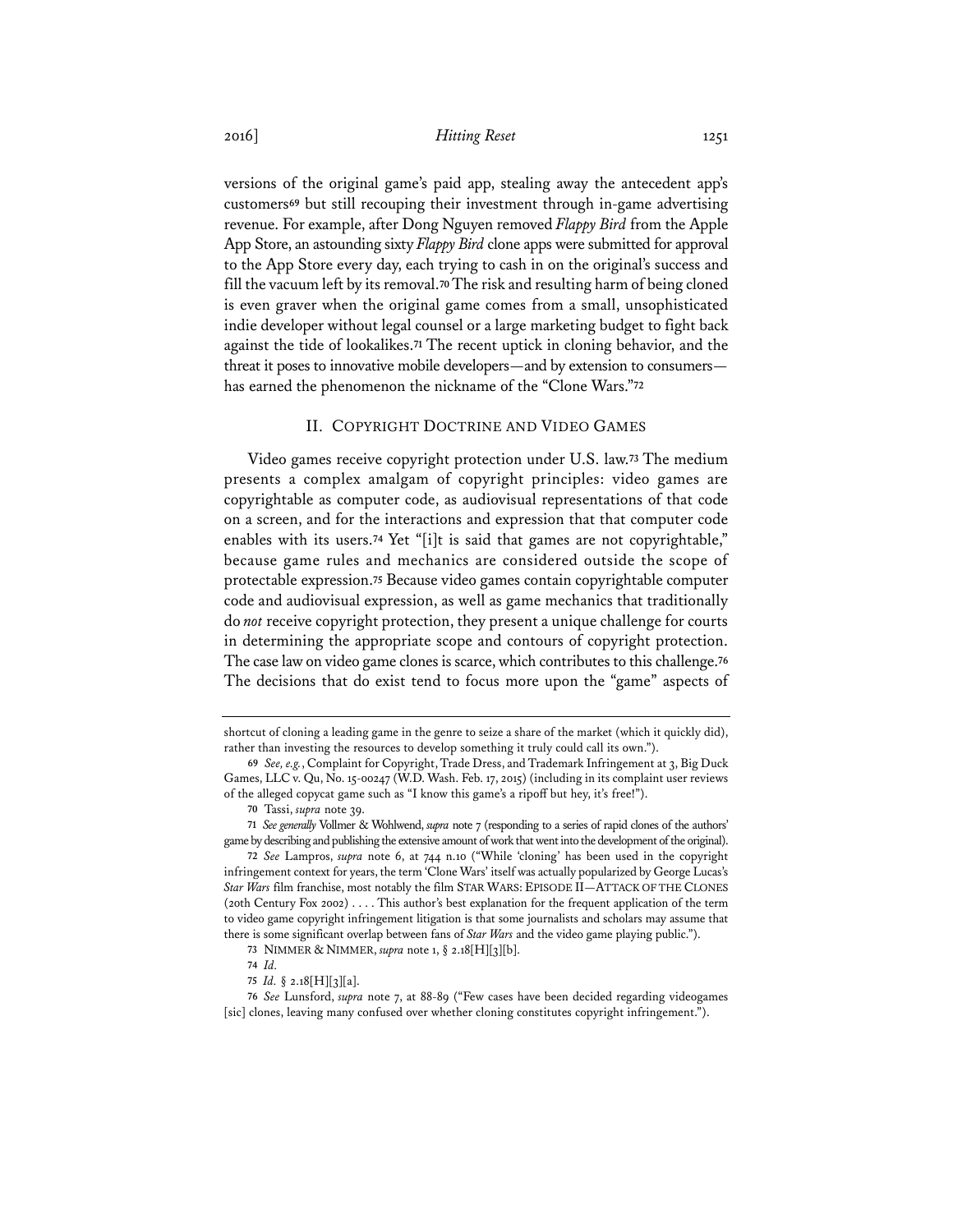video games (i.e., the rules and mechanics), and extend only minimal copyright protection to games, typically finding for defendant game developers.**<sup>77</sup>**

In this Part, I address how copyright doctrine has evolved in its application to video games since the earliest cases addressing the topic in the early 1980s. This Part focuses on where courts have drawn the line between idea and expression in video games and applied the so-called "limiting doctrines" of merger and scènes à faire in determining which elements are protectable. This discussion establishes the status quo for copyright doctrine as it applies to video games, in contrast to the more "optimized" copyright regime that may be in its early stages of development.**<sup>78</sup>**

### A. *Copyrightable Subject Matter*

Copyright protection applies to "original works of authorship fixed in any tangible medium of expression."**<sup>79</sup>** The Copyright Act enumerates several categories of protectable works, including "literary works"; "musical works"; "pictorial, graphic, and sculptural works"; "motion pictures and other audiovisual works"; and "sound recordings."**<sup>80</sup>** Video game software—that is, the computer code that makes a video game function—is protectable intellectual property because "a computer program can be the subject of a copyright as a literary text."**<sup>81</sup>** Therefore, a developer who clones a video game by copying the actual underlying computer software for the game has engaged in copyright infringement.**<sup>82</sup>**

Consumers who buy and play video games focus on the audiovisual experience of playing games, not the games' codes, which most players never see. Because a clone developer can write distinct software code that closely mimics the audiovisual aspects and gameplay of an antecedent game, verbatim copying of software code is unnecessary.**<sup>83</sup>** Fortunately, courts have found that the display of images on a video game screen is itself separately copyrightable as an audiovisual work.**<sup>84</sup>** Although "[e]ach time a game is played, the audiovisual

**<sup>77</sup>** *See* McArthur, *supra* note 60 ("[C]opyright law has been rather ineffective for video game developers who have tried using it to protect their games from competition."); *see also* Casillas, *supra* note 63, at 139 n.8 (providing excerpts from four cases of alleged video game copyright infringement in which the courts ruled for the defendants).

**<sup>78</sup>** This Part draws upon Christopher Lunsford's excellent Comment, *supra* note 7, at 93-105. **79** 17 U.S.C. § 102(a) (2012).

**<sup>80</sup>** *Id.*

**<sup>81</sup>** Williams Elecs., Inc. v. Artic Int'l, Inc., 685 F.2d 870, 875 (3d Cir. 1982).

**<sup>82</sup>** NIMMER & NIMMER, *supra* note 1, § 2.18[H][3][b].

**<sup>83</sup>** *See* Atari Games Corp. v. Oman, 888 F.2d 878, 885-86 (D.C. Cir. 1989) ("A knock-off manufacturer could . . . write a computer program which would exactly replicate the audiovisual display but which would not replicate the underlying program." (quoting William Patry, *Electronic Audiovisual Games: Navigating the Maze of Copyright*, 31 J. COPYRIGHT SOC'Y USA 1, 5 (1983))).

**<sup>84</sup>** *See* Atari, Inc. v. Amusement World, Inc., 547 F. Supp. 222, 226 (D. Md. 1981) ("[T]he 'Asteroids' game clearly fits the [Copyright] Act's definitions of copyrightable material . . . . In order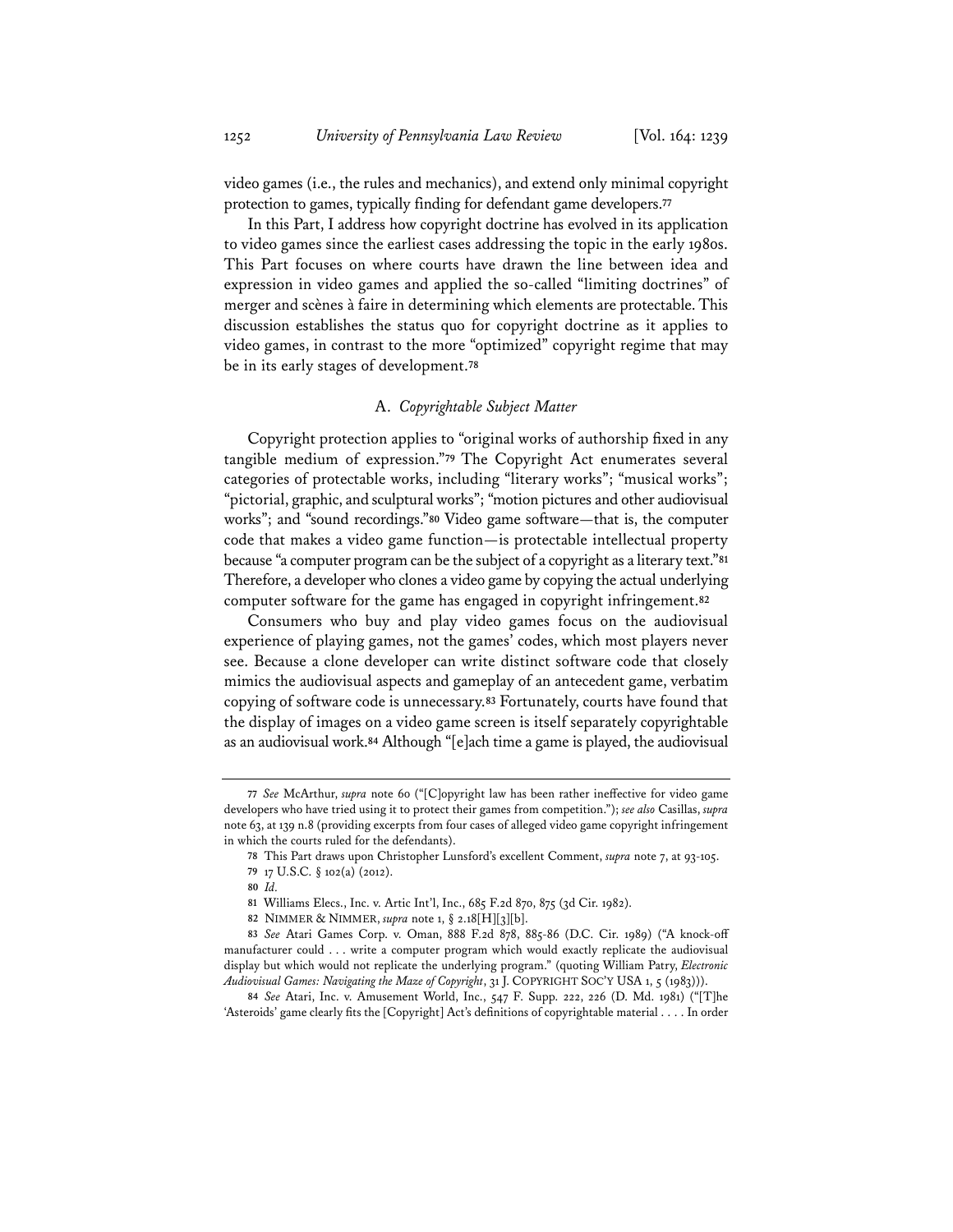work could be unique"**<sup>85</sup>** because of different interactive choices made by the player, courts have still found that video games satisfy the "fixation" requirement under copyright law.**<sup>86</sup>**

### B. *Idea–Expression Dichotomy in Video Games*

The most basic tenet of copyright holds that "while one's expression of an idea is copyrightable, the underlying idea one uses is not."**<sup>87</sup>** This distinction is referred to as the idea–expression dichotomy, and traces back to the seminal case *Baker v. Selden*.**<sup>88</sup>** In *Baker*, the Supreme Court held that while an individual may hold a copyright in a work (such as a book) that expounds upon a particular system or concept (there, a "peculiar system of book-keeping"), copyright protection does not extend to the system itself, and does not allow the plaintiff to bar people from employing that system.**<sup>89</sup>** This distinction is now codified in the Copyright Act of 1976.**<sup>90</sup>** Consequently, in deciding the scope of copyright protection for a particular work, a court must distinguish between elements that are ideas and elements that are expression. This can be a challenging task for courts, especially when dealing with unfamiliar media.**<sup>91</sup>**

Depending on where a court draws the line between idea and expression for various elements of a game, it may determine that a game's mechanics and

**85** Lunsford, *supra* note 7, at 95.

**87** *Amusement World*, 547 F. Supp. at 228 (citing Mazer v. Stein, 347 U.S. 201, 217 (1954)).

**90** *See* 17 U.S.C. § 102(b) (2012) ("In no case does copyright protection for an original work of authorship extend to any idea, procedure, process, system, method of operation, concept, principle, or discovery, regardless of the form in which it is described, explained, illustrated, or embodied in such work."); *see also* Lunsford, *supra* note 7, at 99 ("Copyright law protects creative expression, not ideas.").

**91** *See, e.g.*, Apple Comput., Inc. v. Microsoft Corp., 35 F.3d 1435, 1443 (9th Cir. 1994) ("It is not easy to distinguish expression from ideas, particularly in a new medium.").

to receive a copyright, a work must be both copyrightable . . . and fixed in a tangible medium of expression. Plaintiff's 'work' . . . is the visual presentation of the 'Asteroids' game. That work is copyrightable as an audiovisual work and as a motion picture." (citation omitted)); *see also* U.S. COPYRIGHT OFFICE, COMPENDIUM OF U.S. COPYRIGHT OFFICE PRACTICES § 503.1(BA) (3d ed. 2014) (placing video games within the subject matter categories of Motion Pictures and Audiovisual Works); *id.* § 726 ("The U.S. Copyright Office may issue separate registrations for the audiovisual material in a videogame and the computer program that generates that material."); NIMMER & NIMMER, *supra* note 1, § 2.18[H][3][b] ("[T]he display of images and video game screen is itself separately copyrightable as an audiovisual work.").

**<sup>86</sup>** *See id.* at 94-95 (providing examples where courts found the fixation requirement satisfied for video game audiovisuals where video games were stored on circuit boards or compact discs). The fixation requirement stems from the requirement in the Copyright Act that all copyrightable subject matter be "fixed in any tangible medium of expression." 17 U.S.C. § 102(a) (2012); *see also* U.S. COPYRIGHT OFFICE, *supra* note 84, § 807.4 (noting that audiovisual works like video games may be fixed as digital files hosted on servers, or on CD-ROMs, game cartridges, DVDs, or in other formats); NIMMER & NIMMER, *supra* note 1, § 2.18[H][3][b] (discussing how video games meet the fixation requirement in spite of the "transitory duration" of the images that they produce).

**<sup>88</sup>** 101 U.S. 99 (1879).

**<sup>89</sup>** *Id.* at 104.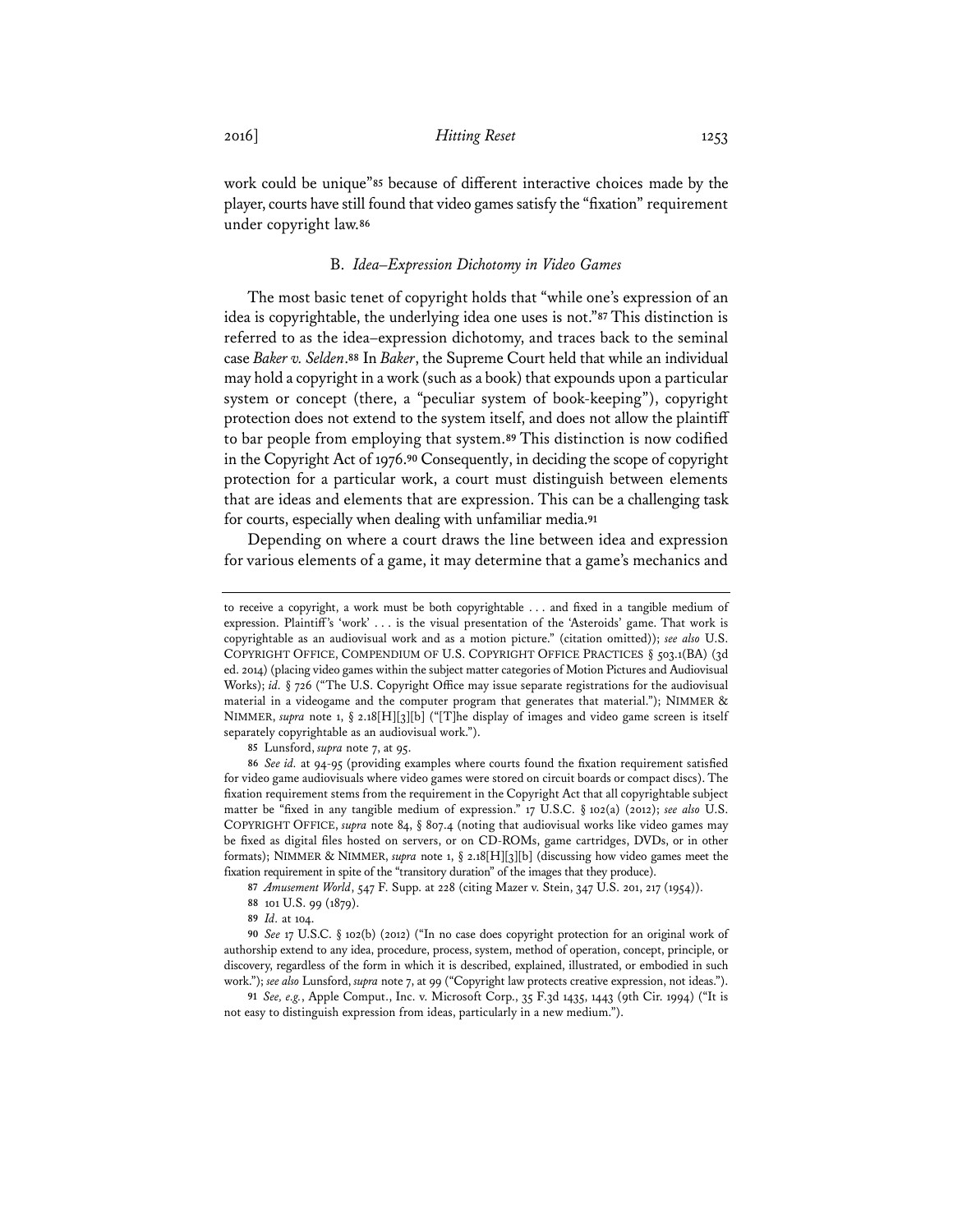gameplay; art assets, including graphics, sounds, and characters; or the "look and feel" of the interface, deserve protection.**<sup>92</sup>** A game's mechanics are generally not considered copyrightable subject matter, because courts recognize mechanics as ideas rather than expression.**<sup>93</sup>** However, "[w]hat constitutes a rule of the game, as opposed to an expression of that rule, fundamentally changes what is protectable."**<sup>94</sup>** The increasing complexity of video games is challenging the exclusion of games from copyrightability and forcing courts to reconsider what aspects of expression may lie in the interstices of gameplay mechanics, game graphics, and the human interactions which they trigger and to which they respond.**<sup>95</sup>** For instance, "courts have found expressive elements [of game mechanics] copyrightable, including game labels, design of game boards, playing cards and graphical works."**<sup>96</sup>**

Art assets within a video game, including graphical depictions of game characters, the sound track of a game, background images, and the visual appearance of the interface, are protectable separate from the video game as a whole.**<sup>97</sup>** Even these elements can have their copyright protection narrowed, though, if they are primarily "functional" in nature, or if their presence in a video game falls under the merger or scènes à faire limiting doctrines, discussed below.**<sup>98</sup>** For example, in *Capcom U.S.A., Inc. v. Data East Corp.*, the court found that even though the defendant's martial arts fighting game possessed a number of characters that were graphically similar to and shared moves with characters in the plaintiff's game, the merger and scènes à faire doctrines rendered many of these moves and character tropes incapable of protection.**<sup>99</sup>**

Finally, courts sometimes consider the "look and feel" or "total concept and feel" of a game when deliberating whether a game has infringed copyright.**<sup>100</sup>** Also known as a graphical user interface (GUI), the look and feel of software typically refers to the user's interaction with it, often taking place through menus.**<sup>101</sup>** The term also has been used, confusingly, as a description for the overall sensation

**<sup>92</sup>** *See* Lunsford, *supra* note 7, at 96.

**<sup>93</sup>** *See* Tetris Holding, LLC v. Xio Interactive, Inc., 863 F. Supp. 2d 394, 404 (D.N.J. 2012) ("The game mechanics and the rules are not entitled to protection . . . . This distinction . . . between a game's rules and its appearance is merely the application of the familiar idea-expression dichotomy as applied to the particular field of games."); *see also* NIMMER & NIMMER, *supra* note 1, § 2.18[H][3][a] ("It is true that no copyright may be obtained in the system or manner of playing a game or in engaging in any other sporting or like activity.").

**<sup>94</sup>** Lunsford, *supra* note 7, at 98.

**<sup>95</sup>** *See* NIMMER & NIMMER, *supra* note 1, § 2.18[H][3][a] (discussing changes to the "blanket rule of exclusion for games" due to "technology heralded by the computer revolution").

**<sup>96</sup>** *Tetris Holding*, 863 F. Supp. 2d at 404.

**<sup>97</sup>** Lunsford, *supra* note 7, at 99.

**<sup>98</sup>** *Id.* 

**<sup>99</sup>** No. 93-3259, 1994 WL 1751482, at \*12 (N.D. Cal. Mar. 16, 1994).

**<sup>100</sup>** Lunsford, *supra* note 7, at 96.

**<sup>101</sup>** *Id.*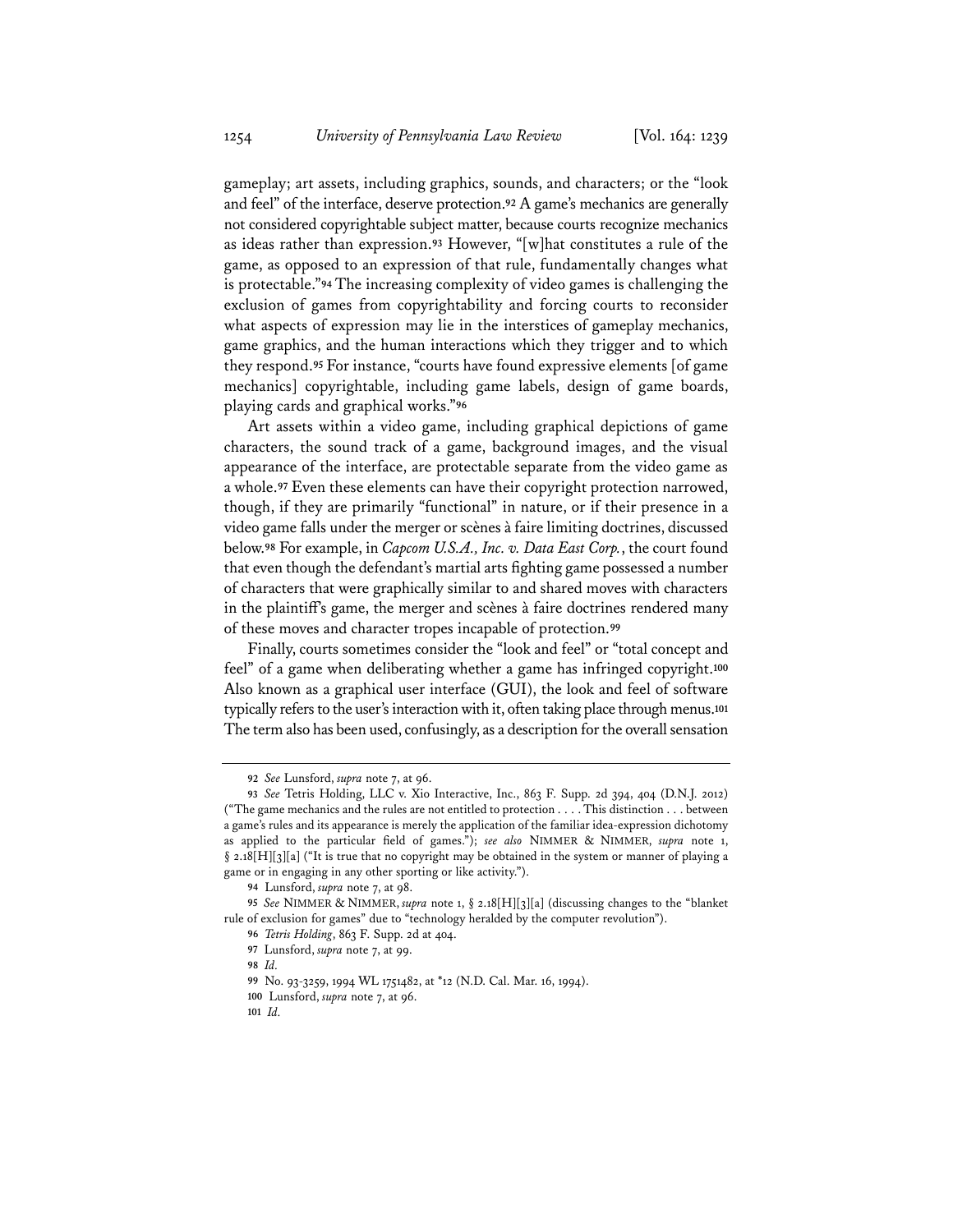of gameplay that a video game communicates to a player.**<sup>102</sup>** This usage threatens to blend the "look and feel" of a game's GUI with a game's mechanics and art assets.**<sup>103</sup>** In *Atari, Inc. v. Amusement World, Inc.*, an early case that established a precedent of thin copyright protection for video games, the court found no copyright violation in part because it considered the "overall 'feel'" of the plaintiff's and defendant's games to be sufficiently different.**<sup>104</sup>** By contrast, in the recent case *Tetris Holding*, the court held that "[r]eviewing the videos of the game play [of the plaintiff's and defendant's games] bolsters this conclusion [of substantial similarity] as it is apparent that the overall look and feel of the two games is identical."**<sup>105</sup>** Of course, to even consider whether the look and feel of two games is similar or identical, the court must first find that the elements that constitute the look and feel of the plaintiff's game are facets of expression, rather than ideas.**<sup>106</sup>**

#### C. *Limiting Doctrines*

"There is no litmus paper test by which to apply the idea-expression distinction; the determination is necessarily subjective."**<sup>107</sup>** Nevertheless, courts have crafted a set of doctrines—the merger and scènes à faire doctrines—to assist them in parsing this line. The merger and scènes à faire doctrines represent the fulcrum in video game copyright law: wherever they are focused along the plane of idea–expression has a significant impact on the scope of protection available to a plaintiff's video game. As both doctrines tend to expand the reach of what is an "idea" versus what is "expression" within a particular work, conceptualizing them more narrowly would offer expanded protection to existing copyrighted works. Such a change has begun to occur in recent case law.**<sup>108</sup>**

The merger doctrine holds that where there are only a few ways of expressing an idea, not even the expression will be protected by copyright;**<sup>109</sup>** instead "there is a 'merger' of idea and expression."**<sup>110</sup>** Because granting copyright protection to expression that has merged with an idea would also sweep the idea into the protected sphere, courts declare instead that the expression becomes

**<sup>102</sup>** *See, e.g.*, Tetris Holding, LLC v. Xio Interactive, Inc., 863 F. Supp. 2d 394, 410 (D.N.J. 2012) (analyzing the playing experience of the two games at issue and finding that "the overall look and feel of the two games is identical").

**<sup>103</sup>** Consideration of the "look and feel" or "total concept and feel" of copyrighted works has also been criticized for oversimplifying the process of analyzing infringing works. *See* NIMMER & NIMMER, *supra* note 1, § 13.03[A][1][c] ("More broadly, the touchstone of 'total concept and feel' threatens to subvert the very essence of copyright, namely the protection of original *expression*.").

**<sup>104</sup>** 547 F. Supp. 222, 230 (D. Md. 1981).

**<sup>105</sup>** 863 F. Supp. 2d at 410.

**<sup>106</sup>** *See generally id.* at 400 (beginning the infringement analysis with the "idea–expression dichotomy").

**<sup>107</sup>** Atari, Inc. v. N. Am. Philips Consumer Elecs. Corp., 672 F.2d 607, 615 (7th Cir. 1982).

**<sup>108</sup>** *See infra* Part III.

**<sup>109</sup>** BUC Int'l Corp. v. Int'l Yacht Council Ltd., 489 F.3d 1129, 1143 (11th Cir. 2007).

**<sup>110</sup>** NIMMER & NIMMER, *supra* note 1, § 13.03[B][3].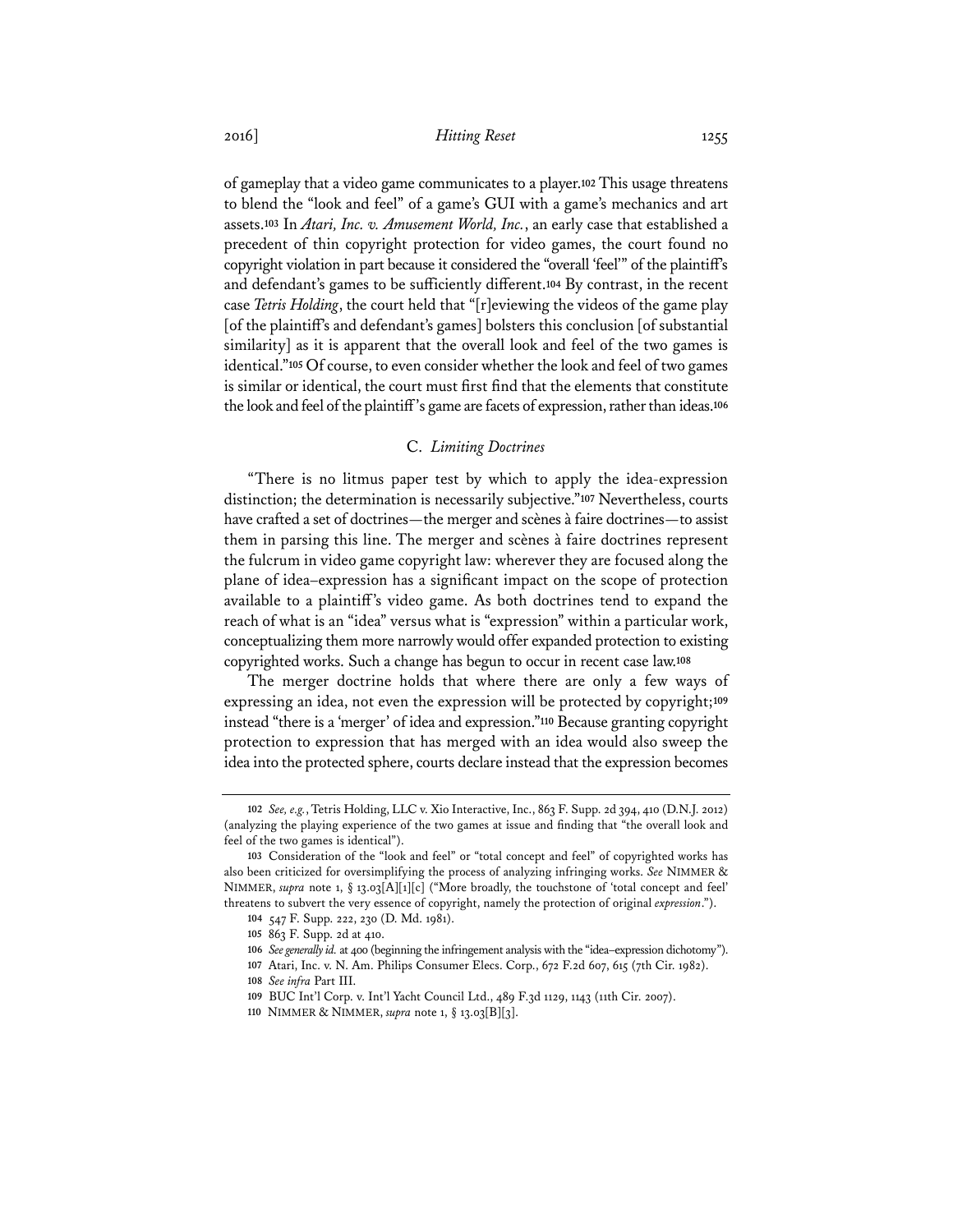unprotectable along with the idea.**<sup>111</sup>** Where the idea and expression are indistinguishable, the expression will be protected only against nearly identical copying.**<sup>112</sup>** The doctrine has been applied in a variety of settings. One famous case found that a jewelry pin in the form of a jewel-encrusted bee was capable of only one particular form of expression, and therefore merged with the idea of such a pin.**<sup>113</sup>** Another application of the doctrine has held that a plaintiff's copyright of the text of the rules for a sweepstakes contest could not be upheld because there were a limited number of ways of expressing the substance of the contest rules.**<sup>114</sup>** Because games of all types, including video games, likewise consist of abstract game mechanics and rules, their sphere of copyrightability is particularly vulnerable to limitation by the merger doctrine.**<sup>115</sup>**

Scènes à faire refers to "incidents, characters or settings which are as a practical matter indispensable, or at least standard, in the treatment of a given topic."**<sup>116</sup>** The term is French for "scenes that must be done,"**<sup>117</sup>** and its premise overlaps in some respects with the merger doctrine.**<sup>118</sup>** Under scènes à faire doctrine, "similarity of expression, whether literal or nonliteral, which necessarily results from the fact that the common idea is only capable of expression in more or less stereotyped form will preclude a finding of actionable similarity."**<sup>119</sup>** The doctrine ensures that certain stereotypical or commonly associated elements of particular genres, such as stock characters and plot tropes, cannot be copyrighted. The doctrine applies to the subject matter, style, and genre of a video game.**<sup>120</sup>** For instance, in a video game (or any other work) based upon vampires, "stakes through the heart, coffins, garlic, and an antagonist who sucks blood from his victims and avoids the sunlight are all standard to the vampire genre, and thus are scènes à faire."**<sup>121</sup>** As with merger, expression that is treated as scènes à faire in a copyrighted work will receive protection only from "virtually identical copying."**<sup>122</sup>** There is no hard-and-fast rule for applying scènes à faire; the extent to which the doctrine applies to expression in a particular video game will vary.**<sup>123</sup>**

**<sup>111</sup>** *Id.* 

**<sup>112</sup>** Apple Comput., Inc. v. Microsoft Corp., 35 F.3d 1435, 1444 (9th Cir. 1994).

**<sup>113</sup>** *See generally* Herbert Rosenthal Jewelry Corp. v. Kalpakian, 446 F.2d 738 (9th Cir. 1971).

**<sup>114</sup>** *See generally* Morrissey v. Procter & Gamble Co., 379 F.2d 675 (1st Cir. 1967).

**<sup>115</sup>** *See* Capcom U.S.A., Inc. v. Data E. Corp., No. 93-3259, 1994 WL 1751482, at \*9 (N.D. Cal. Mar. 16, 1994) (discussing how the merger doctrine renders video games "largely unprotectable").

**<sup>116</sup>** Atari, Inc. v. N. Am. Philips Consumer Elecs. Corp., 672 F.2d 607, 616 (7th Cir. 1982). **117** McArthur, *supra* note 60.

**<sup>118</sup>** Lunsford, *supra* note 7, at 104.

**<sup>119</sup>** *N. Am. Philips Consumer Elecs. Corp.*, 672 F.2d at 616.

**<sup>120</sup>** Lunsford, *supra* note 7, at 105.

**<sup>121</sup>** McArthur, *supra* note 60.

**<sup>122</sup>** *N. Am. Philips Consumer Elecs. Corp.*, 672 F.2d at 617.

**<sup>123</sup>** *See id.* at 618 n.11 ("With each video game, the line of demarcation between idea and expression and the extent to which certain expressions may constitute *scènes à faire* will vary.").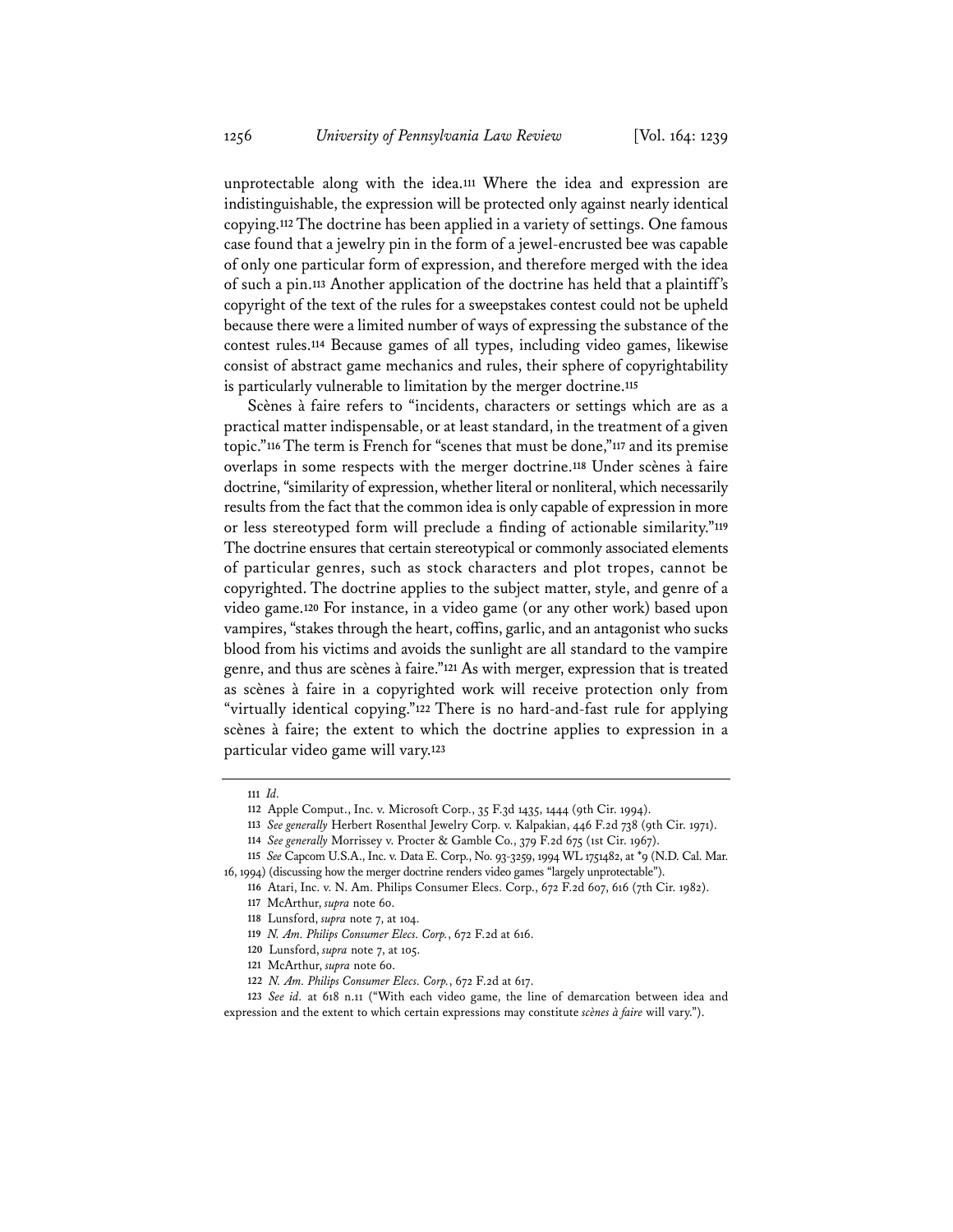#### D. *Copyright Infringement Tests*

To establish copyright infringement, a plaintiff must prove ownership of a valid copyright,**<sup>124</sup>** and "copying" of the protected work by a defendant.**<sup>125</sup>** Because direct evidence of copying is often unavailable, copying may be inferred where the defendant has had access to the copyrighted work, and the accused work is deemed substantially similar to the copyrighted work.**<sup>126</sup>** Access to a work is usually not contested in video game cases, since most games are widely distributed.**<sup>127</sup>** Therefore, the crux of most video game copyright disputes centers around the adjudication of "substantial similarity" between the copyrighted and alleged infringing works. Courts use a variety of tests to parse which aspects of a game are protectable and how they should be compared to the infringing works, which further vary depending on the medium of the copyrighted work.**<sup>128</sup>** The Supreme Court has not declared which is the appropriate test for video game copyright claims.**<sup>129</sup>** As a result, there is significant divergence among the various circuit courts over which test to employ.**<sup>130</sup>**

In adjudicating substantial similarity, courts determine which elements of the original work are protected and then analyze only those elements for similarity in the alleged infringing work.**<sup>131</sup>** After making an initial determination of which elements are ideas and which are expression, courts exclude from the substantial similarity analysis any additional elements that fall under either

**127** *See* McArthur, *supra* note 60. The fact that a game was available on the Apple or Android app stores for public download will presumably defeat an argument that defendant lacked access to the game.

**128** Lunsford, *supra* note 7, at 100. **129** *Id.* 

**<sup>124</sup>** Ownership of a valid copyright in a video game is not always clear. For instance, many games utilize publicly available source code as the basis for their games. Video games that are devised using such code, or that otherwise are derived from the code or ideas of other games, may nonetheless be separately registered as an independent copyrighted work, provided they contain new copyrightable expression that is sufficiently different from the work or code from which it derives. *See* U.S. COPYRIGHT OFFICE, *supra* note 84, § 721.8 ("Making only a few minor changes or revisions . . . do[es] not satisfy [the copyrightability] requirement."); *see alsoid.* § 807.5 (citing Atari Games Corp. v. Oman, 979 F.2d 242, 254 (D.C. Cir. 1992) for the premise that audiovisual works, like video games, must contain a sufficient amount of original and creative human authorship to be copyrightable).

**<sup>125</sup>** *See, e.g.*, Data E. USA, Inc. v. Epyx, Inc., 862 F.2d 204, 206 (9th Cir. 1988); *N. Am. Philips Consumer Elecs. Corp.*, 672 F.2d at 614.

**<sup>126</sup>** *N. Am. Philips Consumer Elecs. Corp.*, 672 F.2d at 614.

**<sup>130</sup>** Because the purpose of this Comment is to explore a normative approach to copyright for video games rather than detail the current legal landscape regarding the different articulations of these tests, this Section discusses differences among the substantial similarity tests at a high level.

**<sup>131</sup>** *Id.*; *see also id.* at 101-02 ("The 'ordinary observer test' was adopted and developed by the Second Circuit and is also used in the First, Third, Fifth, and Seventh Circuits. The 'total concept and feel test,' also known as the 'extrinsic/intrinsic test,' emerged from the Ninth Circuit and is additionally used in the Fourth and Eighth Circuits. The Ninth Circuit applies an 'abstraction-filtration-comparison test' for software substantial similarity, which is also used in the Tenth, Sixth, and D.C. Circuits." (footnotes omitted)).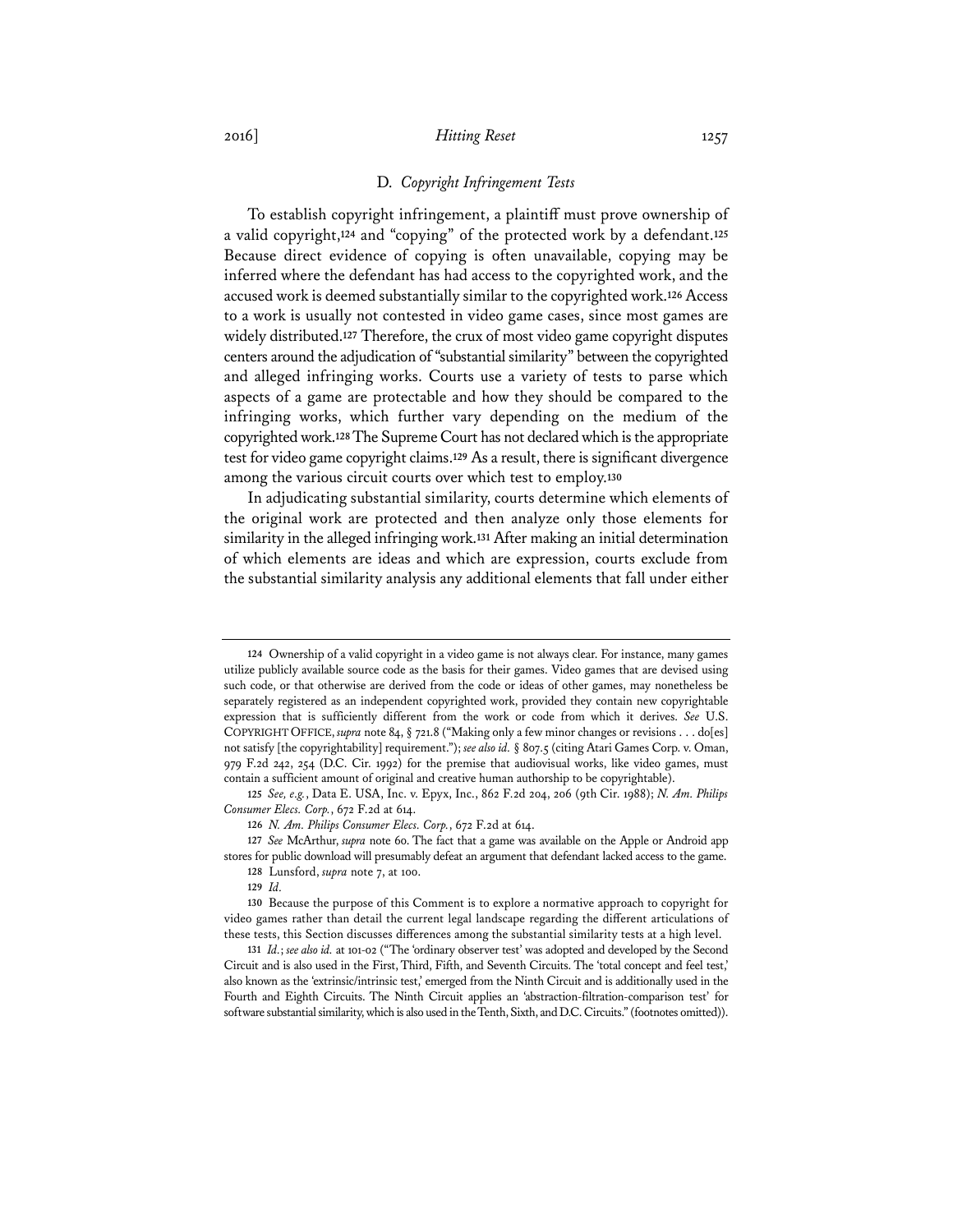the merger or scènes à faire doctrines as unprotectable.**<sup>132</sup>** The remaining elements are protectable under copyright. Under the "ordinary observer test," courts ask whether an ordinary person would regard the allegedly infringing work as misappropriating elements of the original copyrighted work.**<sup>133</sup>** In cases of video game copyright, courts tend to use a more stringent version of this test where the unprotectable elements of the game are excluded from the ordinary observer's consideration.**<sup>134</sup>** Other circuits use the "extrinsic/intrinsic" test, which resembles the "ordinary observer test" except that before asking whether an ordinary observer would consider two works substantially similar, the court conducts an objective review for similarities between the works, often utilizing expert testimony.**135** Finally, the Ninth Circuit's "abstraction-filtrationcomparison" test first abstracts and separates out a work's ideas, using doctrines like scènes à faire and merger.**<sup>136</sup>** The court then filters out the unprotectable elements from the protectable ones and compares the works.**<sup>137</sup>** The court considers only "the remaining protectable material for similarity instead of the work as a whole."**<sup>138</sup>** While the three tests vary in the extent to which they deconstruct and individually analyze component elements of a work before determining similarity, they each utilize the limiting doctrines to separate out the protectable from the unprotectable.

### E. *Significant Case Law*

Over the past thirty years, "[t]he predominant pattern in video game cloning cases has been for the court to rule definitively for the defendant."**<sup>139</sup>** These cases have established a precedent of thin copyright protection for video games, allowing cloning practices to propagate. This Section discusses some of the principal strands of analysis that courts have employed in ruling on video game copyright infringement claims.

**<sup>132</sup>** *Id.* at 102.

**<sup>133</sup>** *See, e.g.*, *N. Am. Philips Consumer Elecs. Corp.*, 672 F.2d at 614 ("[T]he [ordinary observer] test is whether the accused work is so similar to the plaintiff's work that an ordinary reasonable person would conclude that the defendant unlawfully appropriated the plaintiff's protectible expression by taking material of substance and value."); *see also* Lunsford, *supra* note 7, at 102.

**<sup>134</sup>** *See* Lunsford, *supra* note 7, at 102; *see also, e.g.*, *N. Am. Philips Consumer Elecs. Corp.*, 672 F.2d at 614 ("While dissection is generally disfavored, the ordinary observer test, in application, must take into account that the copyright laws preclude appropriation of only those elements of the work that are protected by the copyright.").

**<sup>135</sup>** *See, e.g.*, Sid & Marty Krofft Television Prods., Inc. v. McDonald's Corp., 562 F.2d 1157, 1164-67 (9th Cir. 1977) (applying the extrinsic/intrinsic test and finding that McDonald's infringed on Sid & Marty Krofft's television series), *superseded by statute*, 17 U.S.C. § 101 (2012); *see also* Lunsford, *supra* note 7, at 102-03 (discussing the Ninth Circuit's "total concept and feel test").

**<sup>136</sup>** *See* Lunsford, *supra* note 7, at 103-04.

**<sup>137</sup>** *Id.* at 103.

**<sup>138</sup>** *Id.* at 103-04.

**<sup>139</sup>** McArthur, *supra* note 60.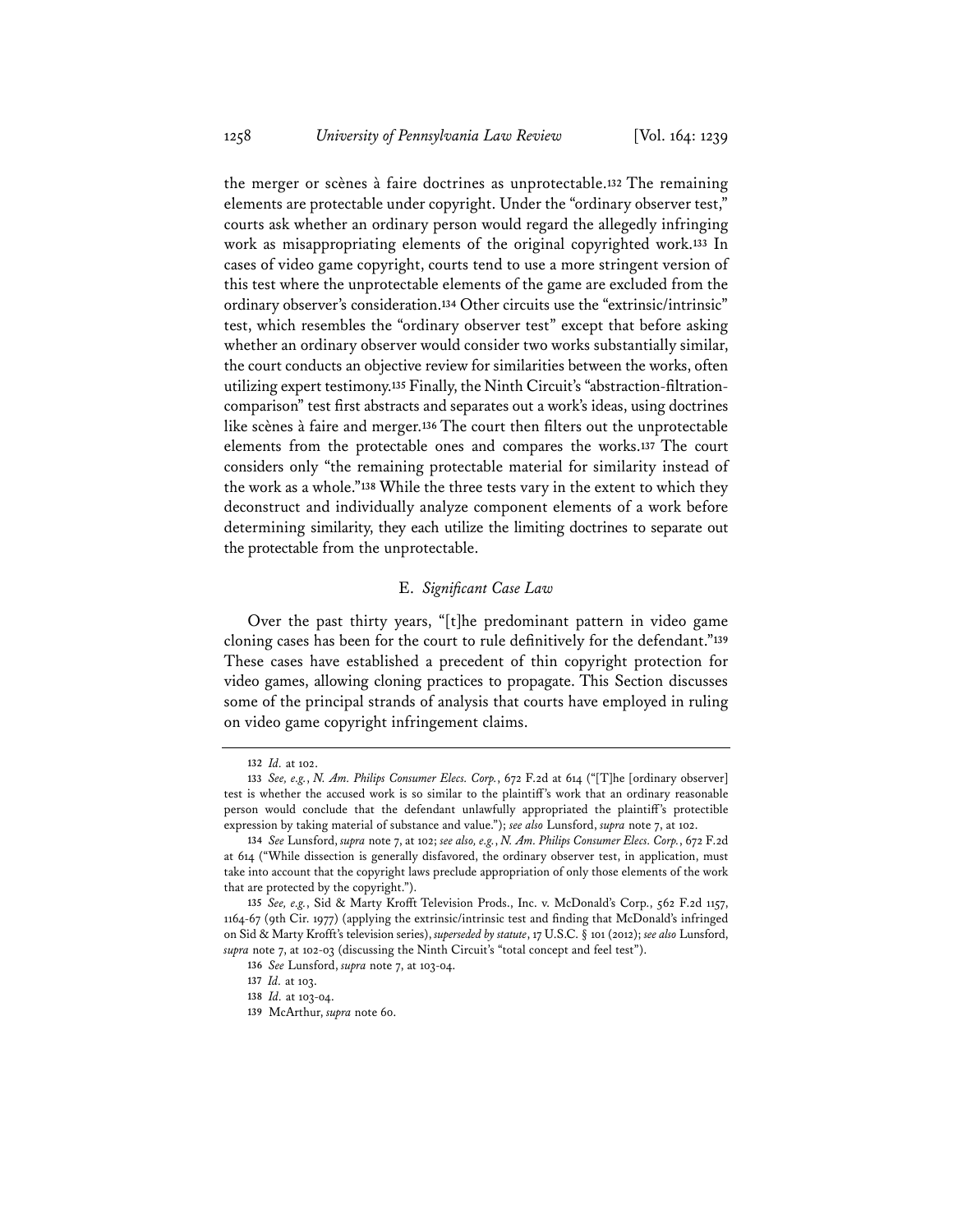Two early cases of video game copyright infringement, in fact, found for plaintiffs and issued preliminary injunctions against their alleged copiers.**<sup>140</sup>** In *Stern Electronics, Inc. v. Kaufman*, the court found that the gameplay and graphics in defendant's game were "virtually identical" to plaintiff's popular game *Scramble*.**<sup>141</sup>** Two months later the court in *Midway Manufacturing Co. v. Dirkschneider* similarly found that defendants had produced "for all practical purposes identical" copies of plaintiff's games *Pac-Man*, *Galaxian*, and *Rally-X*.**<sup>142</sup>** Because the cloned games in these cases were nearly identical, both courts conducted only a surface-level analysis of the original and infringing works without parsing the idea–expression divide or applying the limiting doctrines.**<sup>143</sup>** These two rulings are inapposite to many subsequent cases of video game cloning for two reasons. First, these cases concerned identical copying,**<sup>144</sup>** which most cloned games are now wise enough to avoid.**<sup>145</sup>** Second, video game copyright case law has evolved substantially alongside the medium over the past decades and has developed a more sophisticated inquiry into cases of alleged copying. Today, even when identical or "nearly indistinguishable" elements are present in an infringing video game, courts do not presume infringement as readily as they did in *Stern* or *Dirkschneider*, and instead conduct a more searching analysis.**<sup>146</sup>**

A few months after the *Dirkschneider* decision, the District Court for the District of Maryland's decision in *Atari, Inc. v. Amusement World, Inc.* established a more thorough and probing template for assessing video game infringement.**<sup>147</sup>**

**<sup>140</sup>** *See generally* Stern Elecs., Inc. v. Kaufman, 523 F. Supp. 635 (E.D.N.Y. 1981) (entering preliminary injunction against defendant for releasing a "virtually identical" copy of plaintiff's arcade video game), *aff 'd,* 669 F.2d 852 (2d Cir. 1982); Midway Mfg. Co. v. Dirkschneider, 543 F. Supp. 466 (D. Neb. 1981) (same).

**<sup>141</sup>** 523 F. Supp. at 639.

**<sup>142</sup>** 543 F. Supp. at 476.

**<sup>143</sup>** Arguably these cases did not require a thorough discussion of the interactions of the limiting doctrines with the video game medium. In cases where copying is identical, defendant may not be able to rely upon the merger and scènes à faire doctrines to render protectable expression unprotected. *See* Atari, Inc. v. N. Am. Philips Consumer Elecs. Corp., 672 F.2d 607, 617 (7th Cir. 1982) (discussing how certain expressive aspects of *Pac-Man* are scènes à faire and receive protection only from virtually identical copying).

**<sup>144</sup>** *See Stern*, 523 F. Supp. at 639 ("The sequence of images and sounds that appears on the screen when the game has started—the 'play mode'—is virtually identical in the two games. . . . [T]he copying of the play mode . . . constitute[s] a copyright infringement."); *see also Dirkschneider*, 543 F. Supp. at 476 ("The defendants' Galactic Invaders game is for all practical purposes identical to the plaintiff's Galaxian game."); *id.* at 477 ("The defendants' Mighty Mouth game is, for all practical purposes, identical to the plaintiff's Pac-Man game.").

**<sup>145</sup>** *See* Casillas, *supra* note 63, at 169 ("[T]he majority of clones are visually distinct enough that an observer can tell they are not the same game when placed next to whichever game they are allegedly copying . . . .").

**<sup>146</sup>** *See, e.g.*, Tetris Holding, LLC v. Xio Interactive, Inc., 863 F. Supp. 2d 394, 409-15 (D.N.J. 2012) (conducting an in-depth review of copyrightable elements in *Tetris* and the application of the merger and scènes à faire doctrines in spite of finding that, "the overall look and feel of the two games is identical").

**<sup>147</sup>** 547 F. Supp. 222 (D. Md. 1981).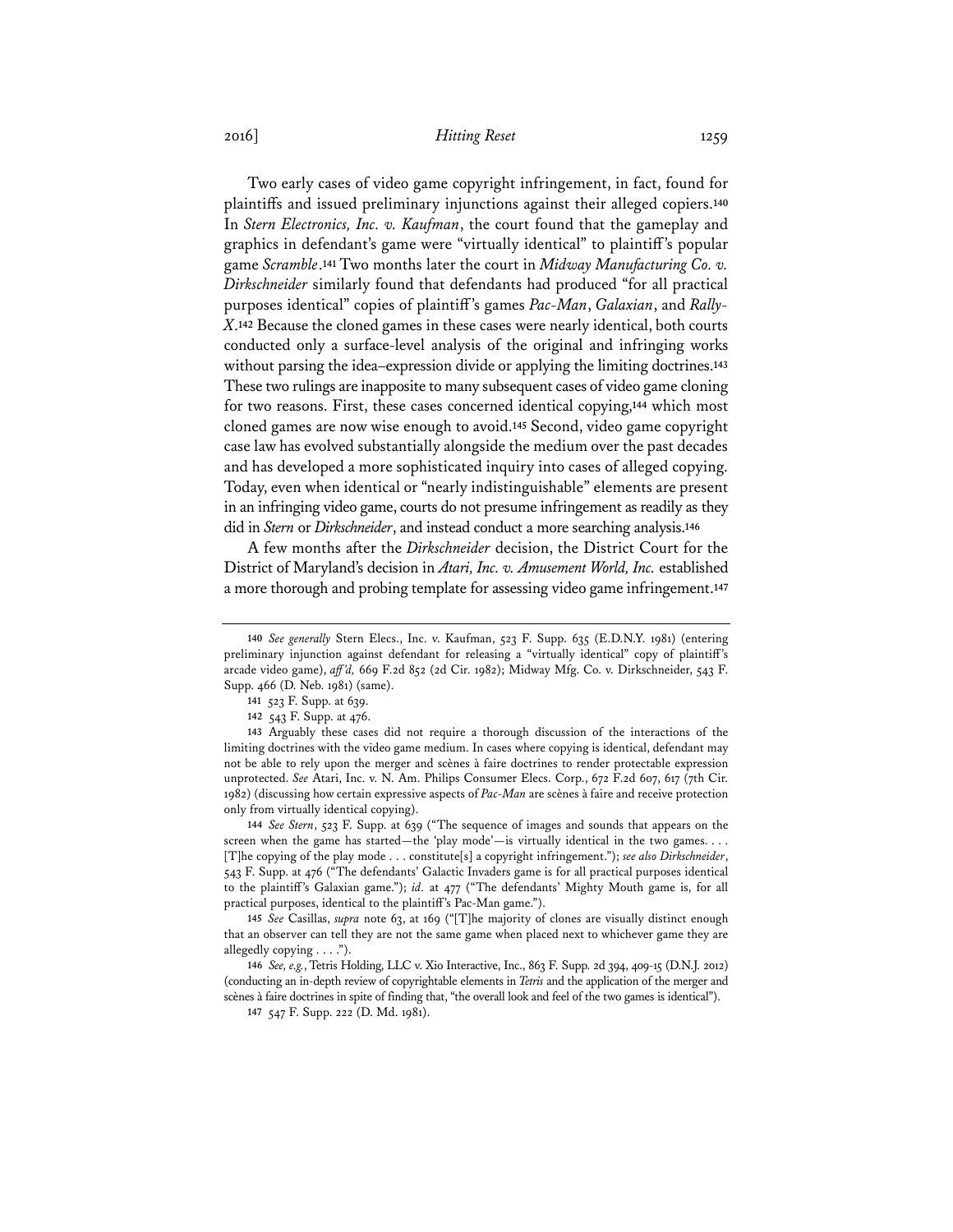The *Amusement World* decision also diluted the protections granted to original games, and thus "paved the way for developers to create games closely resembling established and successful games first created by other companies."**<sup>148</sup>** In 1979, Atari released the arcade game *Asteroids*, which went on to become a massive hit.**<sup>149</sup>** Two years later a competing company released *Meteors*, a game that shared many features with Atari's game and which "most would describe today as a 'clone' of *Asteroids*."**<sup>150</sup>** The court found that *Asteroids* satisfied the subject-matter test of copyright as an audiovisual work, that it had been fixed in a medium, and that defendant's access to it was presumed by the wide distribution of *Asteroids* to arcades.**<sup>151</sup>** The court then applied the ordinary observer test to resolve the question of substantial similarity.**<sup>152</sup>** First, the court isolated what it considered to be the core idea of *Asteroids*, "[A] video game in which the player shoots his way through a barrage of space rocks."**<sup>153</sup>** The court acknowledged twenty-two similarities between the two games, and nine differences.**<sup>154</sup>** However, it noted that the great number of commonalities would *not* be dispositive of copyright infringement if the doctrines of merger and scènes à faire**<sup>155</sup>** rendered those similar elements unprotectable in the copyrighted work—that is, if the similarities were "forms of expression that simply cannot be avoided in any version of the basic idea of a video game involving space rocks."**<sup>156</sup>**

The court duly invoked the limiting doctrines in ruling that *Meteors* was not substantially similar to *Asteroids*. The court determined that the necessary elements of a space-rock shooting game accounted for substantially all of the elements that *Meteors* had copied: "[M]ost of these similarities are inevitable, given the requirements of the idea of a game involving a spaceship combating space rocks and given the technical demands of the medium of a video game."**<sup>157</sup>** Mimicking these unprotectable elements therefore could not infringe plaintiff's

**156** *Amusement World*, 547 F. Supp. at 229. **157** *Id.*

**<sup>148</sup>** *See* McArthur, *supra* note 60.

**<sup>149</sup>** *Id.*

**<sup>150</sup>** *Id.*; *see also Amusement World*, 547 F. Supp. at 224-26 (enumerating the similar or identical design features shared by the two games at issue, as well as the different features).

**<sup>151</sup>** *Amusement World*, 547 F. Supp at 226-27.

**<sup>152</sup>** *See id.* at 227 ("[T]here is substantial similarity where the ordinary observer, unless he set out to detect the disparities, would be disposed to overlook them, and regard their aesthetic appeal as the same." (quoting Novelty Textile Mills, Inc. v. Joan Fabrics Corp., 558 F.2d 1090, 1093 (2d Cir. 1977))).

**<sup>153</sup>** *Id.* at 229. **154** *Id.* at 224-26.

**<sup>155</sup>** While the *Amusement World* court did not use the term "merger" in its discussion of this doctrine, the description of it was consistent with the way that other courts use the merger doctrine, and relied upon the very same foundational case. *See id.* at 228-29 (citing the *Kalpakian* case in discussing the concept of merger); *see also* Atari, Inc. v. N. Am. Philips Consumer Elecs. Corp., 672 F.2d 607, 616 (7th Cir. 1982) (discussing how the idea–expression dichotomy could lead to a finding of no infringement despite substantial similarity).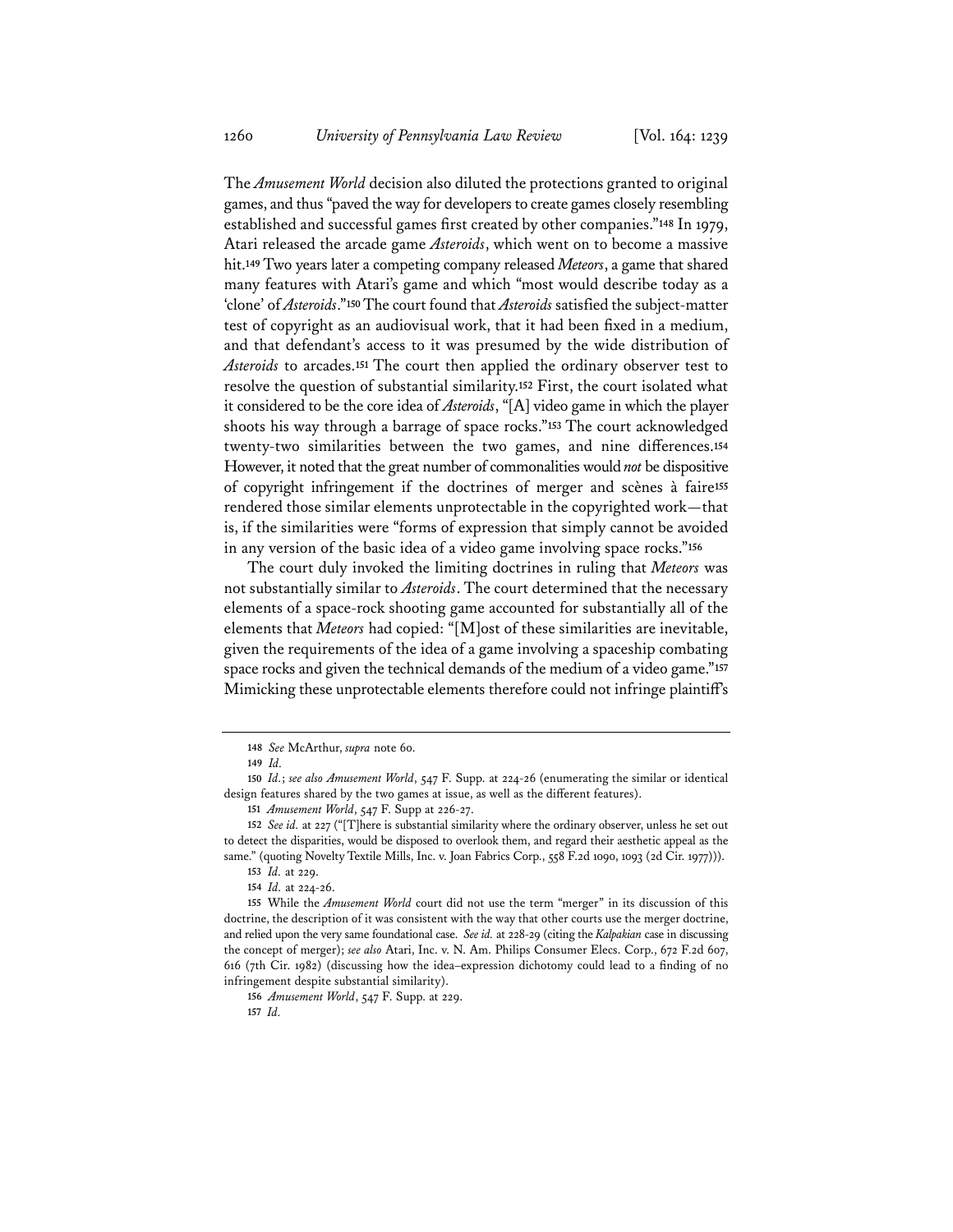copyright.**<sup>158</sup>** Because these similarities were "inevitable," the presence of certain "dissimilarities bec[ame] particularly significant"—enough so to make *Meteors* not substantially similar to *Asteroids*.**<sup>159</sup>** Even admitting that, "bluntly, [Amusement World] took [Atari]'s idea," the court found no copyright violation.**<sup>160</sup>**

The *Amusement World* court reached this conclusion through a set of doctrinal moves. The court first broadly defined what the ideas of the game entailed.**<sup>161</sup>** It then hemmed in the range of possible expression of those ideas by construing the universe of such expression narrowly and by focusing on the limits of the available technology.**<sup>162</sup>** Through this approach, the court concluded that *Asteroids* had very few protectable elements.**<sup>163</sup>** The court's methodology, in particular its application of the merger and scènes à faire doctrines, has proven influential in subsequent video game copyright cases, many of which have reiterated and reinforced this approach.**<sup>164</sup>** In *Data East USA v. Epyx, Inc.* the District Court for the Northern District of California found fifteen similar features between the parties' respective karate video games, including specific karate moves (such as a low kick), game rules, alternating game backgrounds, and the presence of a referee during karate matches.**<sup>165</sup>** The district court granted a permanent injunction against defendant's alleged cloned game.**<sup>166</sup>** On review, the Ninth Circuit stringently applied the idea–expression dichotomy and the merger and scènes à faire doctrines to exclude unprotectable elements from the substantial similarity analysis.**<sup>167</sup>** In reversing the finding of substantial similarity, the Ninth Circuit held that the fifteen similar features "necessarily follow[ed] from the *idea* of a martial arts karate combat game, or

**<sup>158</sup>** *Id.* ("All these requirements of a video game in which the player combats space rocks and spaceships combine to dictate certain forms of expression that must appear in any version of such a game. In fact, these requirements account for most of the similarities between 'Meteors' and 'Asteroids.' Similarities so accounted for do not constitute copyright infringement, because they are part of plaintiff's idea and are not protected by plaintiff's copyright.").

**<sup>159</sup>** *Id.*

**<sup>160</sup>** *Id.* at 230.

**<sup>161</sup>** *Id.* at 229-30.

**<sup>162</sup>** *Id.*

**<sup>163</sup>** *See* Lunsford, *supra* note 7, at 107 ("[D]espite the similarities, the resemblances only pertained to unprotectable elements.").

**<sup>164</sup>** *See, e.g.*, Atari Games Corp. v. Oman, 888 F.2d 878, 885 (D.C. Cir. 1989) (citing the discussion in *Amusement World* of merger and idea–expression in reversing the decision of the Register of Copyrights to deny copyright to a video game); Frybarger v. Int'l Bus. Machs. Corp., 812 F.2d 525, 530 (9th Cir. 1987) (citing the *Amusement World* court's application of the merger doctrine in affirming summary judgment for defendant-infringers); Atari, Inc. v. N. Am. Philips Consumer Elecs. Corp., 672 F.2d 607, 620 (7th Cir. 1982) (validating the *Amusement World* court's discussion of merger and scènes à faire while distinguishing it in granting preliminary injunction for plaintiff game developers).

**<sup>165</sup>** 862 F.2d 204, 209 (9th Cir. 1988).

**<sup>166</sup>** *Id.* at 205.

**<sup>167</sup>** *Id.* at 209 ("[T]he [lower] court did not give the appropriate weight and import to . . . the similarities [that] result from unprotectable expression.").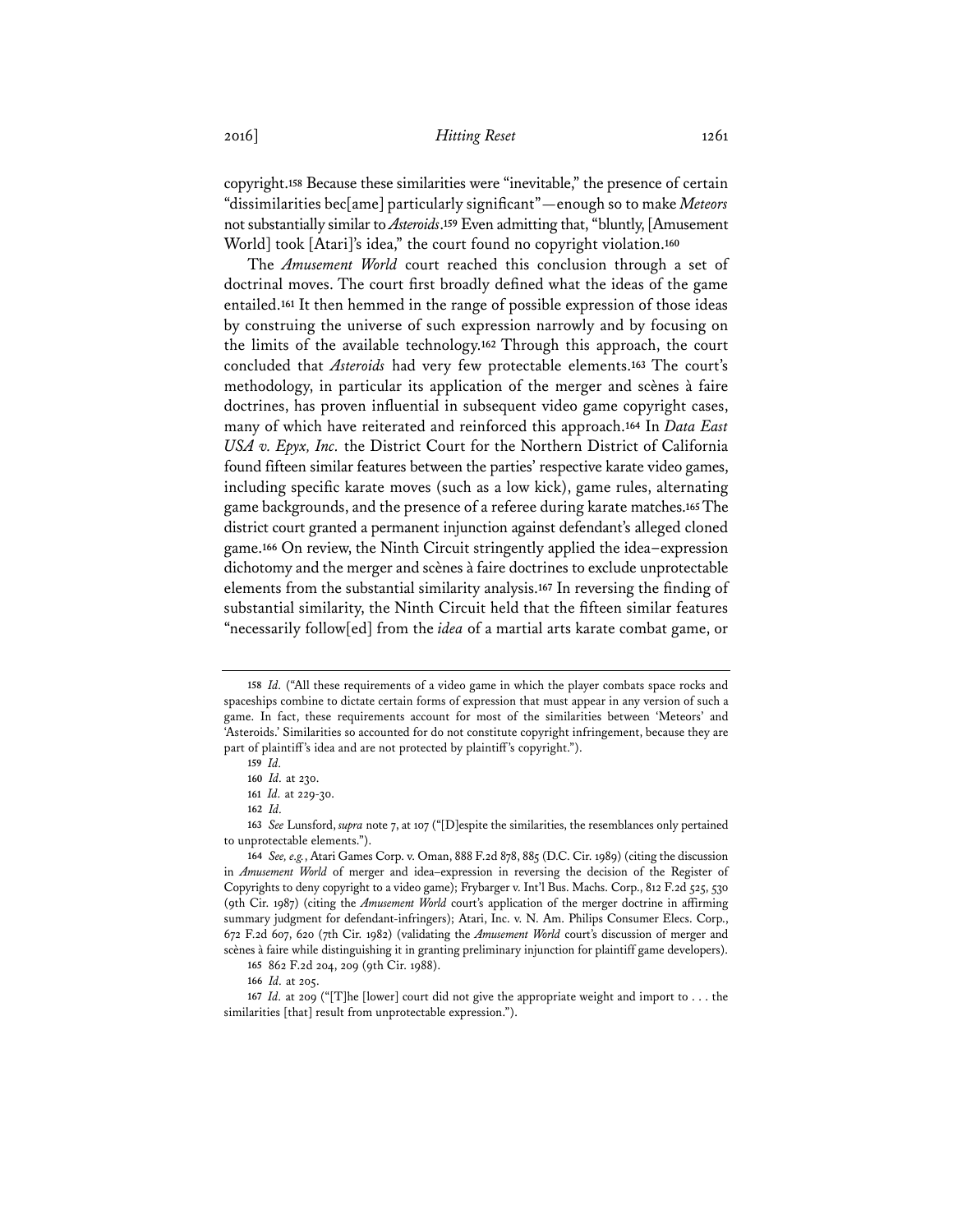are inseparable from, indispensable to, or even standard treatment of the *idea* of the karate sport. As such, they are not protectable."**<sup>168</sup>** The court also noted that the range of possible expression of a karate tournament game was contained by the technical limitations of the hardware,**<sup>169</sup>** echoing the *Amusement World* court's invocation of "technical demands" as limiting the variety of expression that could spring from any particular idea, and thus making the merger of expressive elements into that idea more likely.**<sup>170</sup>**

In a subsequent case, *Capcom U.S.A. v. Data East Corp.*, which considered another pair of martial arts games, the court took an even more detailed look at the constituent elements of a game in finding no substantial similarity.**<sup>171</sup>** Plaintiffs alleged that defendant's game *Fighter's History* had copied the fighting styles, appearances, and moves of its own game, *Street Fighter II*.**<sup>172</sup>** The defendant countered that plaintiff Capcom's game relied heavily on stereotypical characters and fighting moves that were commonplace in the karate-game genre—that they were scènes à faire—or that they were essential to such a game and therefore merged with the idea of a karate game.**<sup>173</sup>** The court held for the defendant.**<sup>174</sup>** The court admitted that "of the eight pairs of characters and twenty-seven special moves at issue, three characters and five special moves in Fighter's History are similar to protectable characters and special moves in Street Fighter II."**<sup>175</sup>** However, "[t]hese figures must be cast against the fact that Street Fighter II has a total universe of twelve characters and six hundred and fifty moves. Capcom concedes, as it must, that the vast majority of the moves are unprotectable because they are commonplace kicks and punches."**<sup>176</sup>** Although three of the characters were found to be copied, that was not sufficient to establish substantial similarity for the work as a whole.

The *Capcom* case also restated and reaffirmed a generally skeptical view of copyright protection for video games: "As a result [of the merger doctrine], copyright protection does not encompass games as such, since they consist of abstract rules and play ideas. It follows, therefore, that audiovisual works like the two presently before the Court are largely unprotectable games."**<sup>177</sup>**

**<sup>168</sup>** *Id.* at 209.

**<sup>169</sup>** Lunsford, *supra* note 7, at 108.

**<sup>170</sup>** *See* Atari, Inc. v. Amusement World, Inc., 547 F. Supp. 222, 229 (D. Md. 1981) (finding some similarities "inevitable given the requirements of the idea of a game . . . and given the technical demands of the medium of a video game").

**<sup>171</sup>** *See* No. 93-3259, 1994 WL 1751482 (N.D. Cal. Mar. 16, 1994) (finding similarities between three of eight characters and five of twenty-seven special moves); *see also* Lunsford, *supra* note 7, at 110 (discussing the "detailed analysis of each character" the court had performed).

**<sup>172</sup>** *Capcom*, 1994 WL 1751482, at \*1.

**<sup>173</sup>** *Id.* at \*2.

**<sup>174</sup>** *Id.* at \*9.

**<sup>175</sup>** *Id.* at \*12.

**<sup>176</sup>** *Id.*

**<sup>177</sup>** *Id.* at \*9 (citations omitted).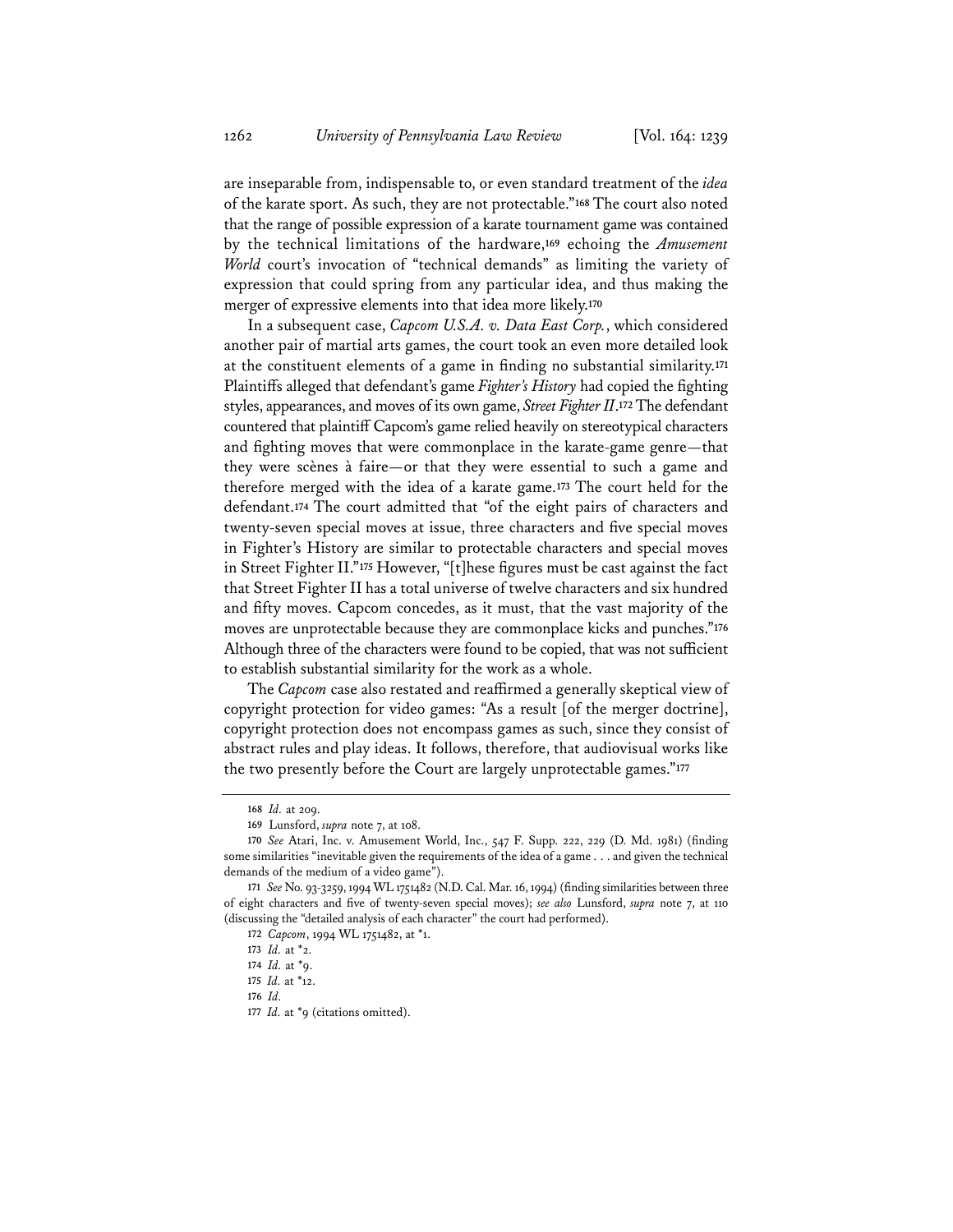The *Amusement World*, *Epyx*, and *Capcom* cases are just three of "about a dozen cases resulting in favorable rulings for developers accused of 'cloning,' even where those developers had purposefully imitated the original work."**<sup>178</sup>** Together, the three cases aptly illustrate the general method of applying the idea–expression dichotomy and the limiting doctrines to a video game. Courts applying the limiting doctrines in this manner, however, have not uniformly found for defendants in video game copyright claims. The court in *Atari, Inc. v. North American Philips Consumer Electronics Corp.* (*Pac-Man*) conducted a nuanced application of the relevant doctrines in determining whether the game *Pac-Man* had been improperly copied.**<sup>179</sup>** First, the court declared what it considered to be the primary idea of *Pac-Man*: "A maze-chase game in which the player scores points by guiding a central figure through various passageways of a maze and at the same time avoiding collision with certain opponents or pursuit figures which move independently about the maze."**<sup>180</sup>** The court noted that because of merger the work was "primarily an unprotectible game," but that to a limited extent, the particular form in which this idea was expressed provided something additional over the basic idea.**<sup>181</sup>** In particular, "[t]he audio component and the concrete details of the visual presentation constitute the copyrightable expression of that game 'idea.'"**<sup>182</sup>** The court then excluded a number of elements from protectability because they were scènes à faire, such as the maze, scoring table, and tunnel exit aspects of the game.**<sup>183</sup>** However, the court ultimately found that the Pac-Man character and "ghost" pursuit figures in *Pac-Man* were fanciful and expressive elements of the game, and that the defendant's game's manifestations of these characters were substantially similar.**<sup>184</sup>** This was sufficient to hold that defendant's work had infringed on plaintiff's copyright. In making this finding, the court specifically distinguished the fact pattern in *Amusement World*, noting that "[t]his case is a far cry from [*Amusement World*] in which . . . minor variations or differences were sufficient to avoid liability because the form of expression was inextricably tied to the

**184** *See id.* at 618 ("[Defendant] not only adopted the same basic characters but also portrayed them in a manner which made K. C. Munchkin appear substantially similar to PAC–MAN.").

**<sup>178</sup>** McArthur, *supra* note 60.

**<sup>179</sup>** *See* 672 F.2d 607, 610-13 (7th Cir. 1982).

**<sup>180</sup>** *Id.* at 617.

**<sup>181</sup>** *Id.* 

**<sup>182</sup>** *Id.* 

**<sup>183</sup>** *See id.* ("Certain expressive matter in the PAC–MAN work, however, should be treated as *scenes a faire* and receive protection only from virtually identical copying. The maze and scoring table are standard game devices, and the tunnel exits are nothing more than the commonly used 'wrap around' concept adapted to a maze-chase game. Similarly, the use of dots provides a means by which a player's performance can be gauged and rewarded with the appropriate number of points, and by which to inform the player of his or her progress.")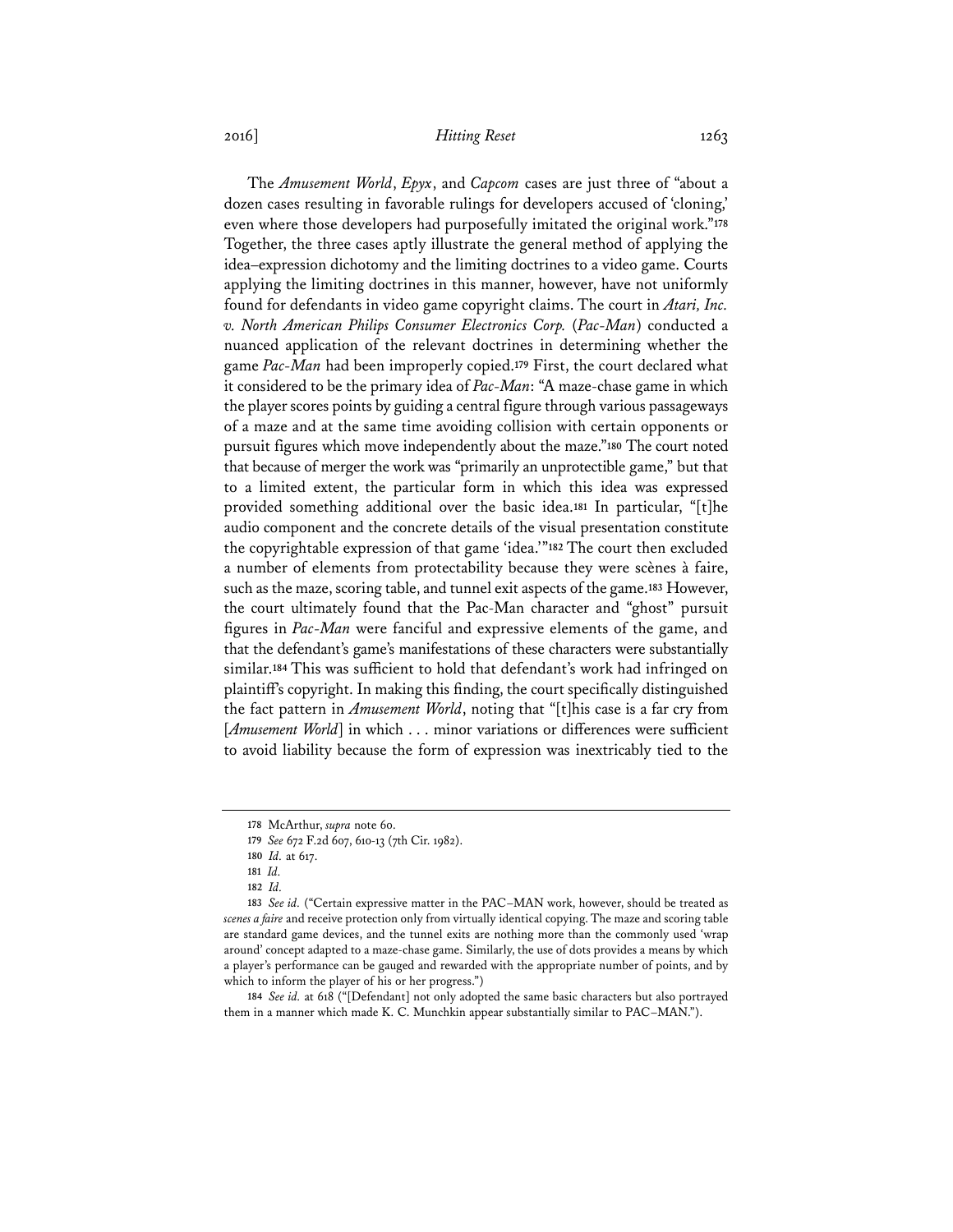game itself."**<sup>185</sup>** Unfortunately for many game developers, the *Pac-Man* case has not set the general standard for video game copyright.

### III. SHIFTS IN CASE LAW

Since the heyday of Atari, Midway, and other game developers during the "golden age" of video games in the 1980s,**<sup>186</sup>** the genre has made prodigious advancements in the graphical prowess, computing power, and general sophistication of its offerings, as well as the ease with which video games are developed and distributed.**<sup>187</sup>** The ubiquity of mobile game development aids the creation of original games as well of obvious clones of existing expression. Courts appear to have begun acknowledging this new paradigm of rapid innovation and cloning in video games and recognizing that the policy embodied in most video game precedent no longer faithfully serves the functions of copyright in optimizing the creation of original works. Recent decisions appear to create, or at least invite, precedent that could profoundly shift the legal protections available to video game developers going forward. These decisions do so by redrawing the idea–expression divide and the application of merger and scènes à faire in ways that expand the copyright protections for existing works.

### A. Tetris Holding, LLC v. Xio Interactive, Inc.

Created in 1984, *Tetris* has become one of the best known games, and has since been released on myriad platforms, including smartphones.**<sup>188</sup>** In 2009, the studio Xio released its game *Mino* on the Apple App Store.**<sup>189</sup>** The game mirrored *Tetris*, with identical gameplay and game pieces featuring the same colors and shapes as those in *Tetris*.**<sup>190</sup>** The makers of *Mino* in fact admitted that they had downloaded Tetris Holding's iPhone app to help with developing *Mino*, and that they meant it to be their "version" of *Tetris*.**<sup>191</sup>** The game was unquestionably a clone. Xio claimed, however, to have reviewed the copyright laws applying to video games and determined that, based on the scènes à faire and merger doctrines, there was little copyrightable expression left in *Tetris*

**<sup>185</sup>** *Id.* at 620.

**<sup>186</sup>** *See* Bill Loguidice, *What is the Golden Age of Videogames?*, ARMCHAIR ARCADE (Oct. 22, 2009, 10:11 AM), http://www.armchairarcade.com/neo/node/2975 [https://perma.cc/LGT9-3M8X] (defining the "Golden Age" of video games as occurring from 1976 to 1984); *see generally Golden Age of Video Games*, ENCYCLOPEDIA GAMIA, http://gaming.wikia.com/wiki/Golden\_age\_of\_video\_games [https://perma.cc/WFU3-KR34] (defining the Golden Age as lasting from roughly the late 1970s to the mid 1980s).

**<sup>187</sup>** *See supra* Part I.

**<sup>188</sup>** *See* Tetris Holding, LLC v. Xio Interactive, Inc., 863 F. Supp. 2d 394, 396 (D.N.J. 2012).

**<sup>189</sup>** *Id.* at 397.

**<sup>190</sup>** *Id.* at 397-98.

**<sup>191</sup>** *Id.* at 397.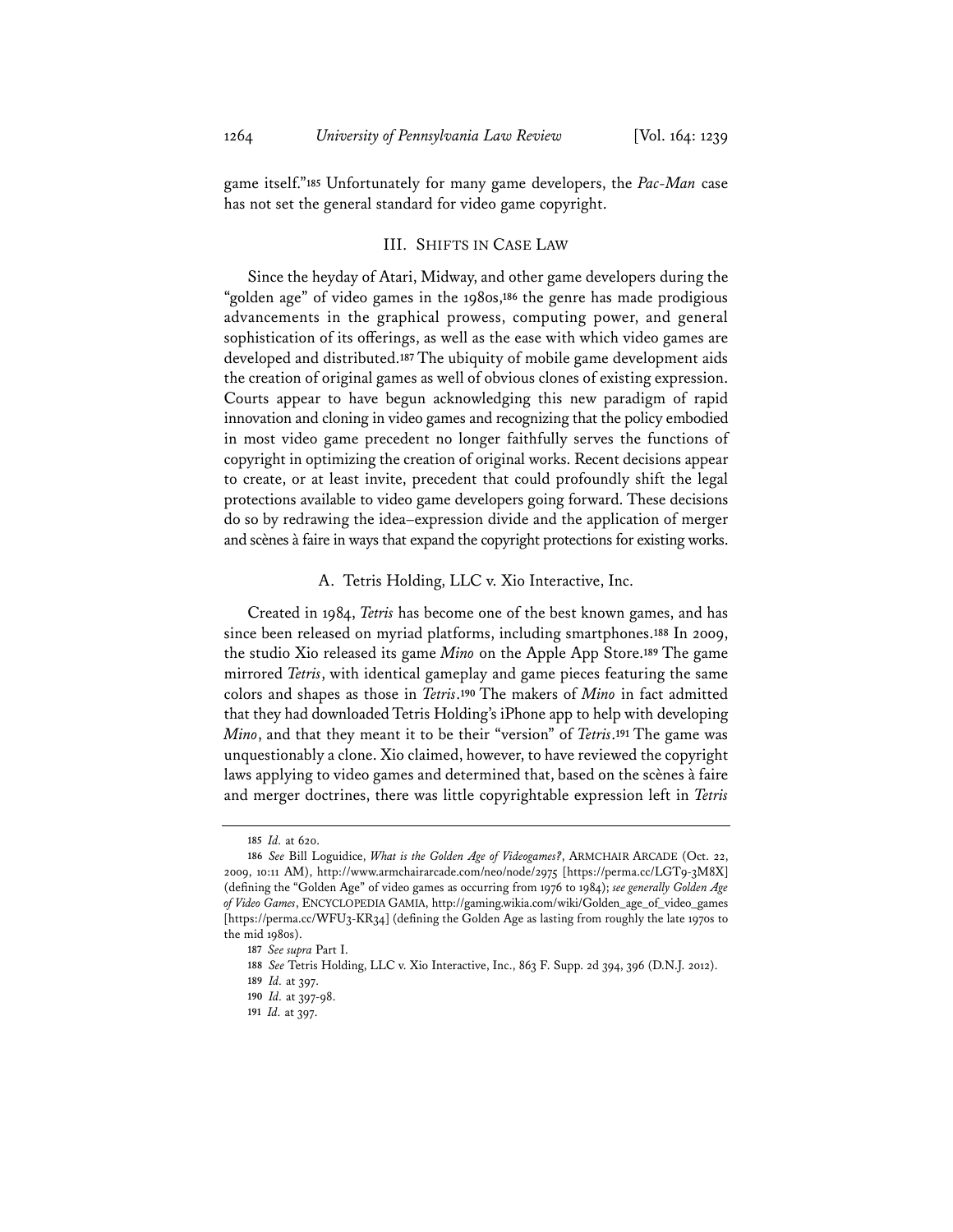to infringe.**<sup>192</sup>** Xio believed that because *Tetris* was a puzzle game of abstract mechanics, it possessed minimal artistic expression.**<sup>193</sup>**

The court disagreed. After reviewing the relevant copyright precedent, including discussions on the merger and scènes à faire doctrines, the court came to the following conclusions. First, the scènes à faire doctrine has very little relevance to games, like *Tetris*, that are "purely fanciful" and lack any grounding in the real world, because there are no standard or stock expressive elements common to an abstract puzzle game.**<sup>194</sup>** Next, the court declared the idea of *Tetris* to be

a puzzle game where a user manipulates pieces composed of square blocks, each made into a different geometric shape, that fall from the top of the game board to the bottom where the pieces accumulate. The user is given a new piece after the current one reaches the bottom of the available game space. While a piece is falling, the user rotates it in order to fit it in with the accumulated pieces. The object of the puzzle is to fill all spaces along a horizontal line. If that is accomplished, the line is erased, points are earned, and more of the game board is available for play. But if the pieces accumulate and reach the top of the screen, then the game is over.**<sup>195</sup>**

These were the general ideas underlying *Tetris*, which could not be protected. The court then went on to hold, surprisingly, that in addition to the inapplicability of the scènes à faire doctrine, the merger doctrine also did not apply here, noting that "there [were] many novel ways Xio could have chosen to express the rules of *Tetris*. Xio's own expert admitted there [were an] 'almost unlimited number' of ways to design the pieces and the board and the game would still 'function perfectly well.'"**<sup>196</sup>** As a result, the court found that elements such as the dimensions of the playing field, the appearance of shadow pieces, the display of the next piece about to fall, and the display of

**<sup>192</sup>** *See* Xio Interactive Inc.'s Reply Brief in Support of Its Motion for Summary Judgment at 3-4, *Tetris Holding*, 863 F. Supp. 2d 394 (D.N.J. 2012) (No. 309-6115), 2011 WL 7431886 (arguing that copyright and trade dress do not protect rules, game mechanics, or functional elements).

**<sup>193</sup>** *See Tetris Holding*, 863 F. Supp. 2d at 399 ("Before releasing its product, Xio researched copyright law, both through its own independent studying and based on advice of counsel, before designing its game. Based on this research, Xio believed it could freely copy any part of *Tetris* that was based on a 'rule of the game' or that Xio viewed as being functional to the game." (footnote omitted)); *see also* Xio Interactive Inc.'s Reply Brief, *supra* note 192, at 3-4 (arguing that *Tetris* was largely or entirely unprotectable instead of relying on a claim that there was protectable expression in *Mino*).

**<sup>194</sup>** *See Tetris Holding*, 863 F. Supp. 2d at 408 (distinguishing the gameplay of a puzzle game like *Tetris* from the gameplay in games in the *Epyx* case, on the basis that karate tournaments occur in real life and certain scènes à faire elements would rightfully not be protectable).

**<sup>195</sup>** *Id.* at 409.

**<sup>196</sup>** *Id.* at 412.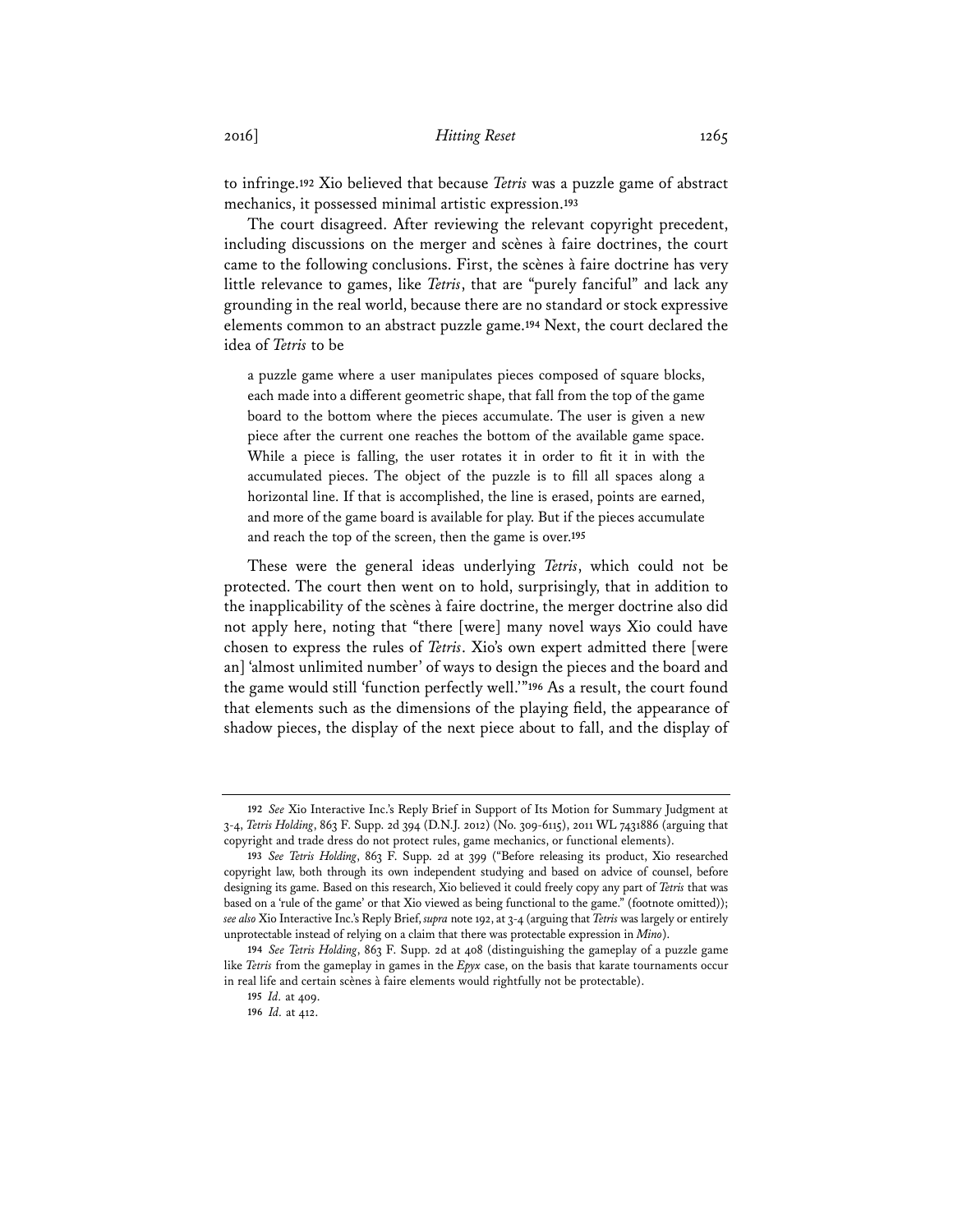"garbage" lines were protected expression.**<sup>197</sup>** In granting summary judgment for the plaintiff, the court noted that Xio could have used the same ideas behind *Tetris* to design a video game with wholly unique expression.**<sup>198</sup>** The court thought that Xio was all the more able to do so, compared to earlier game developers, given the rise in computer power and graphics.**<sup>199</sup>** Rather than devise an original take on the idea of *Tetris*, Xio aped it outright. "There [was] such similarity between the visual expression of *Tetris* and *Mino* that it [was] akin to literal copying."**<sup>200</sup>**

The *Tetris Holding* case represents a sharp break from precedent. By identifying the rules of *Tetris* at a high level of abstraction, the court was able to imagine other manifestations of those rules and ideas that would have resulted in unique expression.**<sup>201</sup>** The court's analysis created analytical daylight between the ideas underlying *Tetris* and their specific expression in *Tetris*, enabling the court to hypothesize that other, distinct expression could also exist. The court found that the merger doctrine therefore did not foreclose protectability for most aspects of the *Tetris* game, signifying the court's belief that a competing game developer could create a game that manifested *Tetris*'s fundamental ideas without having to utilize *Tetris*'s same expression in doing so. The court clarified that expression related to game rules may still be protectable, even if the rules of the game are not protectable.**<sup>202</sup>** The court also specifically discounted the application of scènes à faire to abstract puzzle games. Although this was a case of essentially "identical" copying, much like the early *Stern* and *Dirkschneider* cases, the *Tetris Holding* court did not ignore the merger and scènes à faire doctrines; instead, it reasoned through the unique applications of those doctrines to games like *Tetris* and ultimately determined that they would not properly apply.**<sup>203</sup>**

The *Tetris Holding* case identifies another key element that allows courts a principled means of distinguishing today's video game cases from earlier precedent: technological advancement. Technological limits present an ever-shrinking barrier to expression for video game makers, and the court believed that if Xio had tried, it could have invented many other ways of expressing the rules of *Tetris*. This is in contradistinction to the findings in *Amusement World* and

**<sup>197</sup>** *See id.* at 413 ("None of these elements are part of the idea (or the rules or the functionality) of *Tetris*, but rather are means of expressing those ideas.").

**<sup>198</sup>** *Id.*

**<sup>199</sup>** *See id.* at 412 ("Considering the exponential increase in computer processing and graphical capabilities since that unique variation on *Tetris*'s rules, the Court cannot accept that Xio was unable to find any other method of expressing the *Tetris* rules other than a wholesale copy of its expression.").

**<sup>200</sup>** *Id.* at 410.

**<sup>201</sup>** *See* Casillas, *supra* note 63, at 168 ("Tetris Holding's victory in the case was only guaranteed once it convinced the court to identify the underlying game rules and game play at a 'high level'.").

**<sup>202</sup>** *See Tetris Holding*, 863 F. Supp. 2d at 404-05.

**<sup>203</sup>** *Id.*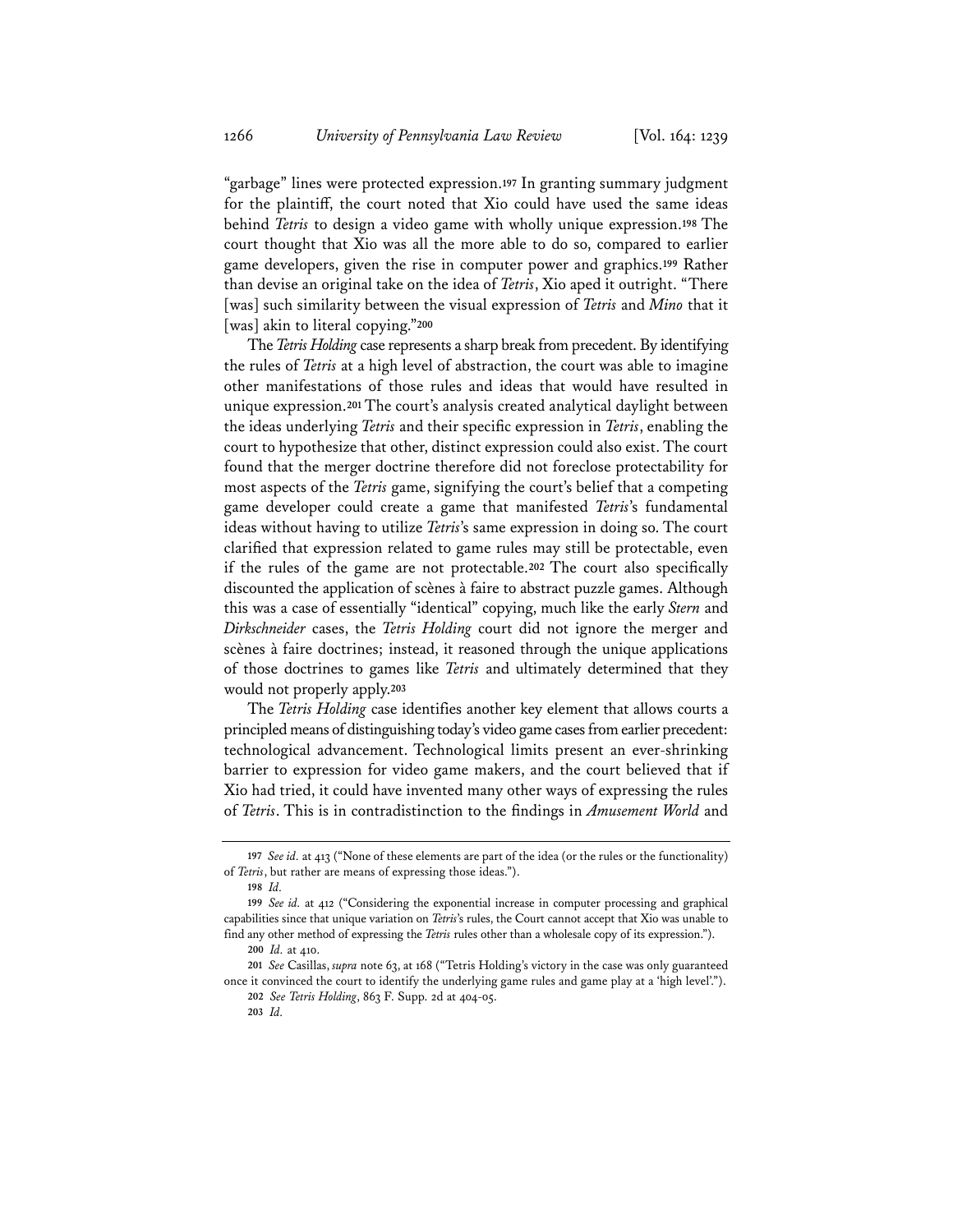*Epyx*, where the limits of video game technology allegedly foreclosed other expressive avenues, and therefore expanded the reach of the merger doctrine.

### B. Spry Fox LLC v. LOLApps Inc.

In 2011, Spry Fox LLC developed *Triple Town*, a game in which players match different objects on a screen to create new objects in an ascending hierarchy.**<sup>204</sup>** Spry Fox contracted with another studio, 6Waves LLC, to help port this game to Facebook and potentially to the Apple App Store.**<sup>205</sup>** A few months later, 6Waves announced that it would no longer assist Spry Fox and that it was releasing its own App Store game, *Yeti Town*, which a 6Waves executive admitted had a "similar match-3 style" to *Triple Town*.**<sup>206</sup>** Spry Fox sued for copyright infringement, and 6Waves moved to dismiss.**<sup>207</sup>** The court undertook a full analysis of the merits of Spry Fox's copyright infringement claim, and found its claim sufficiently plausible to survive a motion to dismiss.

The court began with the familiar discussion of idea–expression, merger, and scènes à faire. The court defined the "idea" of *Triple Town* as "a hierarchical matching game, one in which players create objects that are higher in the hierarchy by matching three objects that are lower in the hierarchy. Frustrating the player's efforts are antagonist objects; aiding the player are objects that destroy unwanted or ill-placed objects."**<sup>208</sup>** Spry Fox had no copyright claim in this idea, but the company expressed this idea with its own object hierarchy (for example, matched bushes turn into trees and matched trees turn into houses), its own characters (for example, a bear as an antagonist in the game), and placed them on a field of play resembling a meadow.**<sup>209</sup>** The court excluded some elements of *Triple Town* as scènes à faire that appear in many video games, including the use of coins to keep score and an in-game marketplace to redeem coins for advantages in the game.**<sup>210</sup>** It further excluded some elements of the game that it considered "functional," namely the game's choice of a sixby-six grid game board.**<sup>211</sup>** But the court nonetheless found that many elements

**<sup>204</sup>** *See* Spry Fox LLC v. LOLApps Inc., No. 2:12-00147, 2012 WL 5290158, at \*1-3 (W.D. Wash. Sept. 18, 2012).

**<sup>205</sup>** *Id.* at \*1.

**<sup>206</sup>** *Id.*

**<sup>207</sup>** *Id.* at \*2.

**<sup>208</sup>** *Id.* at \*4.

**<sup>209</sup>** *Id.* at \*5.

**<sup>210</sup>** See *id.* ("The use of points and 'coins' to reward a player's progress through a game is standard.")

**<sup>211</sup>** *See id.* at \*6 ("Spry Fox's choice of a six-by-six game grid is not likely an expressive choice. A grid that is too small would make the game trivial; a grid that is too large would make it pointless. There is perhaps a range of functionally appropriate choices for the dimensions of the game grid; perhaps a seven-by-seven grid, or a six-by-seven grid, would serve the game's purposes just as well. But it would extend copyright protection beyond its proper scope to afford protection to a functionally-dictated choice like this one."); *see also* Incredible Techs., Inc. v. Virtual Techs., Inc.,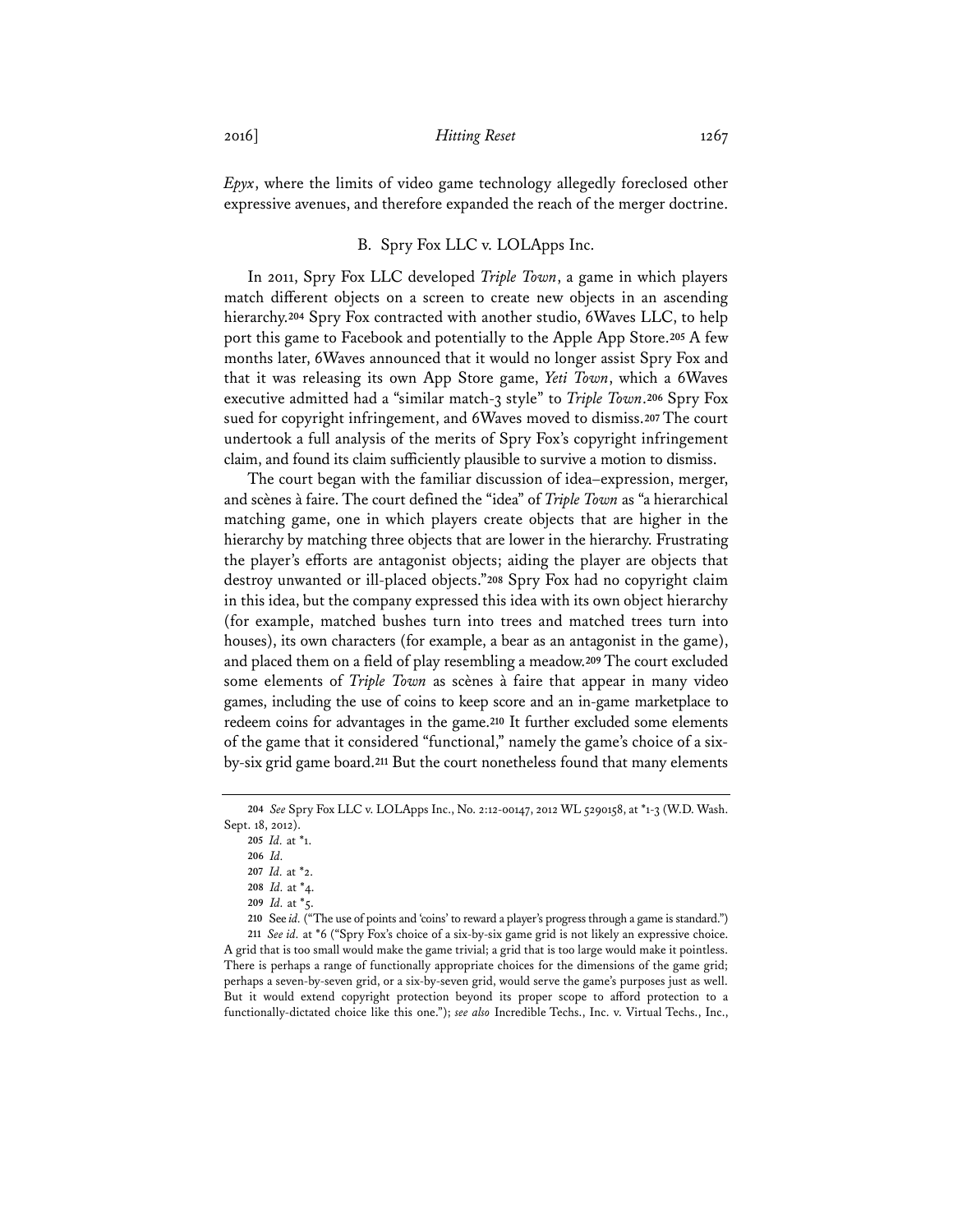of *Triple Town* were expressive and had been appropriated into a substantially similar work in *Yeti Town*, including the hierarchy of objects, the depiction of the playing field, and the presence of an antagonistic wild creature that tried to foil the player's progress.**<sup>212</sup>** This was in spite of the fact that there were clear visual differences between those elements in the games: *Triple Town* had a pastoral theme, while *Yeti Town* took place on a snowfield, and the objects and characters were distinct.**<sup>213</sup>** The court nonetheless found that the object hierarchy and field of play in *Yeti Town* "comprise[d] a setting and theme that [were] similar to *Triple Town*'s."**<sup>214</sup>** Evidence that numerous online bloggers also found *Triple Town* and *Yeti Town* substantially similar to each other cemented the court's finding of plausible substantial similarity.**<sup>215</sup>** The court denied defendant's motion to dismiss the copyright claim; the defendant later settled and granted all of the *Yeti Town* intellectual property to *Spry Fox*.**<sup>216</sup>**

The *Spry Fox* decision, like the *Tetris Holding* decision, demonstrates greater concern for video game developers whose original games are being cloned. Both cases dealt with games available on the Apple App Store that were copied. This seems to indicate greater concern with protecting original works of authorship in this space and is perhaps tied to the increasing economic importance of the mobile gaming industry. Although *Spry Fox* only came up on a motion to dismiss, the case is significant for the fact that, unlike the identical copying in *Tetris Holding*, the court found substantial similarity plausible even though *Yeti Town*'s artwork and sound elements were readily distinguishable from *Triple Town*'s.**<sup>217</sup>** As the court put it, "There are apparent differences between [the] games . . . but a court must focus on what is similar, not what is different, when comparing two works."**<sup>218</sup>**

<sup>400</sup> F.3d 1007, 1012 (7th Cir. 2005) (dismissing copyright infringement claim by a golf arcade video game on the basis that the elements copied by defendant, such as a trackball operating system for the game, were functional and not subject to copyright).

**<sup>212</sup>** *See Spry Fox*, 2012 WL 5290158, at \*6 ("The object hierarchy is similar. Progressing from grass to bush to tree to hut is similar to progressing from sapling to tree to tent to cabin. Perhaps more importantly, the object hierarchy coupled with the depiction of the field of play comprise a setting and theme that is similar to Triple Town's. A snowfield is not so different from a meadow, bears and yetis are both wild creatures . . . .").

**<sup>213</sup>** *Id.* at \*2.

**<sup>214</sup>** *Id.* at \*6.

**<sup>215</sup>** *Id.* at \*7.

**<sup>216</sup>** *See* McArthur, *supra* note 60 (noting that 6Waves "quickly settled and granted all of *Yeti Town*'s intellectual property to Spry Fox."); *see also* Kathleen De Vere, *Update: 6Waves, Spry Fox Settle Triple Town Cloning Suit*, ADWEEK (Oct. 12, 2012, 8:18 AM), http://www.adweek.com/socialtimes/ 6waves-spry-fox-settle-triple-town-cloning-suit/532155 [https://perma.cc/8LRQ-DUTN] (quoting Spry Fox cofounder David Edery stating that, "The full terms of the settlement are confidential, but I can disclose that as a consequence of the settlement, ownership of the Yeti Town IP has been transferred to Spry Fox").

**<sup>217</sup>** *Spry Fox*, 2012 WL 5290158, at \*6.

**<sup>218</sup>** *Id.*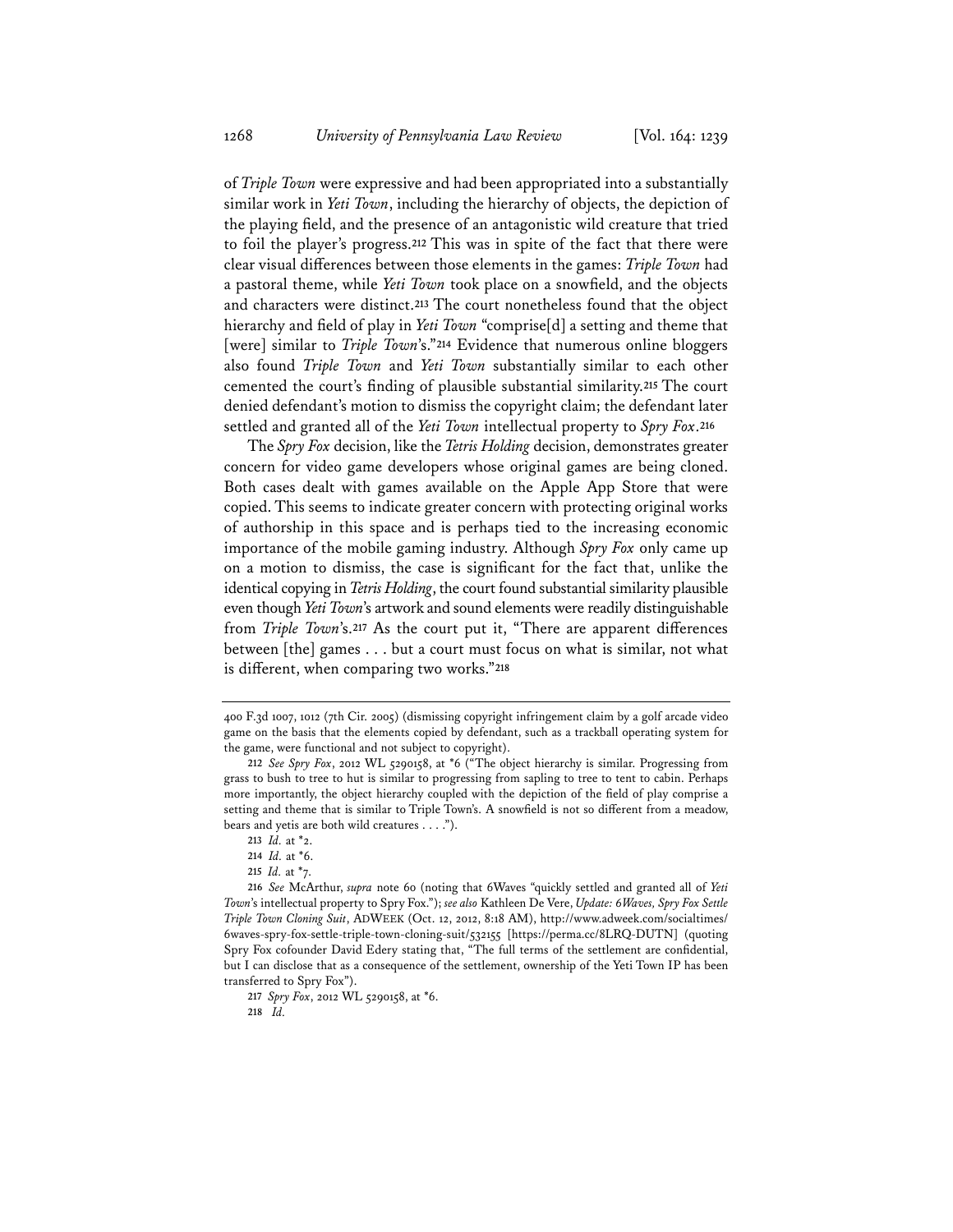The *Spry Fox* opinion is another example, with *Tetris Holding*, of a court stating a broad premise for the original game's idea and applying the merger and scènes à faire doctrines with a light touch, as to defeat the significant limiting effects of those doctrines. The court's consideration of the opinions of online bloggers who had labeled *Yeti Town* a clone also represents unprecedented contact between the courts and those among the gaming public who patrol the gaming ecosystem for cloned games that harm developers.

### C. DaVinci Editrice S.R.L. v. ZiKo Games, LLC

The most recent case to address copyright law as it applies to games actually concerns a roleplaying card game, not a video game. Yet the court's decision in *DaVinci* to deny a motion to dismiss a copyright infringement claim, like that in *Spry Fox*, reveals much about how courts are shaping the idea–expression divide and the limiting doctrines to protect expression in games of all forms. In 2002, the Italian company DaVinci Editrice released *Bang!*, a roleplaying card game featuring Wild West themes.**<sup>219</sup>** The players of *Bang!* take on one of four roles— Sheriff, Deputy, Outlaw, or Renegade—with the objective of killing the other players.**<sup>220</sup>** Different alliances exist between the various roles, which affect how gameplay progresses.**<sup>221</sup>** In addition to receiving an assigned role, each player is provided a unique character card, based on Wild West figures, with names like "Calamity Janet" and "Willy the Kid"; each character card has an assigned set of capabilities and a maximum number of life points.**<sup>222</sup>** Play progresses by players drawing cards and taking actions, like shooting at each other to eliminate characters, dodging attacks, and putting other players in jail.**<sup>223</sup>** The distance between players affects which characters can eliminate each other, and different weapon cards enable characters to shoot at players who are further away.**<sup>224</sup>** The cards themselves have western themes, such as "Jail," "Dynamite," "Barrel," and "Horse," and the various weapon cards are also western themed.**<sup>225</sup>** The game ends when either the Sheriff is killed, meaning the Renegade or Outlaws win, or the Outlaws and Renegade are killed, meaning the Sheriff and Deputies win.**<sup>226</sup>** Critics praised *Bang!* and the game became a commercial success.**<sup>227</sup>**

**<sup>219</sup>** DaVinci Editrice S.R.L. v. ZiKo Games, LLC, No. 13-3415, 2014 WL 3900139, at \*1 (S.D. Tex. Aug. 8, 2014).

**<sup>220</sup>** *Id.* 

**<sup>221</sup>** *Id.* 

**<sup>222</sup>** *Id.* at \*2.

**<sup>223</sup>** *Id.* at \*2-3.

**<sup>224</sup>** *Id.* 

**<sup>225</sup>** *Id.* 

**<sup>226</sup>** *Id.* 

**<sup>227</sup>** *See id.* at \*1 (noting that the game won the Origins Award for "Best Traditional Card Game of 2003" and "Best Graphic Design of a Card Came or Expansion of 2003").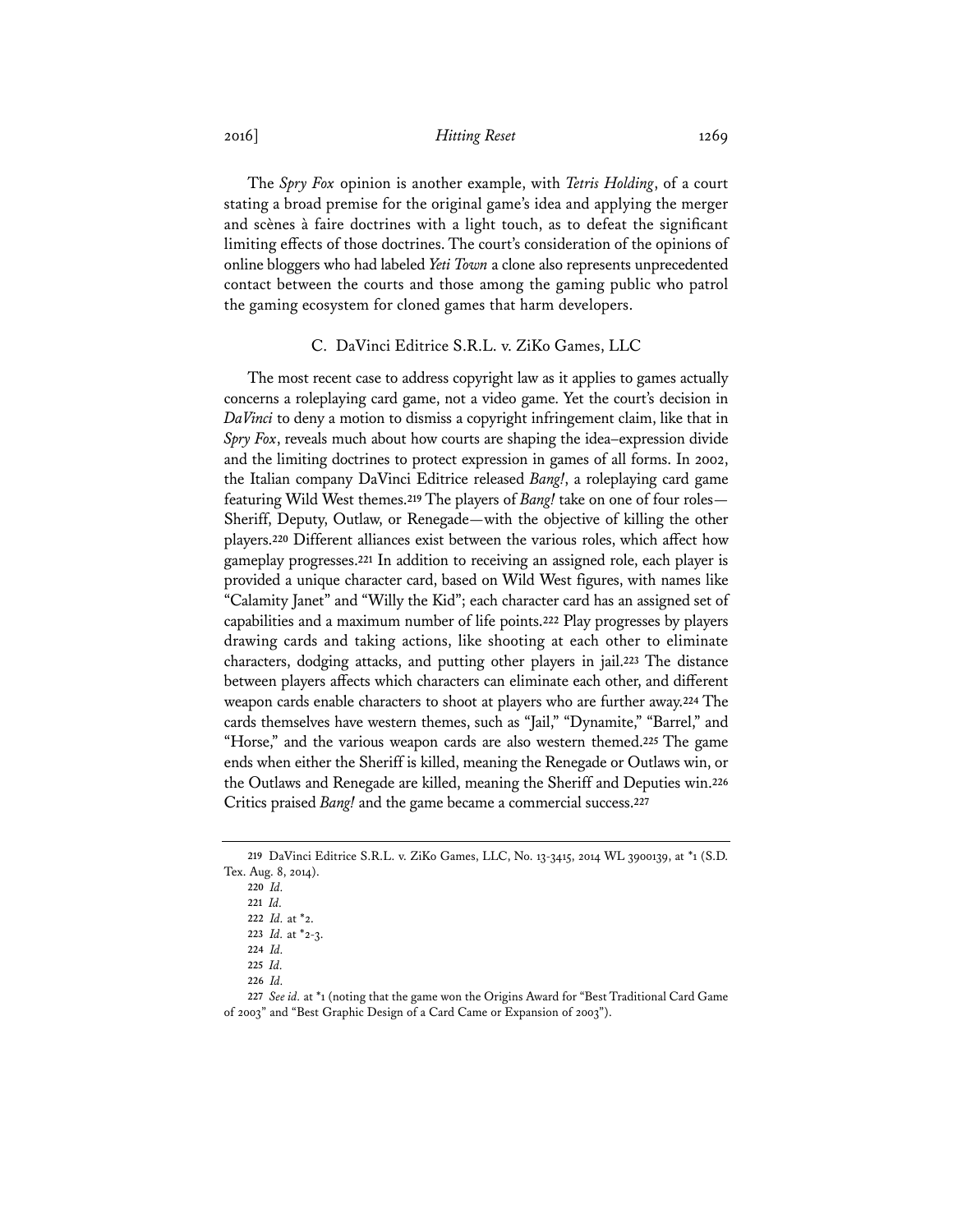Defendant ZiKo, based in China, sold an "ancient Chinese" themed roleplaying game called *Legend of the Three Kingdoms* (*LOTK*).**<sup>228</sup>** Both parties agreed that *LOTK*'s gameplay was "nearly identical" to that in *Bang!*, with themed roles fulfilling the exact same purposes as the four roles in *Bang!*, the same winning conditions, the same use of life points, the same action card functions, and the same rule of having unique character cards with special abilities.**<sup>229</sup>** The main difference was that *LOTK* expressed these elements through the setting, artwork, and general theme of ancient China instead of the Wild West.**<sup>230</sup>** DaVinci sued ZiKo for copyright infringement and sought a preliminary injunction; ZiKo filed a motion to dismiss, arguing the familiar defense that the identical or similar elements between the two games were systems, methods, or procedures that could not receive copyright protection.**<sup>231</sup>**

At first blush, the case may seem inapposite within a discussion of video game copyright. After all, the *DaVinci* court began its decision with a review of copyright precedent as it related to card games.**<sup>232</sup>** The decision acknowledged that games have historically received exceptionally thin copyright protection and that "[c]ourts have ruled that the limited opportunity for expression significantly curtails the scope of copyrightable material in traditional card games."**<sup>233</sup>** But the court then made an interesting pivot. The court isolated and distinguished the limiting precedent of card game copyright by noting that "these constraints are much less apparent in newer forms of card games not subject to the limits of the 52-card deck."**<sup>234</sup>** Instead, "More recent cases involving newer forms of card games and *electronic games* indicate that the protection for game content in these contexts may be more extensive than the

Both *Bang!* and *LOTK* are turn-based card games in which most of the players have hidden roles. Both games have identical mechanisms and rules for one player to attack other players or defend against attack. Each successful attack reduces a player's life points. The physical positions of the players around a table is the same. The 'Monarch,' 'Minister,' 'Rebel,' and 'Turncoat' roles from *LOTK* correspond to the Sheriff, Deputy, Outlaw, and Renegade roles of *Bang!*. These roles are functionally identical and subject to the same rules. As the names reflect, the *LOTK* roles are named to invoke ancient Chinese figures; the *Bang!* roles are named to invoke the Wild West.

### *Id.* at \*4.

- **231** *Id.* at \*6.
- **232** *Id.* at \*6-7

**233** *Id.* at \*7. "[A] complainant can acquire no exclusive rights in the particular distribution of the fifty-two cards, in the problem of play or the principles of contract bridge applicable to its solution. The most that can be claimed is protection against the copying of the language used in presenting the problem." *Id.* (quoting Russell v. Ne. Publ'g Co., 7 F. Supp. 571, 572 (D. Mass. 1934)). **234** *Id.*

**<sup>228</sup>** *Id.* at \*3.

**<sup>229</sup>** *Id.* at \*3-4.

**<sup>230</sup>** The court summarized the similarities as follows: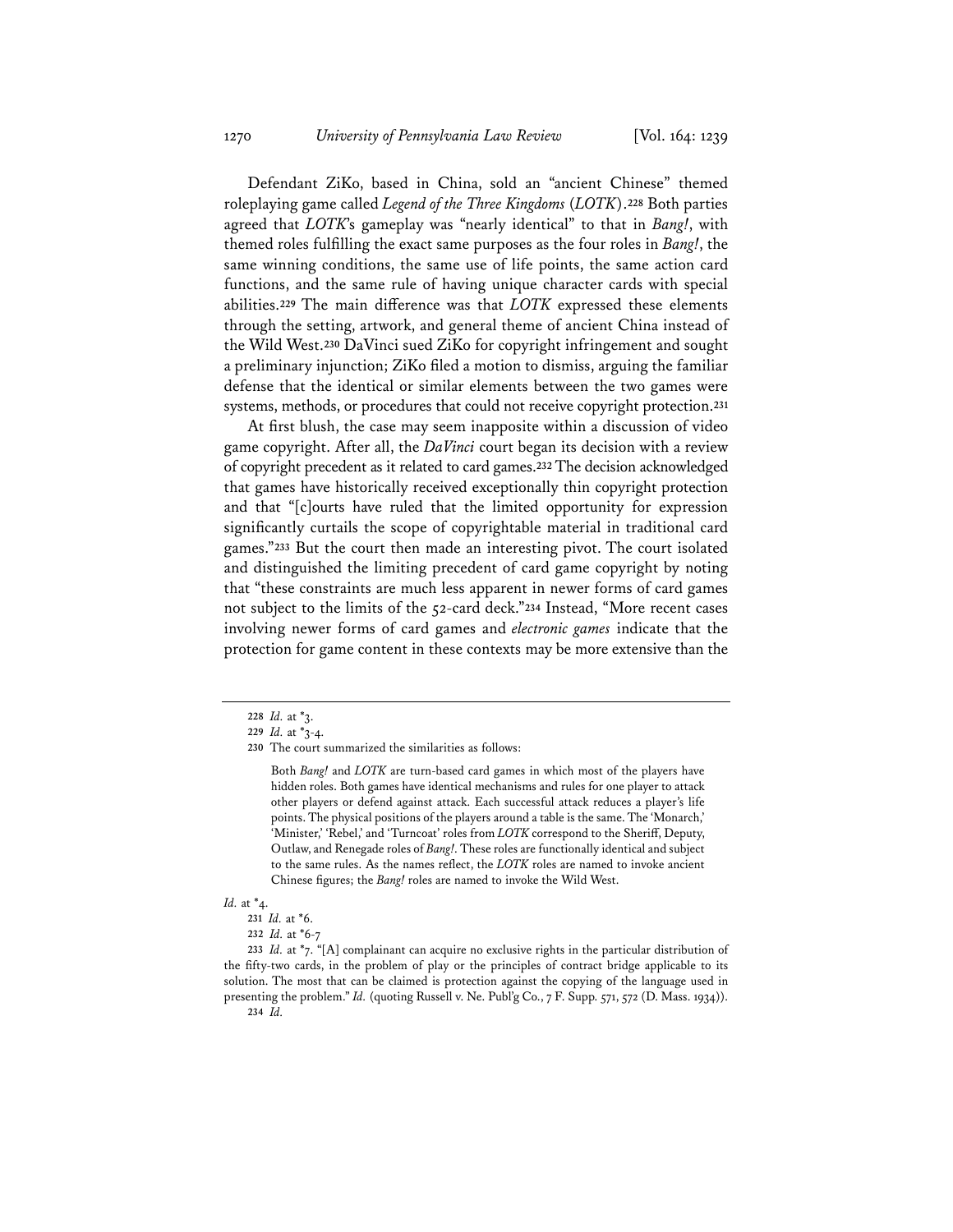earlier card-game cases suggest."**<sup>235</sup>** By isolating the limiting precedents to older card games that confined themselves to traditional game forms, the court opened the door to aligning its analysis with the nascent body of video game case law in *Spry Fox* and *Tetris Holding* that had staked out greater copyright protection for games. This doctrinal move mirrored the reasoning in *Tetris Holding*, which found that the improved computing and graphical power of today's video game platforms has augmented the realm of possible expression, and thereby lifted the technological constraints that the *Amusement World* and *Epyx* courts had partly relied on in giving the merger doctrine such extensive reach.**<sup>236</sup>** In short, the *DaVinci* court's reasoning acknowledged that it was essentially breaking from prior card game precedent and relying more heavily on the reasoning in cases that extended copyright protection to games, namely *Tetris Holding* and *Spry Fox*.

The *DaVinci* court began its substantial similarity analysis by referring to the *Tetris Holding* court's finding that expression related to a game rule or game function may be protectable.**<sup>237</sup>** Relying on the *Tetris Holding* court's suggestion that such expression may still be fair game for copyright, the *DaVinci* court stated that ZiKo may have still infringed DaVinci's copyright even though the game labels and artistic elements of the game were dissimilar.**<sup>238</sup>** The court declared that the similar uses of life points between *Bang!* and *LOTK*, the distance between players, the action cards, and rewards and punishments did not amount to actionable copying because those elements constituted the rules of play.**<sup>239</sup>** The court then turned its attention to the crux of its substantial similarity analysis: the characters and the player roles in *Bang!***<sup>240</sup>** The court noted that stock characters are not protected by copyright law.**<sup>241</sup>** The court also noted that the corresponding characters in *Bang!* and *LOTK*, like "Calamity Janet," have substantially similar capabilities, differing only in name and artwork, which had shifted from the Wild West to an ancient Chinese theme.**<sup>242</sup>** The court found that the *Bang!* characters were "distinctly marked and . . . sufficiently defined and described to be entitled to copyright protection" and

**<sup>235</sup>** *Id.* (emphasis added).

**<sup>236</sup>** Tetris Holding, LLC v. Xio Interactive, Inc., 863 F. Supp. 2d 394, 412 (D.N.J. 2012).

**<sup>237</sup>** *See DaVinci*, 2014 WL 3900139, at \*8 ("The [*Tetris Holding*] court emphasized that merely because rules, standing alone, are not copyrightable, does not mean, and cannot mean, that *any and all expression* related to a game rule or game function is unprotectible.").

**<sup>238</sup>** *Id.*

**<sup>239</sup>** *Id.*

**<sup>240</sup>** *Id.* at \*8-9.

**<sup>241</sup>** *Id.* at \*8.

**<sup>242</sup>** *See id.* at \*9 (noting that DaVinci specifically alleged that seven *LOTK* characters were copies of *Bang!* Characters).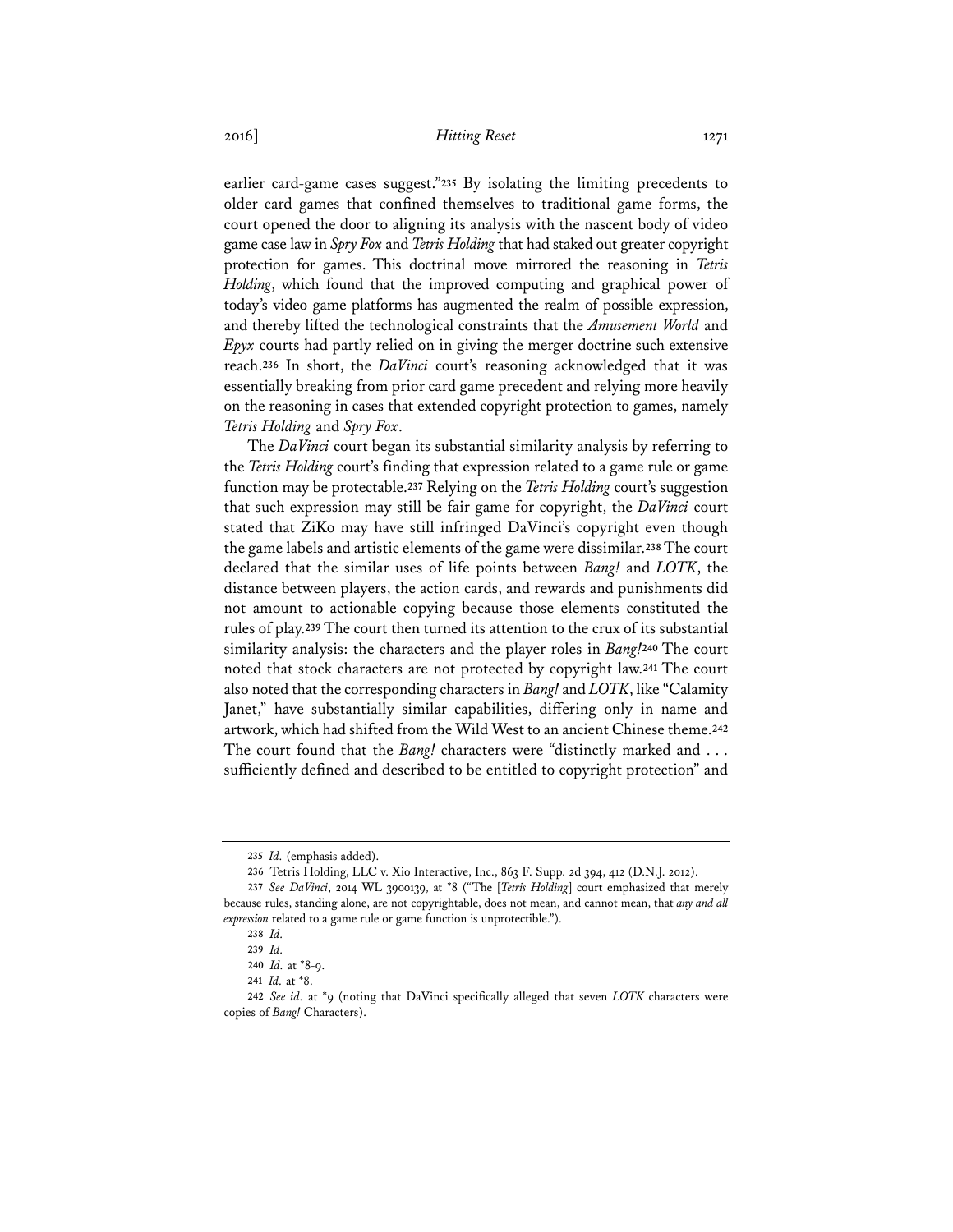that "[t]he capabilities [that were] part of each character's 'attributes and traits' . . . [were] protectable with the characters' names and visual depictions."**<sup>243</sup>**

The court analogized to the *Capcom* court's analysis of character similarity. *Capcom* found that the defendant's game had copied the distinctive fighting style and appearance of three characters and five special moves in *Street Fighter II*, noting that these characters and moves were protected under copyright law, but ultimately ruled against the plaintiff because the merger and scènes à faire doctrine foreclosed most of the game from protection.**<sup>244</sup>** The *DaVinci* court used a similar analysis, but by applying the merger and scènes à faire doctrines differently, came to a different result. The *DaVinci* court found that "[t]he character elements [in *Bang!* were] similar to the character elements that were found protectable in *Capcom*, and distinguishable from those that were unprotectable."**<sup>245</sup>** Some of the *Capcom* characters, such as stock characters for karate games and their special moves, were not able to be protected under copyright law because they were "based on real wrestling moves."**<sup>246</sup>** No doubt, the *DaVinci* court could have similarly held that because the *Bang!* characters were derived from Wild West models they too were not protectable under the scènes à faire doctrine. The court instead held that the *Bang!* characters, including their visual characteristics and their capabilities within the game, constituted *original expression* of the western tropes upon which they were based.**<sup>247</sup>** The court therefore determined that a reasonable factfinder could conclude that the characters in *Bang!* and *LOTK*, in spite of their graphical and thematic differences, were nonetheless substantially similar.**<sup>248</sup>**

The court conducted a separate analysis for whether the player roles in *Bang!*—Sheriff, Deputy, Outlaw, and Renegade—were also protectable. The court began by noting that "such roles and their expression are not merely rules that prescribe *what* the players may do; the roles and their expression also describe *how* the players may do it."**<sup>249</sup>** If the roles described players' interactions in sufficiently creative or original manners, then they would be eligible for copyright protection.**<sup>250</sup>** In its analysis the court relied almost entirely on the reasoning in *Spry Fox*.**<sup>251</sup>** The court noted that *Triple Town*'s object hierarchy was found to be a copyrightable element of expression, and that substantial similarity was plausible despite significant visual differences

- **247** *Id.*
- **248** *Id.*
- **249** *Id.*
- **250** *Id.* **251** *Id.*

**<sup>243</sup>** *Id.* 

**<sup>244</sup>** *See supra* notes 171–77 and accompanying text.

**<sup>245</sup>** *DaVinci*, 2014 WL 3900139, at \*10.

**<sup>246</sup>** *Id.*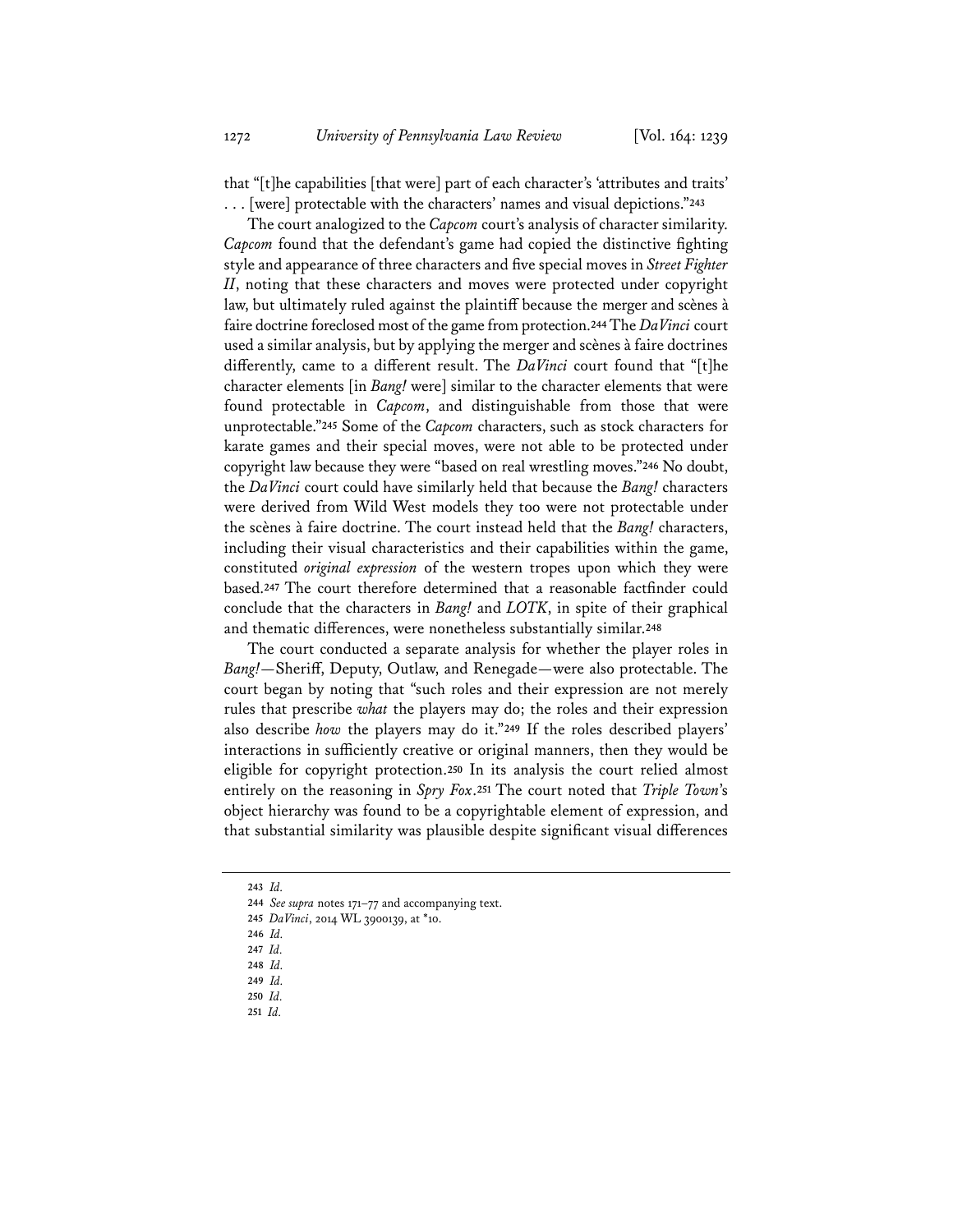between *Triple Town* and *Yeti Town*.**<sup>252</sup>** Relying on the *Spry Fox* court's reasoning, the *DaVinci* court found that the players' roles in *Bang!* were distinguishable from game rules.**<sup>253</sup>** As a result, the court found that "[t]he descriptions of the roles express the underlying creative idea that is the essence of *Bang!* Just as the progression from grass to bush to tree to hut was protectable expression in *Spry Fox*, so the interplay between the Sheriff, Deputies, Outlaws, and Renegades is protectable expression here."**<sup>254</sup>** The court further ruled that the merger doctrine would not preclude protection for player roles. Implicitly evoking the *Tetris Holding* decision,**<sup>255</sup>** the court found that "[t]here [were] nearly infinite ways of expressing the concepts of player elimination or a contest between authorities and their opponents."**<sup>256</sup>** *LOTK* could have chosen a different way to express those concepts, but instead copied protectable elements of *Bang!* Finding that "the characteristics and manner in which the characters interact, not merely the names and pictures used to depict them, are creative and expressive elements in a roleplaying game and are protectable," the court held that ZiKo had plausibly infringed DaVinci's copyright.**<sup>257</sup>**

#### D. *Summary and Conclusions*

Together, the *Tetris Holding*, *Spry Fox*, and *DaVinci* cases represent a potential change in how courts define the idea–expression divide not just in video games, but in games of all types. Of course, the argument that these cases effect a paradigm shift in video game copyright comes with several caveats. All three cases were decided at the trial court level; thus far, no appellate court has approved, adopted, or otherwise ruled on these modified approaches to the merger and scènes à faire doctrines, nor on the notion that technological advancements have widened the space between idea and expression in video games in a way that reduces the role of the merger doctrine.**<sup>258</sup>** Furthermore, only the *Tetris Holding* case actually found that the defendant had infringed the plaintiff's copyright; *Spry Fox* and *DaVinci* simply denied the defendants'

**<sup>252</sup>** *Id.*

**<sup>253</sup>** *Id.* at \*11.

**<sup>254</sup>** *Id.*

**<sup>255</sup>** *See* Tetris Holding, LLC v. Xio Interactive, Inc, 863 F. Supp. 2d 394, 411 (D.N.J. 2012) ("There are many ways Xio could have expressed these same concepts [inherent in the idea of *Tetris*]."); *id.* at 413 ("Xio was free to program a puzzle game with the playing field designed in an almost unlimited number of ways  $\dots$ .").

**<sup>256</sup>** *DaVinci*, 2014 WL 3900139, at \*11.

**<sup>257</sup>** *Id.*

**<sup>258</sup>** As of a search conducted on Westlaw on March 19, 2016, *Tetris Holding* had been cited in six U.S. District Court cases, *Spry Fox* had been cited in four U.S. District Court cases, *DaVinci* had yet to be cited by another court, and none of these three cases had been cited by an appellate court.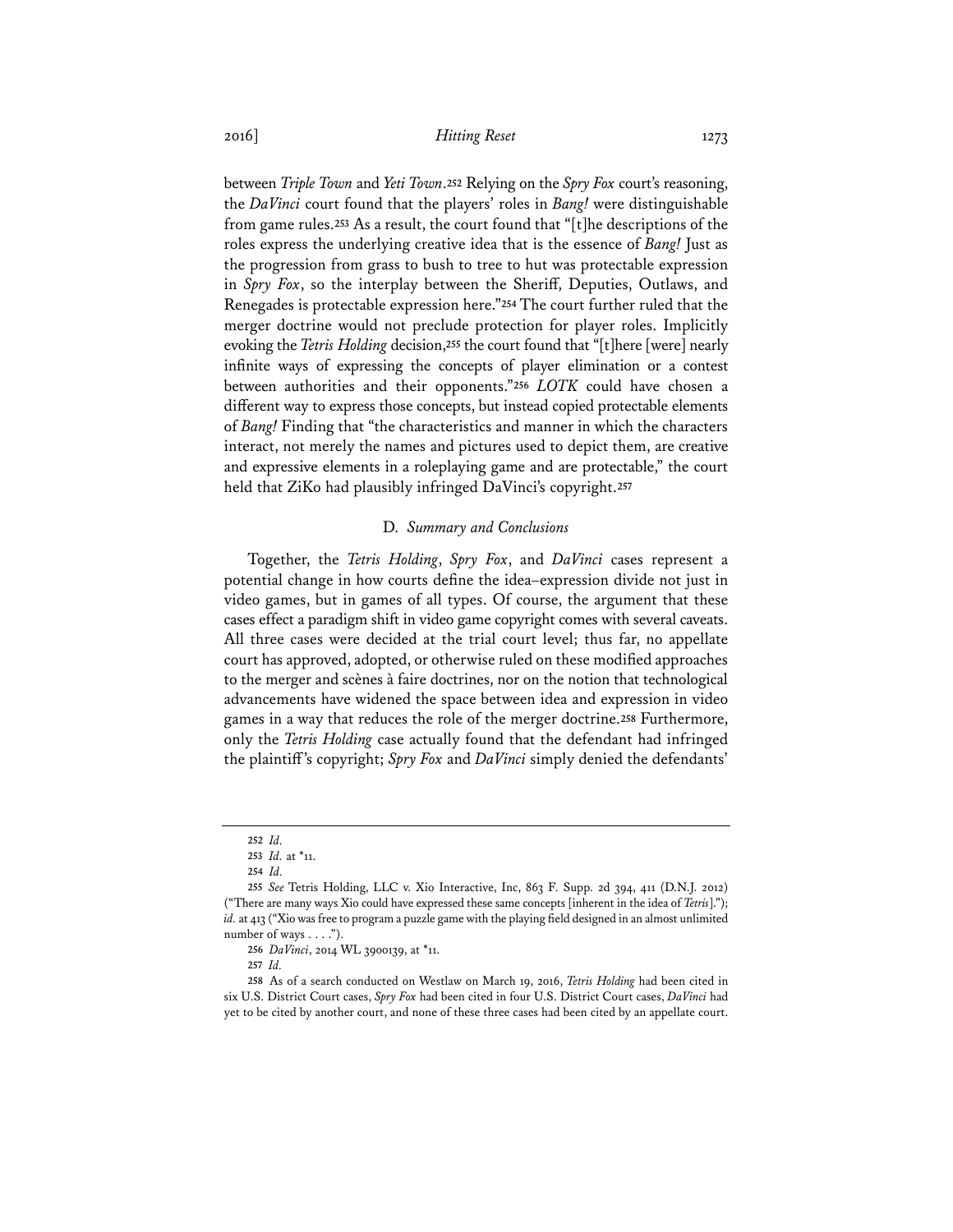motions to dismiss, and in *DaVinci* the court was not sufficiently confident in the plaintiff's likelihood of success to issue a preliminary injunction.**<sup>259</sup>**

Nonetheless, the combined effect of these three cases within the past few years is fairly extraordinary. These cases appear to show courts' increasing awareness of the problem of video game cloning and that courts have devised a means of distinguishing current gaming clones from the copies in *Amusement World*, *Epyx*, and *Capcom*. Although this shift was evidently the result of changes in the mobile gaming industry, *DaVinci* indicates that it could affect copyright outside of video games. By claiming that technological advancements (or, in the case of *Bang!*, breaking away from fifty-two-card deck restraints) open up new ground for creative expression in video games, these cases allow judges to recalibrate the policy levers of the merger and scènes à faire doctrines and apply both more narrowly to existing works. In emphasizing the expanded creativity and forms of expression that increased computer and graphical capabilities allow, courts can apply the limiting doctrines more lightly than *Amusement World* and its progeny. The result is a much deeper scrutiny of cloned games.

However, a valid concern about such a significant shift in copyright towards greater protection for original games and more probing analysis of their copies and copiers is that the legal regime might flip from overprotecting clone games to overprotecting their antecedents. Such a change could arguably increase fears of litigation and discourage developers from engaging in bona fide innovation based off of existing game ideas.

While such a reversal could hypothetically occur, there are substantial reasons to believe it will not. Under the *Tetris Holding* / *Spry Fox* / *DaVinci* regime, as under *Amusement World*, clone games that contain sufficient original expression of their own remain properly copyrightable in themselves.**<sup>260</sup>** Additionally, while the emerging copyright regime for video games appears to change the manner and extent to which the limiting doctrines are applied by expanding the realm of protectable expression, it certainly does not do away with those doctrines altogether. The video game copyright regime continues to emphasize the idea– expression dichotomy. Finally, the emerging regime does *not* alter the basic substantial similarity analysis in a copyright infringement claim. Although courts will need to adjust how they apply the limiting doctrines, courts can continue to analyze and compare the remaining expressive elements as before. Therefore, while the approaches in the *Tetris Holding*, *Spry Fox*, and *DaVinci* cases will expand the realm of protectable expression in video games, they should continue to protect the vital ability of game studios to creatively iterate and innovate.

**<sup>259</sup>** *DaVinci*, 2014 WL 3900139, at \*13.

**<sup>260</sup>** *See* U.S. COPYRIGHT OFFICE, *supra* note 84, § 807.5 (citing Atari Games Corp. v. Oman, 979 F.2d 242, 254 (D.C. Cir. 1992) for the premise that audiovisual works, like video games, must only contain a sufficient amount of original and creative human authorship to be copyrightable).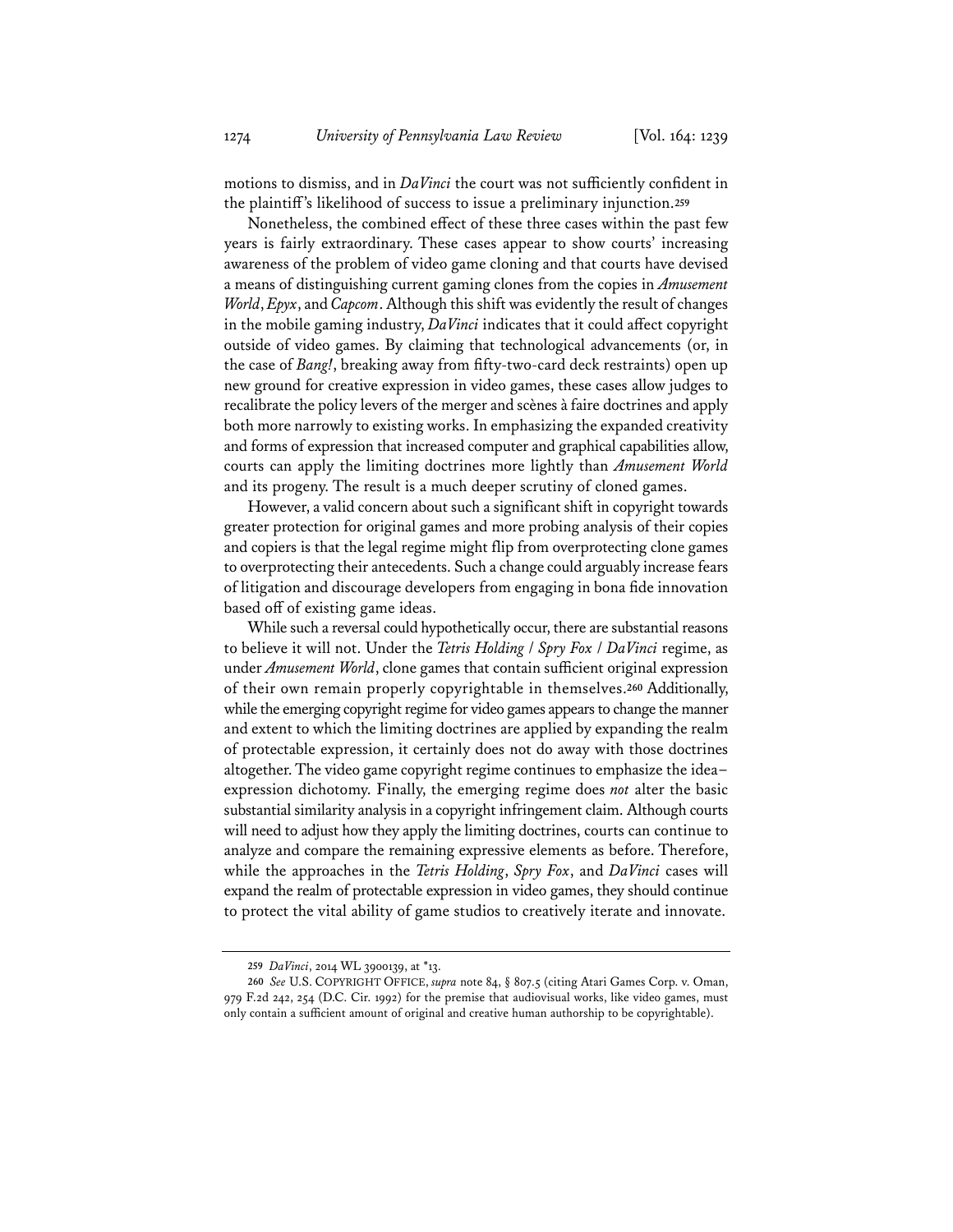### IV. *THREES*: A CASE STUDY IN CLONING

If courts have signaled a willingness to apply more scrutiny to clone cases, we can expect divergent results in the ways in which they address new scenarios of cloning in the mobile gaming space going forward. Accordingly, this Part aims to compare how one recent high-profile case of cloning may have played out under the video game copyright regime as it existed before 2012 and how it *might* play out under a copyright regime modified by the trio of post-2012 cases discussed in Part III.

The game *Threes* presents a paradigmatic example of mobile game clones harming original indie development, and how a modified copyright regime may provide a remedy. In February 2014, the three-person indie developer Sirvo released *Threes* on the Apple App Store for \$1.99 after spending 14 months developing and perfecting the game.**<sup>261</sup>** *Threes* challenges players to slide and merge tiles to create larger-numbered tiles, incorporating Sudoku-like elements.**<sup>262</sup>** The game takes its name from its play tiles, most of which are multiples of the number three.**<sup>263</sup>** The execution of this idea is elegant, and the result is an addictive, satisfying diversion that works well for mobile gaming.**<sup>264</sup>** The gaming press praised *Threes* at the time of its release and it was widely downloaded.**<sup>265</sup>**

Sirvo priced *Threes* at \$1.99 to recoup the cost of developing the game more quickly.**<sup>266</sup>** By charging for the game, however, Sirvo created an opportunity for another developer to clone *Threes*, sell it for free, and profit from advertising revenue.**<sup>267</sup>** As Sirvo recounts on its website in a "Letter to the Rip-Offs," a clone of its game called *1024* was released on the App Store 21 days after *Threes*.**<sup>268</sup>** *1024* used the same tile sliding, matching, and merging dynamics as *Threes*, but employed multiples of two instead of three, a different graphical scheme, and a new mechanic of placing barriers on the field of play.**<sup>269</sup>** Its description on the App Store laid bare its motivation to attract players who

**268** Vollmer & Wohlwend, *supra* note 7.

**<sup>261</sup>** Vollmer & Wohlwend, *supra* note 7; *see also* Juli Clover, *Minimalistic Puzzle Game 'Threes' from Developer of 'Puzzlejuice' Now Available*, MACRUMORS (Feb. 6, 2014, 3:01 PM), http://www. macrumors.com/2014/02/06/threes-for-ios [https://perma.cc/82PF-HAQ3].

**<sup>262</sup>** Clover, *supra* note 261.

**<sup>263</sup>** *Id.*

**<sup>264</sup>** Eli Hodapp, '*Threes!' Review—Checking the Boxes of a Perfect Mobile Game*, TOUCHARCADE (Feb. 6, 2014, 1:10 PM), http://toucharcade.com/2014/02/06/threes-review [https://perma.cc/85RU-F8KW].

**<sup>265</sup>** *See, e.g.*, *id.* (labeling *Threes* "about as close as it gets to a perfect mobile game").

**<sup>266</sup>** *Id.* 

**<sup>267</sup>** *See* Sarah Perez, *Clones, Clones Everywhere—"1024," "2048" and Other Copies of Popular Paid Game "Threes" Fill the App Stores*, TECHCRUNCH (Mar. 24, 2014), http://techcrunch.com/2014/03/24/ clones-clones-everywhere-1024-2048-and-other-copies-of-popular-paid-game-threes-fill-the-app-stores [https://perma.cc/4J5Y-MGQV] ("'Threes' was a paid game . . . which meant there was room for another, perhaps less scrupulous developer, to come in and fill a gap by addressing a free-to-play audience.").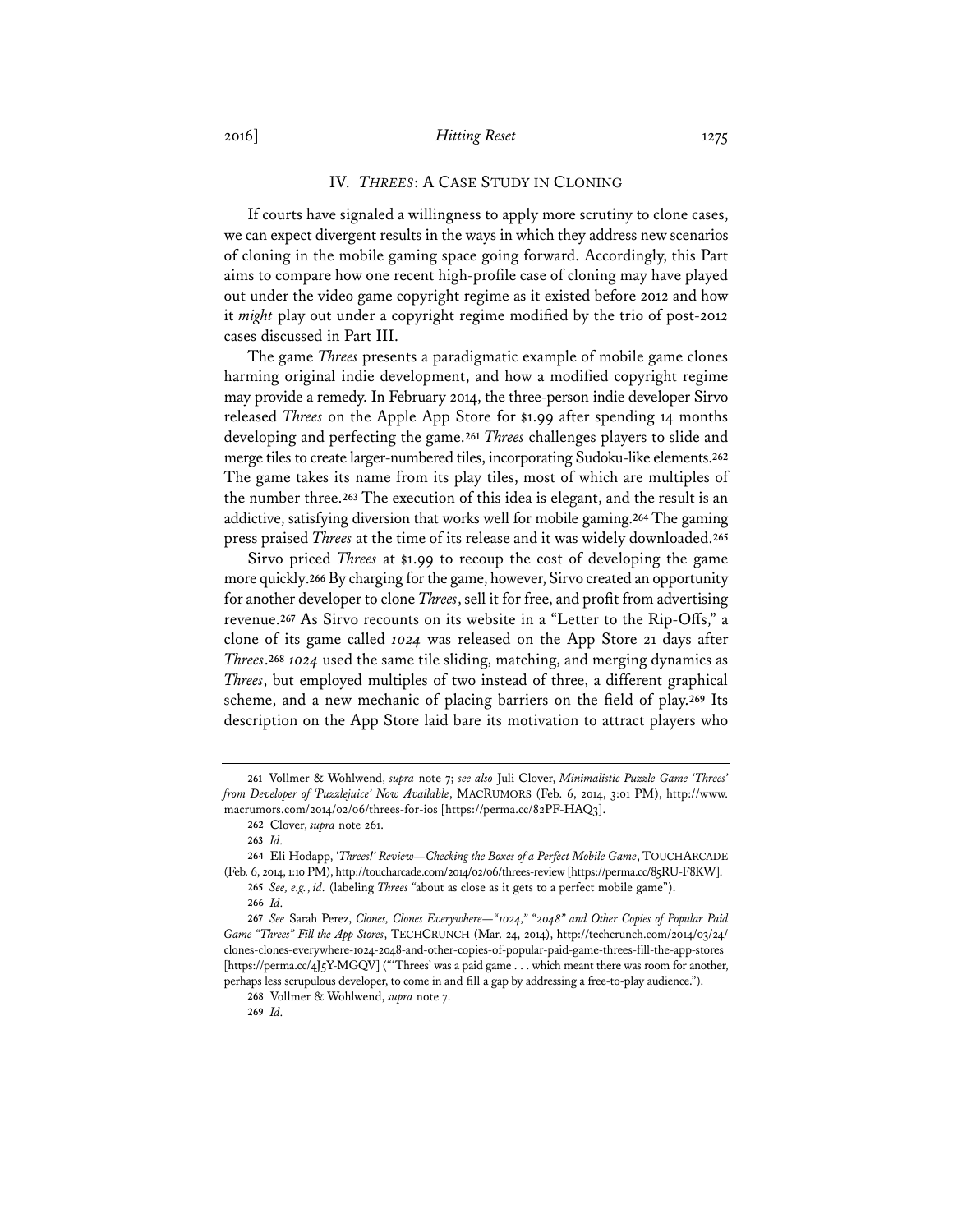might otherwise play *Threes*: "No need to pay for ThreesGames [sic]. This is a simple and fun gift for you, and it's free."**<sup>270</sup>**

*1024* was followed ten days later by its own clone, *2048*,**<sup>271</sup>** which was also available for free and which caught fire with consumers, garnering millions of downloads.**<sup>272</sup>** On March 24, 2014, less than two months after *Threes* had released, *TechCrunch* reported,

There are now over two-dozen variations of the "2048" game [on the Apple App store], as well as other games stuffing the term "2048" into their title or game's description in hopes of being surfaced in the search results. There are also a few other "1024's," plus spin-offs involving 8's or 5's instead of 3's or 2's.**<sup>273</sup>**

Adding insult to injury, some began to mistakenly label *Threes* a clone of *2048*.**<sup>274</sup>**

As one industry commenter noted, "*Threes* has been successful . . . but *2048* has become a pop culture phenomenon."**<sup>275</sup>** While *Threes* managed to hold on to a top spot in the puzzle section of the App Store, the *2048* clone, and *its* clones, turned *Threes*' basic idea into runaway success. Sirvo later took its case to the public, publishing hundreds of archived emails on its website which showed the many design and conceptual challenges that its developers spent a year surmounting.**<sup>276</sup>** In spite of being prolifically cloned, *Threes* has received widespread recognition and acclaim, winning an Apple Design Award in 2014**<sup>277</sup>** and Apple's iPhone Game of the Year.**<sup>278</sup>** Still, as Sirvo's website makes clear, the studio is both incensed by how quickly clone developers appropriated its work, and aware of the earnings it could have received had players not satisfied themselves with a free iteration of its game.**<sup>279</sup>**

**279** *Threes!* is now available on the App Store for two different prices. One version retails for \$2.99 instead of the initial price of \$1.99, perhaps reflecting greater willingness to pay by consumers after the game won Apple Game of the Year 2014. Tellingly, a second version of the game now retails for free by virtue of being supported by ad revenue. *See Threes!*, ITUNES PREVIEW (last updated

**<sup>270</sup>** Perez, *supra* note 267.

**<sup>271</sup>** Vollmer & Wohlwend, *supra* note 7.

**<sup>272</sup>** Chad Sapieha, *Cracking the Secret of 2048*, CONNECTED (Sept. 25, 2014), http://www. connectedrogers.ca/apps/cracking-the-secret-of-2048 [https://perma.cc/EN2C-D7ME].

**<sup>273</sup>** Perez, *supra* note 267.

**<sup>274</sup>** *See* Vollmer & Wohlwend, *supra* note 7 (addressing frustration caused by people who believed *Threes* was a clone of *2048*).

**<sup>275</sup>** Jason Schreier, 2048*'s Massive Popularity Triggers Cloning Controversy*, KOTAKU (Mar. 31, 2014, 6:00 PM), http://kotaku.com/2048s-massive-popularity-triggers-cloning-controversy-1555599216 [https://perma.cc/62RK-4KP2].

**<sup>276</sup>** Vollmer & Wohlwend, *supra* note 7.

**<sup>277</sup>** Roman Loyola, *WWDC: Apple Design Award Winners for 2014*, MACWORLD (June 2, 2014, 6:30 PM), http://www.macworld.com/article/2358481/wwdc-apple-design-awards-winners-for\_2014.html [https://perma.cc/EM4N-MPNP].

**<sup>278</sup>** *See* Crecente, *supra* note 54 ("[O]ne of the finest number puzzlers we've ever played, this little game is big on charm and clever concepts. Immensely thoughtful design makes *Threes!* instantly appealing and nearly impossible to put down." (quoting Apple)).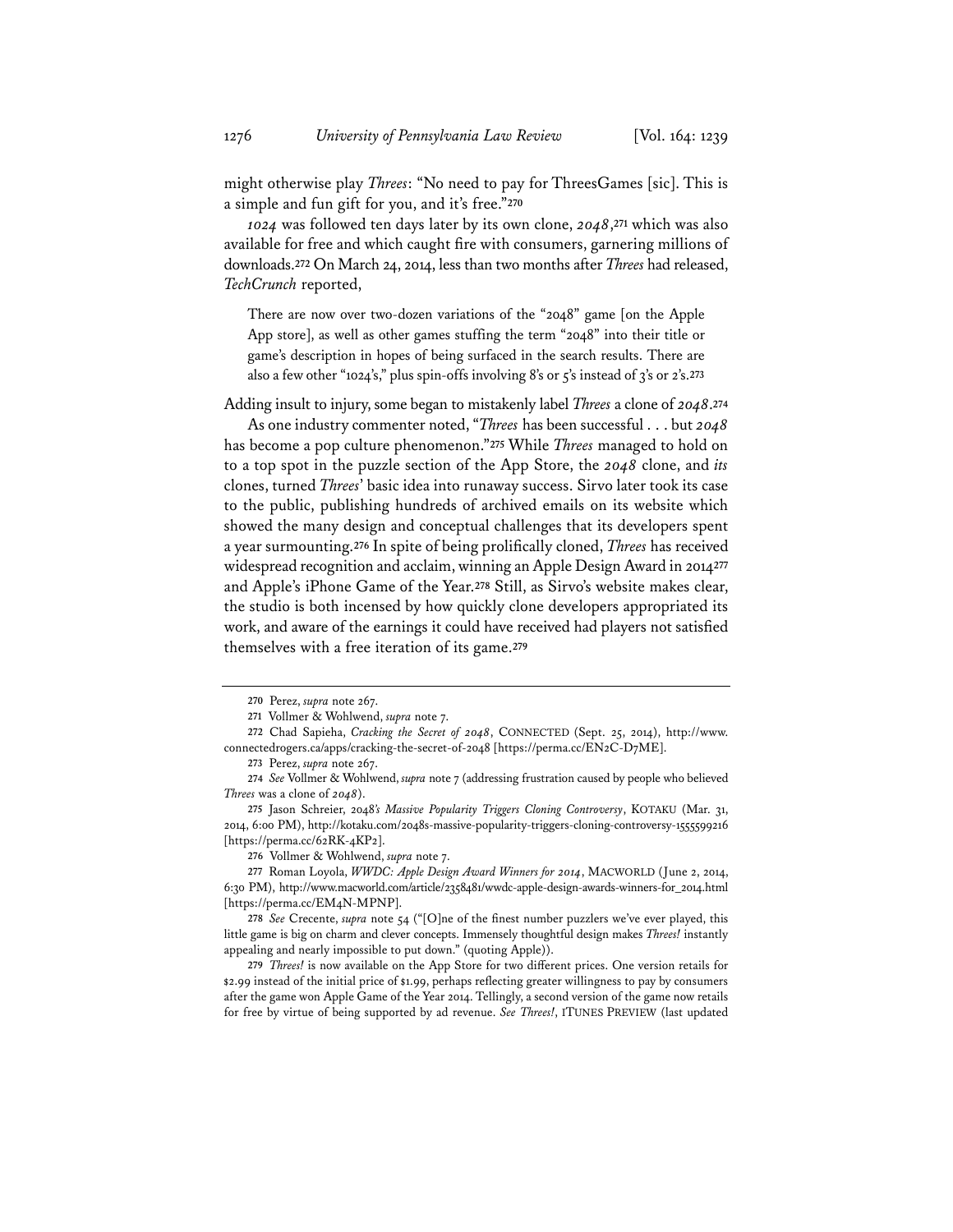### A. *Video Game Copyright, 1981–2012*

Although Sirvo did not pursue legal action, could it have succeeded in a copyright infringement claim against *1024*, *2048*, and its other clones? Under the *Amusement World* analysis, almost certainly not. A court faced with this case would first identify the unprotectable ideas underlying the game *Threes.*  A court might consider the basic idea of *Threes* to be a matching game involving tiles that merge together and grow greater in number, in which case a court would likely find that the similar elements present in *Threes*, *1024*, and *2048* were required by this basic idea. A court would then emphasize, as the *Amusement World* court did, the distinctions between the original and infringing works, such as the different numbering scheme for the tiles in *Threes* compared to *1024* and *2048*, the different shapes and colors of the tiles, and different animations for sliding the tiles. These differences would likely prove sufficient to defeat a copyright infringement claim. In summary, a court operating under the *Amusement World* paradigm would likely view *Threes* as a fairly pure representation of abstract game mechanisms and concepts, and therefore warranting thin protection.

### B. *Video Game Copyright After* Tetris Holding*,* Spry Fox*, and* DaVinci

*Threes* would have a stronger copyright infringement claim against its clones under *Tetris Holding*, *Spry Fox*, and *DaVinci*—but to claim it is likely to win such a case overstates the recent doctrinal shift. Under the *Tetris Holding* approach, the court could discount any application of scènes à faire as not applying to an abstract puzzle game like *Threes*. In regards to the merger doctrine, as in *Tetris Holding* the court could define the idea of the game narrowly, and envision the existence of a number of alternative ways of expressing the idea. A court's willingness to protect a completely abstract game like *Tetris* indicates that a game like *Threes* could be protectable. Following in the precedent of *Spry Fox*, the court could also consider the views of online bloggers, who have uniformly acknowledged that *1024*, *2048*, and their progeny are opportunistic clones of *Threes*.

Still, two elements render *Threes* more difficult to protect than *Tetris*. First, and most importantly, while *Threes*' clones are readily recognizable for mimicking the game's mechanics, they are more visually distinct from *Threes* than the offending clone *Mino* was from *Tetris*. Although this would not necessarily defeat protection, some commenters on *Tetris Holding* have expressed concern that even rudimentary visual distinctions between *Tetris* and *Mino*

Dec. 22, 2015), https://itunes.apple.com/us/app/threes!/id779157948?mt=8 [https://perma.cc/VBL6- FBSL]; *Threes! Free*, ITUNES PREVIEW (last updated Dec. 29, 2015), https://itunes.apple.com/us/ app/threes!-free/id976851174?mt=8 [https://perma.cc/5648-793U].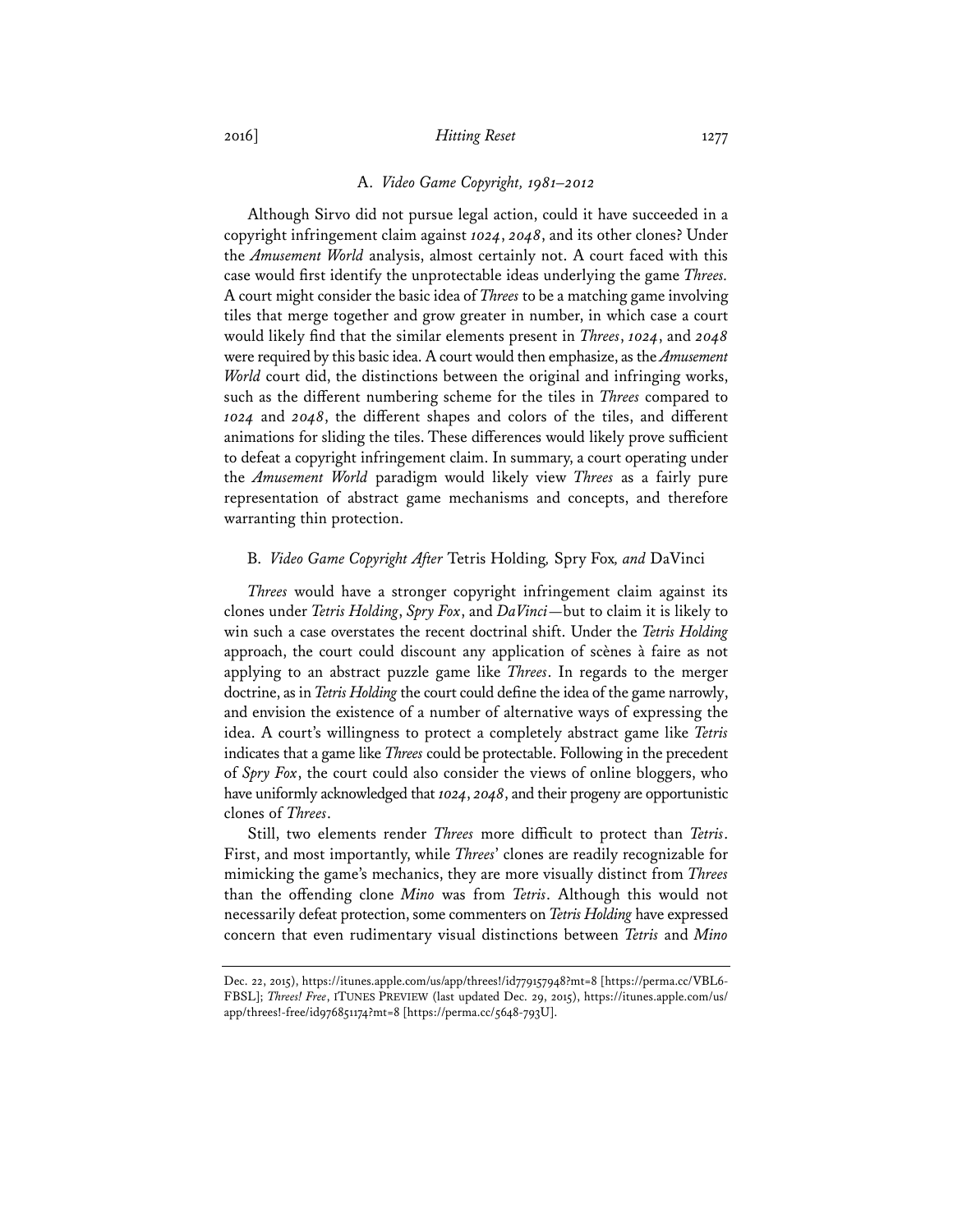could have defeated a finding of substantial similarity.**<sup>280</sup>** This worry is in part allayed, however, by the subsequent rulings in *Spry Fox* and *DaVinci* that found plausible copying even where cloned games looked markedly different from their antecedents.

Second, a court might find that some elements of *Threes*, such as its grid and its numbering system, are functional, which is how the *Spry Fox* court interpreted the play grid in *Triple Town*. However, that could still leave a number of elements available for protection. In sum, while success on the merits for *Threes* would be far from certain, the company could mount a plausible claim of copyright infringement under the *Tetris Holding*, *Spry Fox*, and *DaVinci* precedents, perhaps enough to defeat a motion to dismiss and put settlement pressure on its clones.**<sup>281</sup>**

### V. THE ROLE OF VIDEO GAME DEVELOPERS

Indie developers who lack access to legal counsel and large marketing budgets are less likely than major publishers to know the protections (or lack thereof) they have through copyright. Similarly, developers' ability to promote games heavily enough to overcome cheap clones is limited. In the rough and tumble space of mobile game development, small studios are at risk of having their original works quickly buried among copiers. As the makers of *Threes* lamented, in mobile gaming, "[A]ll these ideas can happen so fast nowadays that it seems tiny games like *Threes* are destined to be lost in the underbrush of copycats, me-toos and iterators."**<sup>282</sup>**

The marketplace for mobile video games does not need to operate this way, nor should it. For copyright to fulfill its purpose of encouraging the creation of new works, which in turn benefit the public as a whole, a new paradigm is required. A more optimized video game copyright regime would restructure

**<sup>280</sup>** *See* Casillas, *supra* note 63, at 169 ("Even though the judge granted copyright protection to many of the relatively basic elements of *Tetris*, Xio still could have maneuvered around the copyright protections with some relatively simple changes to *Mino*." (citations and quotations omitted)).

**<sup>281</sup>** Importantly, clone games that contain sufficient original expression and that are distinguishable from their antecedents would still properly receive protection from copyright infringement claims under the *Tetris Holding* / *Spry Fox* / *DaVinci* regime, just as they have under *Amusement World*. For instance, the wildly popular game *Angry Birds* is a clone of the pre-existing online game *Crush the Castle*, from which it lifted its hallmark physics-based gameplay and other game mechanics. *See* Harshal Desai, *Module: Psychology of Design Assignment 2: Angry Birds "Crushed" the Castle* 3 (June 12, 2011), http:// www.slideshare.net/hersheydesai/harshal-desai-assignment-2-report [https://perma.cc/7WLH-XQLG]. However, *Angry Birds* layered a different art style, a standalone storyline, and numerous gameplay tweaks upon *Crush the Castle*'s basic idea to create greater complexity and broader appeal. These additions provided substantially new, original expression. A court applying *Tetris Holding*, *Spry Fox*, and *DaVinci* would find some copied elements but would be very unlikely to find substantial similarity.

**<sup>282</sup>** Salvador Rodriguez, *Makers of 'Threes' Call '2048' A Broken Clone*, L.A. TIMES (Mar. 28, 2014, 10:03 AM), http://www.latimes.com/business/technology/la-fi-tn-threes-2048-broken-clone-20140328-story.html [https://perma.cc/4ACM-6G33].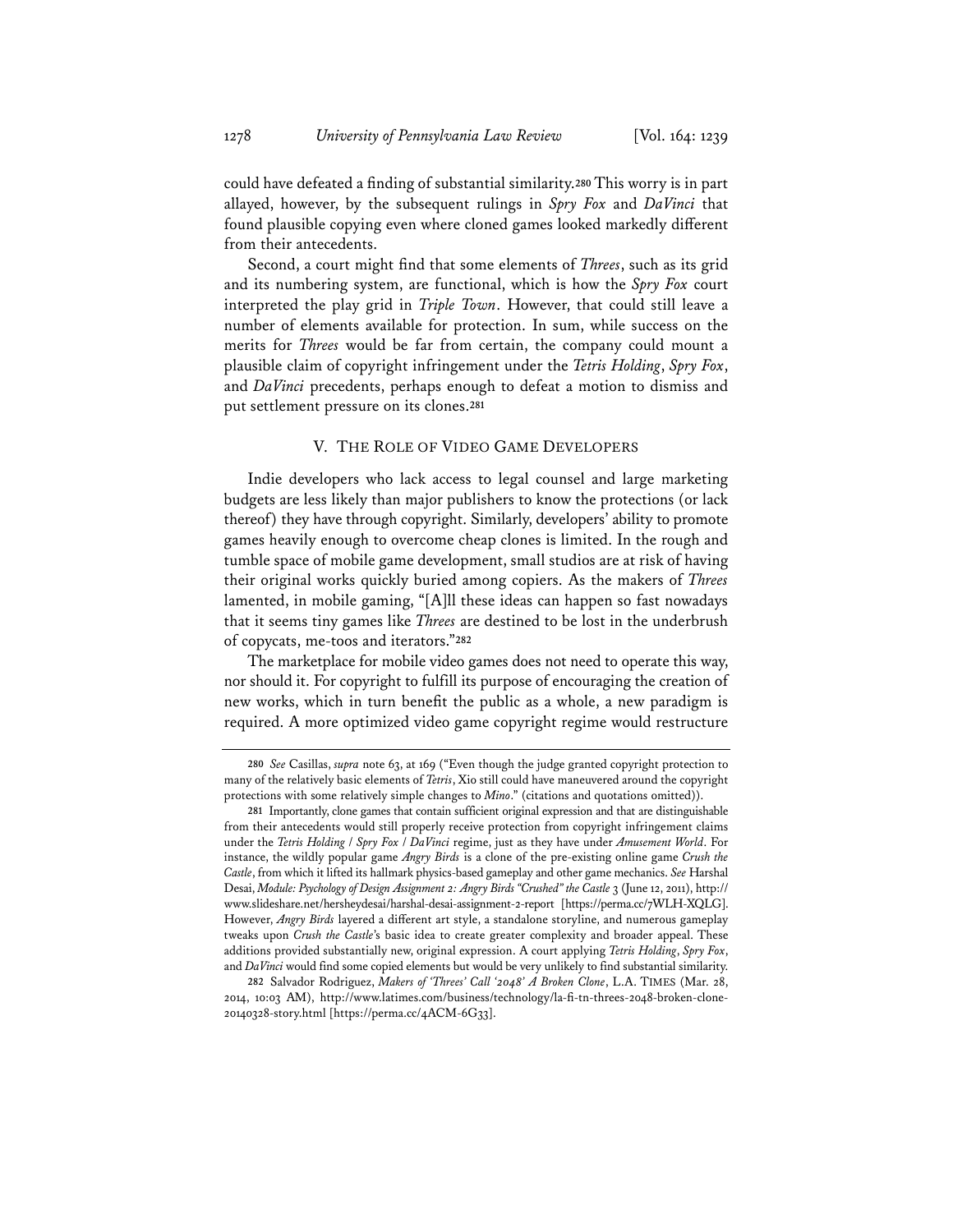the incentives and protections of the industry to avoid rewarding clone developers at the expense of bona fide innovators. An optimized video game copyright regime must embrace the *Tetris Holding*, *Spry Fox*, and *DaVinci* reinterpretations of the limiting doctrines as they apply to video games in order to grant them greater protections. A clear doctrinal shift in how courts apply copyright law to video games would, if backed by enough cases finding substantial similarity (or at least denying defendants' motions to dismiss and motions for summary judgment), impact the incentive structure for clone developers. If a clone developer thinks that she faces a tangible risk of copyright infringement litigation with the commensurate costs of defending against such litigation and the possibility of potential significant damages, she may be discouraged from cloning and perhaps encouraged to produce original gaming content instead.

There is also a role for indie gaming developers to play in the fight against cloned games. First, when indie game developers create new premises and mechanics, they should take conscious steps to infuse their software with unique expression in order to make their works more protectable. As *Tetris Holding*, *Spry Fox*, and *DaVinci* demonstrate, courts are willing to view the creative elements of a game as expressive, separate and apart from the underlying game mechanics, but that finding is made easier if developers invest more in developing that expression. Second, indie developers, like Sirvo, must approach the mobile gaming space with a realistic sense of what sorts of games are more or less protectable, and adopt marketing practices that enable them to more quickly monetize a game that will be cloned. Puzzle games like *Threes* consist of more limited expressive elements than roleplaying or other games, whose storylines and unique elements offer more "traditional" forms of expression. Furthermore, a puzzle game like *Threes* is far more easily replicated than a complex roleplaying game that has extensive bespoke art assets.**<sup>283</sup>** Consequently, an indie team that has stumbled upon the next great puzzle idea—like *Threes*, or the original *Tetris*—must carefully consider what will happen once that idea is released to the public. If the game becomes popular, clones will follow. The studio can invest additional development time in layering more expressive elements into the game and making the game an original iteration of a more basic idea, thus strengthening a claim for copyright protection. Alternatively, the studio can make a strategic choice to release its game for free to crowd out potential competitors more quickly, ensuring that the tide of clones does not bury it with free versions of the same game idea before the original has a chance to consolidate public interest and build a user base.

**<sup>283</sup>** For example, Gabriele Cirulli, a nineteen-year-old Italian developer who created the version of *2048* that rocketed the game to popularity posted the source code for his game to GitHub, a software development site. This posting let others access, copy, and customize his code, essentially allowing them to easily make additional clones of *2048* and, by extension, *Threes*. *See* Perez, *supra* note 267.